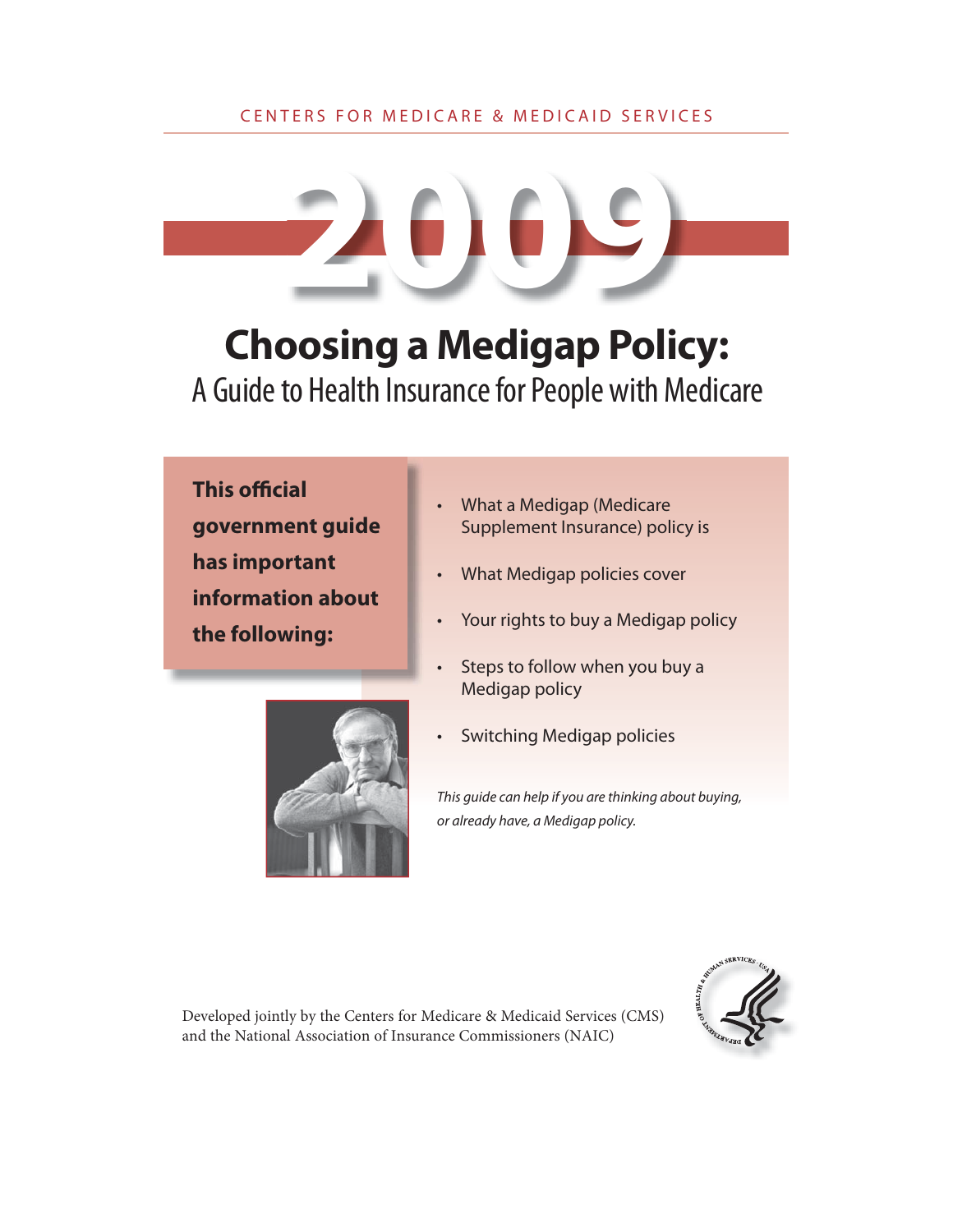#### **How to use this guide**

There are two ways to find the information you need:

- 1. The "Table of contents" on pages 1-2 can help you find the sections you need to read.
- 2. The "List of topics" on pages 55–58 lists every topic in this guide and the page number to find it.

#### **Who should read this guide?**

This guide was written to help people with Medicare understand Medigap (also called "Medicare Supplement Insurance") policies. A Medigap policy is a type of private insurance that helps you pay for some of the costs that Original Medicare doesn't cover.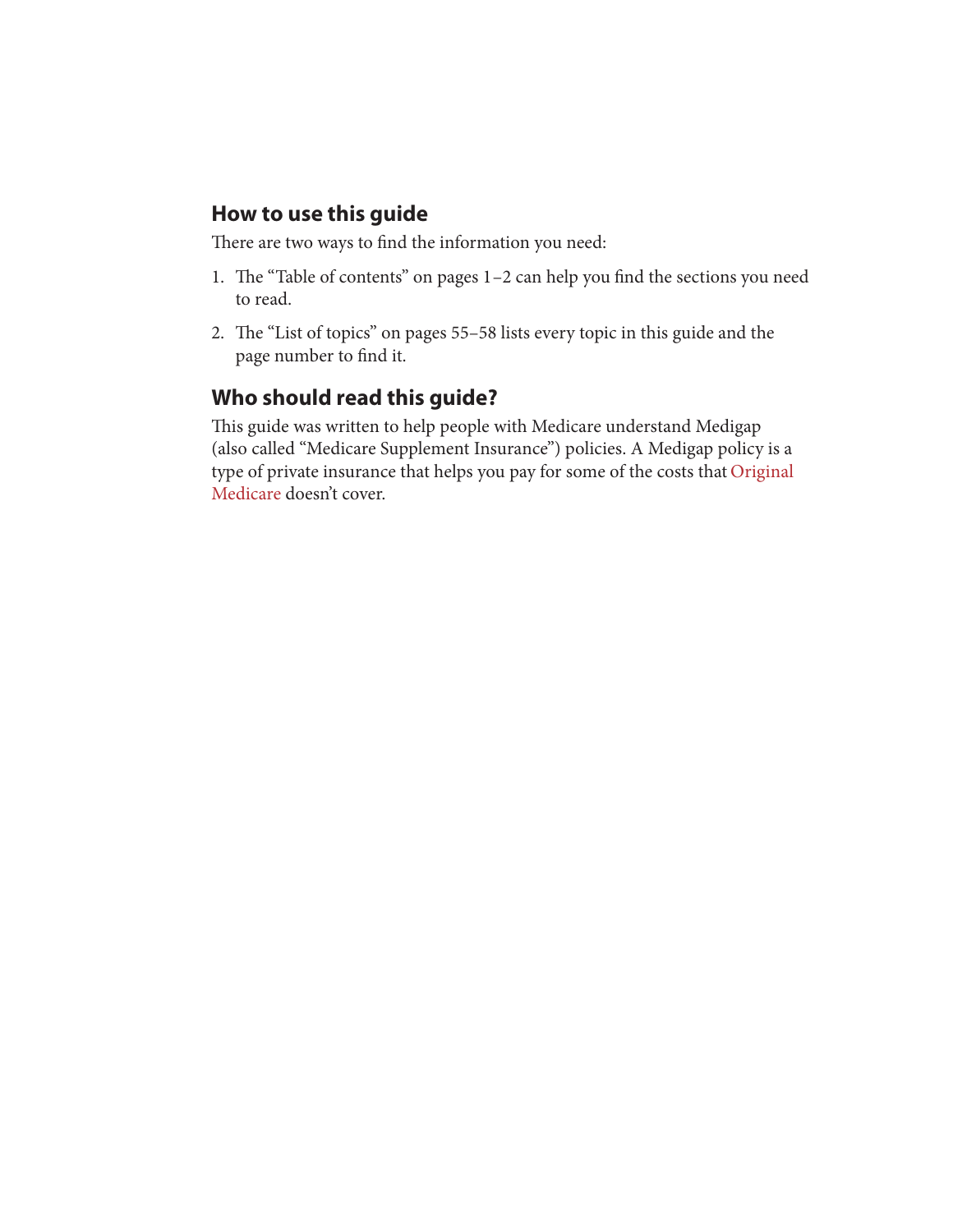#### **Section 1: Medicare basics**

|--|--|

#### **Section 2: Medigap basics**

| What types of Medigap policies can insurance companies sell?  12-13 |  |
|---------------------------------------------------------------------|--|
| What do I need to know if I want to buy a Medigap policy? 13-14     |  |
|                                                                     |  |
| Why is it important to buy a Medigap policy when I am               |  |
|                                                                     |  |
| How insurance companies set prices for Medigap policies 17–18       |  |
|                                                                     |  |
|                                                                     |  |
| How does Medigap pay your Medicare Part B bills? 20                 |  |

#### **Section 3: Your right to buy a Medigap policy**

Guaranteed issue rights (Medigap protections) ............................. 21–24 (This section includes the situations when you have the right to buy a Medigap policy after your open enrollment period.)

Step-by-step guide to buying a Medigap policy ............................. 25–30

#### **Section 5: For people who already have a Medigap policy**

| Medigap policies and Medicare prescription drug coverage 36-38 |  |
|----------------------------------------------------------------|--|

Continued on next page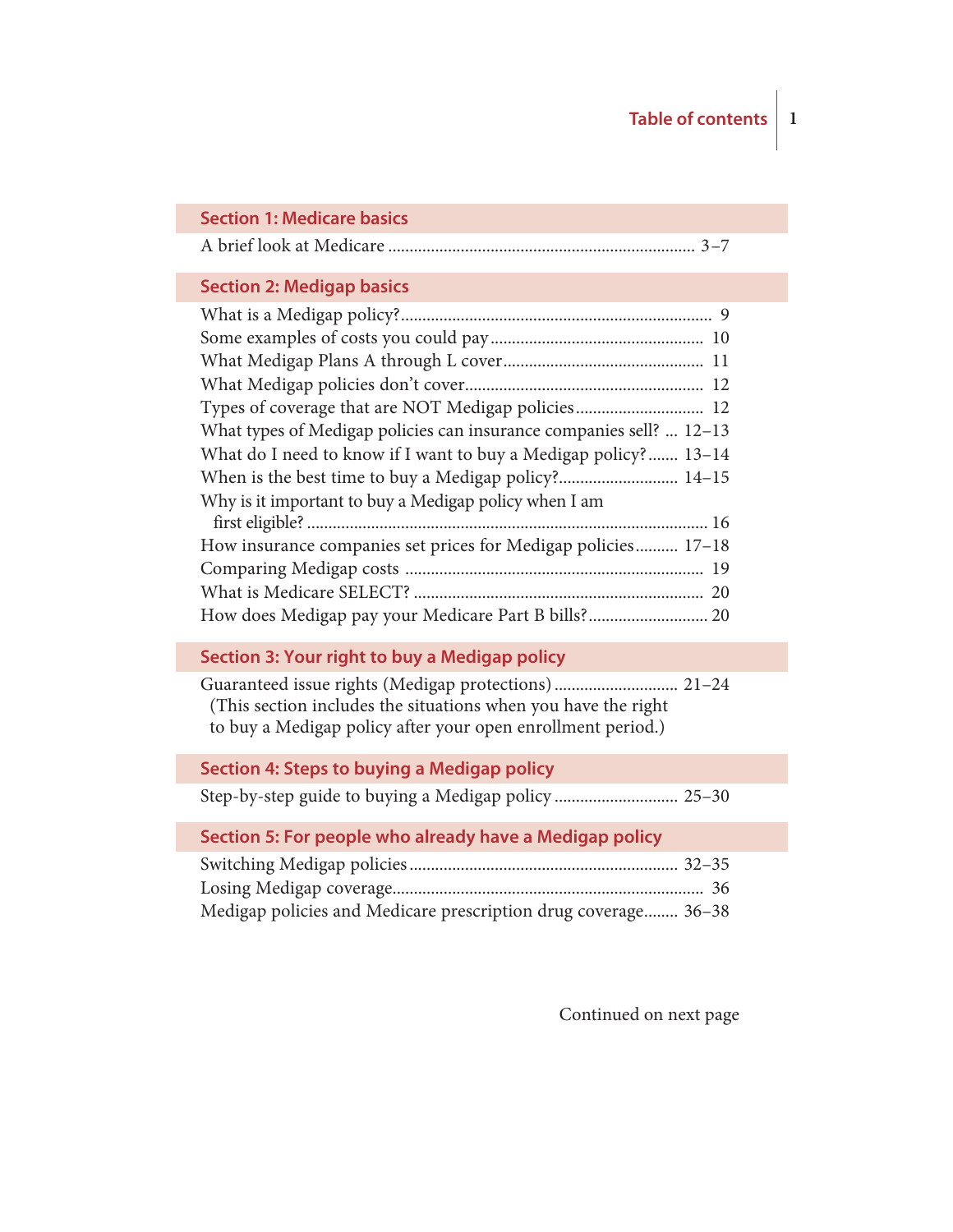# 2 **Table of contents**

| Section 6: Medigap policies for people with a disability or ESRD                                                                                               |
|----------------------------------------------------------------------------------------------------------------------------------------------------------------|
|                                                                                                                                                                |
| <b>Section 7: Medigap coverage charts</b>                                                                                                                      |
| (Medigap policies sold in most states)                                                                                                                         |
| (Medigap policies sold in most states)                                                                                                                         |
|                                                                                                                                                                |
|                                                                                                                                                                |
|                                                                                                                                                                |
| <b>Section 8: For more information</b>                                                                                                                         |
| How to get help with Medicare and Medigap questions  48<br>State Health Insurance Assistance Program and State Insurance<br>(Telephone numbers for each state) |
| <b>Section 9: Definitions</b>                                                                                                                                  |
|                                                                                                                                                                |
| <b>Section 10: List of topics</b>                                                                                                                              |
|                                                                                                                                                                |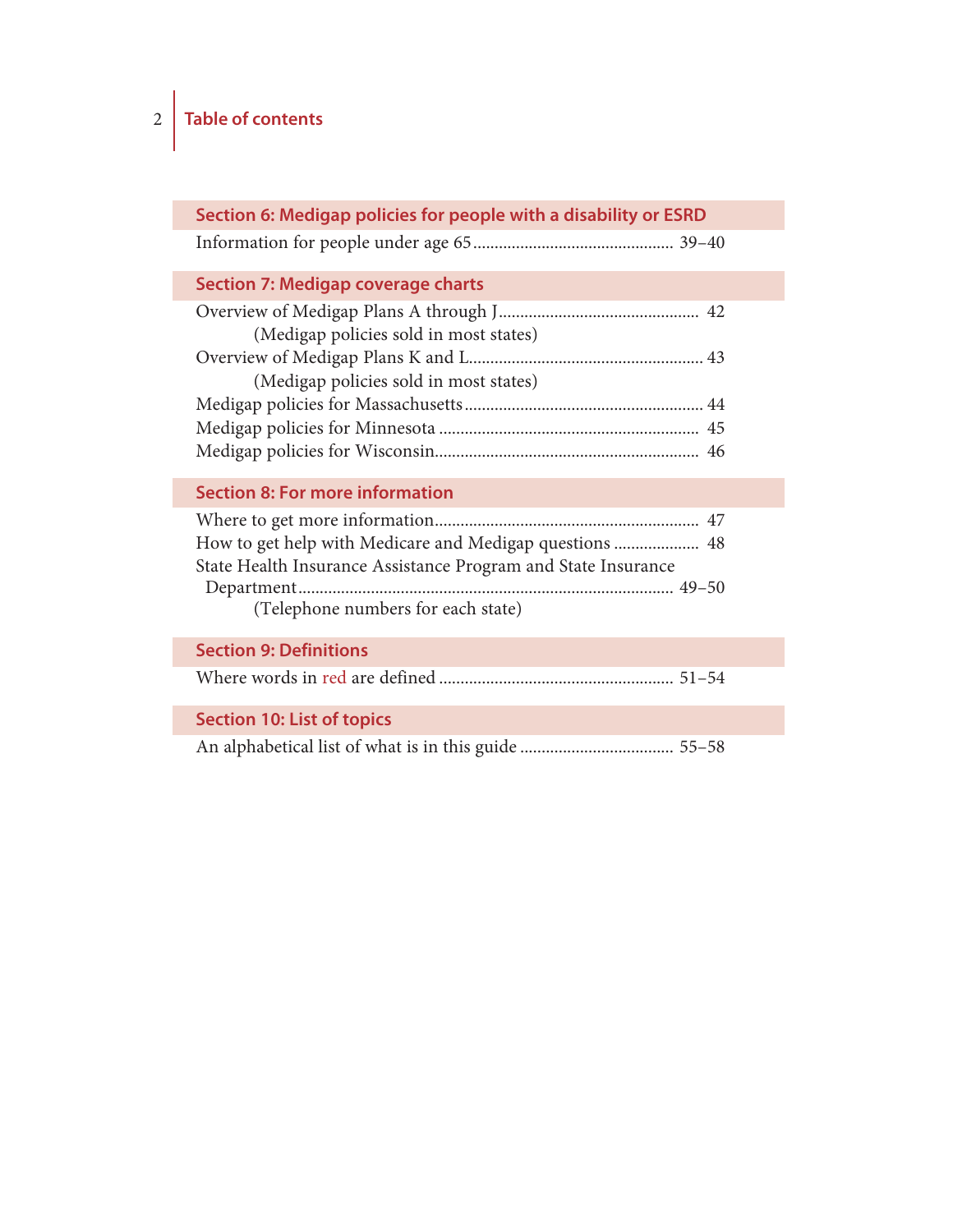#### **SECTION**

This guide was written to help people with Medicare understand Medigap (also called "Medicare Supplement Insurance") policies.

**11 Interval Concernsity Concernsity Concernsity Concernsity Concernsity Concernsity A Medigap (also called "Medicare Supplement Instantane and by proportions of fill gaps in Original Medicare covernsity of**  $\alpha$  **Medigap po** A Medigap policy is health insurance sold by private insurance companies to fill gaps in Original Medicare coverage. Medigap policies don't work with any other type of health insurance, including Medicare Advantage Plans, employer/union group coverage, Veterans Administration (VA) benefits, or TRICARE. Medigap policies help pay your share (coinsurance, copayments, or deductibles) of the costs of Medicare-covered services. Some Medigap policies cover certain costs not covered by Original Medicare.

> However, before you learn more about Medigap policies, the next few pages provide a brief look at Medicare. If you already know the basics about Medicare and want to learn about Medigap basics, then turn to page 9.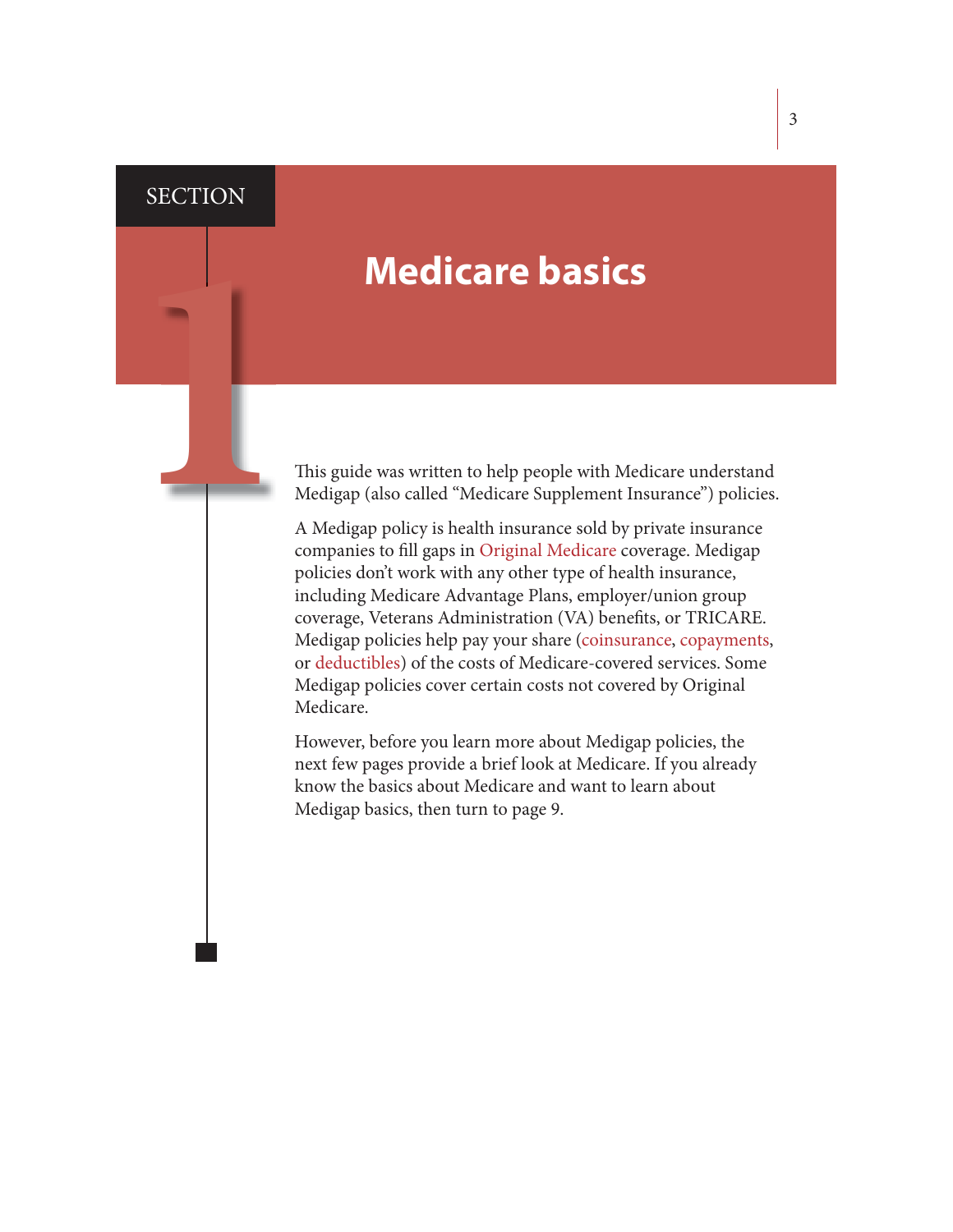#### 4 **Section 1:** Medicare basics

#### **What is Medicare?**

Medicare is health insurance for people age 65 or older, under age 65 with certain disabilities, and any age with End-Stage Renal Disease (ESRD) (permanent kidney failure requiring dialysis or a kidney transplant). Original Medicare covers many health care services and supplies, but there are many costs ("gaps") it doesn't cover.

#### **The Different Parts of Medicare**

The different parts of Medicare help cover specific services if you meet certain conditions. Medicare has the following parts:

#### **Medicare Part A (Hospital Insurance)**

- Helps cover inpatient care in hospitals
- Helps cover skilled nursing facility, hospice, and home health care

#### **Medicare Part B (Medical Insurance)**

- Helps cover doctors' services and outpatient care
- Helps cover some preventive services to help maintain your health and to keep certain illnesses from getting worse

#### **Medicare Part C (Medicare Advantage Plans) (like an HMO or PPO)**

- A health coverage choice run by private companies approved by Medicare
- Includes Part A, Part B, and usually other coverage including prescription drugs

#### **Medicare Part D (Medicare Prescription Drug Coverage)**

- Helps cover the cost of prescription drugs
- May help lower your prescription drug costs and help protect against higher costs in the future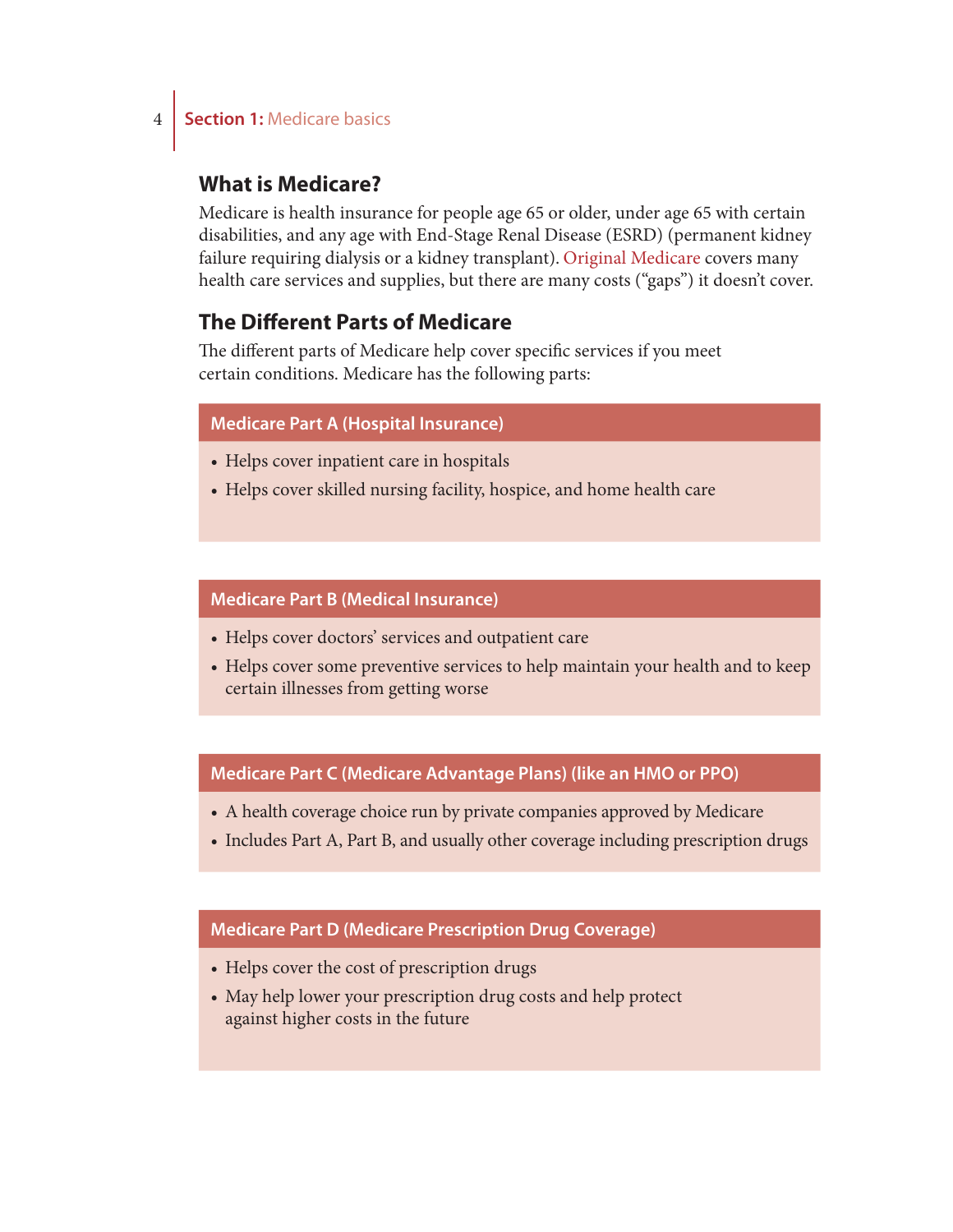#### **Your Medicare Coverage Choices**

With Medicare, you can choose how you get your health and prescription drug coverage. Below are brief descriptions of your coverage choices.

#### **Original Medicare**

- Run by the Federal government.
- Provides your Part A and Part B coverage.
- You can join a Medicare Prescription Drug Plan to add drug coverage.
- You can buy a Medigap (Medicare Supplement Insurance) policy (sold by private insurance companies) to help fill the gaps in Part A and Part B coverage (like coinsurance, copayments, and deductibles).

**Medicare Advantage Plans (like an HMO or PPO) See page 6.** 

- Run by private insurance companies approved by Medicare.
- Provide your Part A and Part B coverage, but can charge different amounts for certain services. May offer extra coverage and prescription drug coverage for an extra cost. Costs for items and services vary by plan.
- If you want drug coverage, you must get it through your plan (in most cases).
- You don't need a Medigap policy.

#### **Other Medicare Health Plans**

- Plans that aren't Medicare Advantage Plans but are still part of Medicare.
- Include Medicare Cost Plans, Demonstration/Pilot Programs, and Programs of All-Inclusive Care for the Elderly (PACE).
- Some plans provide Part A and Part B coverage, and some also provide prescription drug coverage (Part D).

**Note:** If you have other health and/or prescription drug coverage from a former or current employer or union, you may have other coverage choices. This coverage may affect which Medicare coverage choice is best for you.

Words in red are defined on pages 51–54.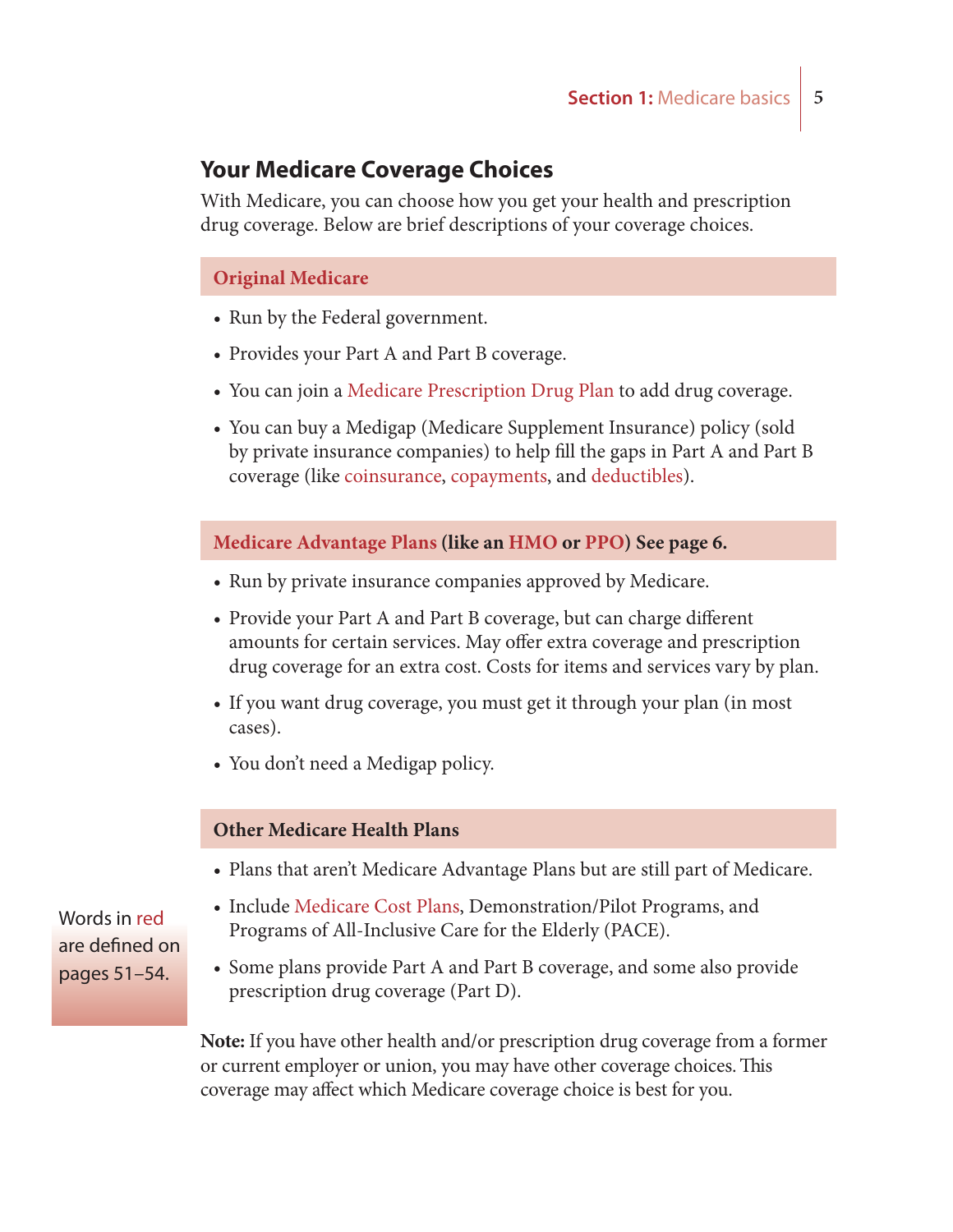#### **Medicare Advantage Plans**

Medicare Advantage Plans include the following:

- Preferred Provider Organization (PPO) Plans
- Health Maintenance Organization (HMO) Plans
- Private Fee-for-Service (PFFS) Plans
- Medical Savings Account (MSA) Plans
- Special Needs Plans (SNP)

#### **Medicare Advantage Plans and Medigap Policies**

**Important:** If you have a Medigap policy and you are switching from Original Medicare to a Medicare Advantage Plan, you don't need and can't use the Medigap policy to cover deductibles, copayments, or coinsurance under the Medicare Advantage Plan. You may choose to drop your Medigap policy, but you should talk to your State Health Insurance Assistance Program (see pages 49–50) and your current Medigap insurance company before you do because you may not be able to get it back. If you already have a Medicare Advantage Plan, it is illegal for anyone to sell you a Medigap policy unless you are switching back to Original Medicare.

#### **Medicare Prescription Drug Coverage (Part D)**

Medicare offers prescription drug coverage (Part D) for everyone with Medicare. To get Medicare drug coverage, you must join a plan run by an insurance company or other private company approved by Medicare. Each plan can vary in cost and drugs covered. If you want Medicare drug coverage, you need to choose a plan that works with your health coverage.

Words in red are defined on pages 51–54.

#### **! ere are two ways to get Medicare prescription drug coverage:**

- 1. **Medicare Prescription Drug Plans.** These plans (sometimes called "PDPs") add drug coverage to Original Medicare, some Medicare Cost Plans, some Medicare Private Fee-for-Service Plans, and Medicare Medical Savings Account Plans.
- 2. **Medicare Advantage Plans (like an HMO or PPO) or other Medicare health plans that have prescription drug coverage.** You get all of your Part A and Part B coverage, including prescription drug coverage (Part D), through these plans. Medicare Advantage Plans with prescription drug coverage are sometimes called "MA-PDs."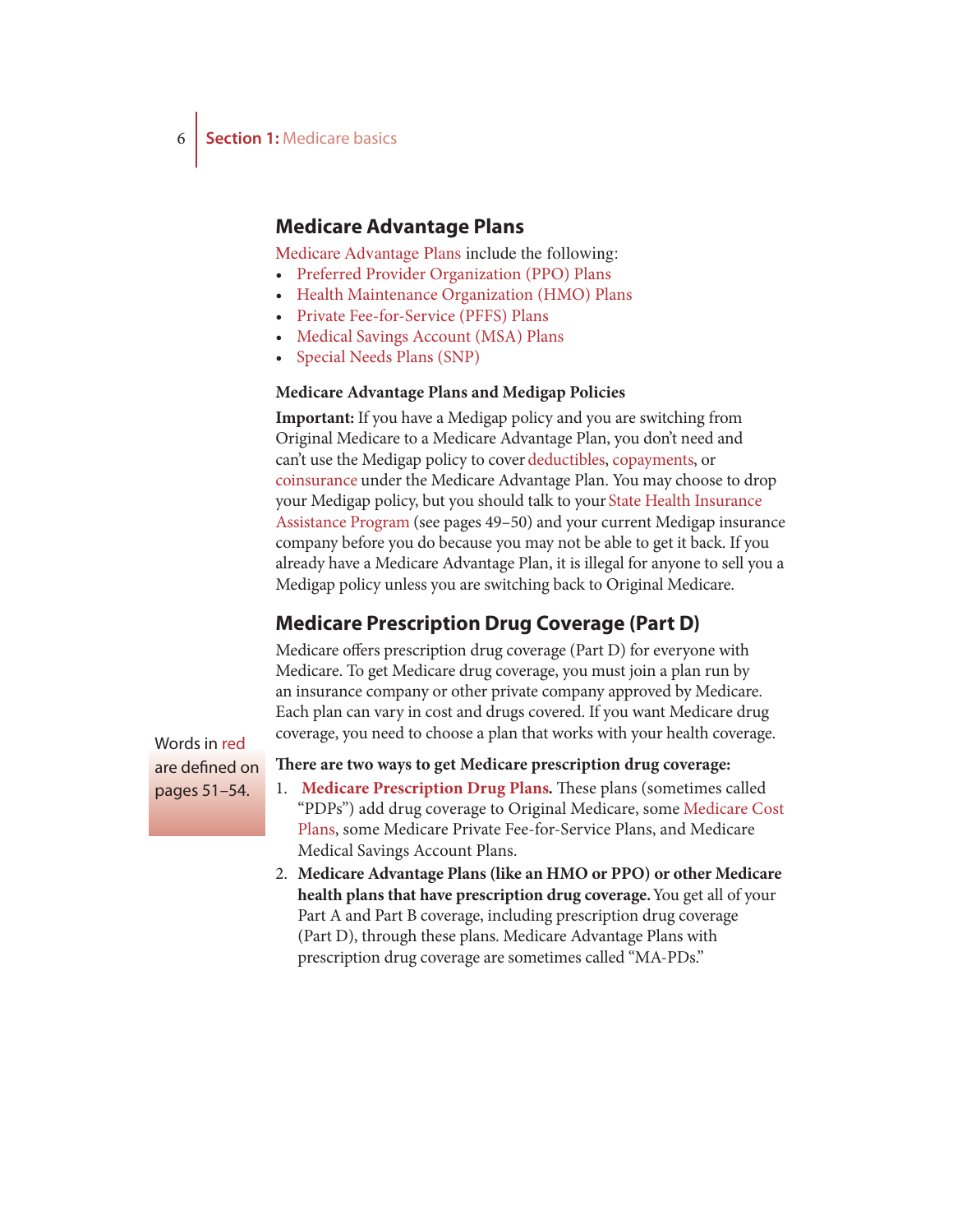#### **Medicare Prescription Drug Coverage (continued)**

#### **Medicare Prescription Drug Coverage and Medigap Policies**

- If you bought your Medigap policy before January 1, 2006, you may have a Medigap policy with prescription drug coverage. You can keep the prescription drug coverage in that policy or you can join a Medicare Prescription Drug Plan. If you join a Medicare Prescription Drug Plan, you must tell your Medigap insurance company. It will remove the prescription drug coverage from your Medigap policy. This is because you can't have both types of prescription drug coverage at the same time. See pages 36–38 if you have a Medigap policy with prescription drug coverage that you bought before January 1, 2006.
- If you have Original Medicare and already have a Medigap policy **without** prescription drug coverage, you can join a Medicare Prescription Drug Plan without changing your Medigap policy.

#### **Can I buy a new Medigap policy that includes prescription drug coverage?**

No. New Medigap policies can't include prescription drug coverage. This is because Medicare offers prescription drug coverage to everyone with Medicare. If you want prescription drug coverage, you can get this coverage in one of the two ways described on page 6.

#### **For more information**

Remember, this guide is about Medigap policies. To learn about Medicare, visit www.medicare.gov/Publications/Pub/pdf/10050.pdf to view the handbook "Medicare & You." You can also call 1-800-MEDICARE (1-800-633-4227). TTY users should call 1-877-486-2048.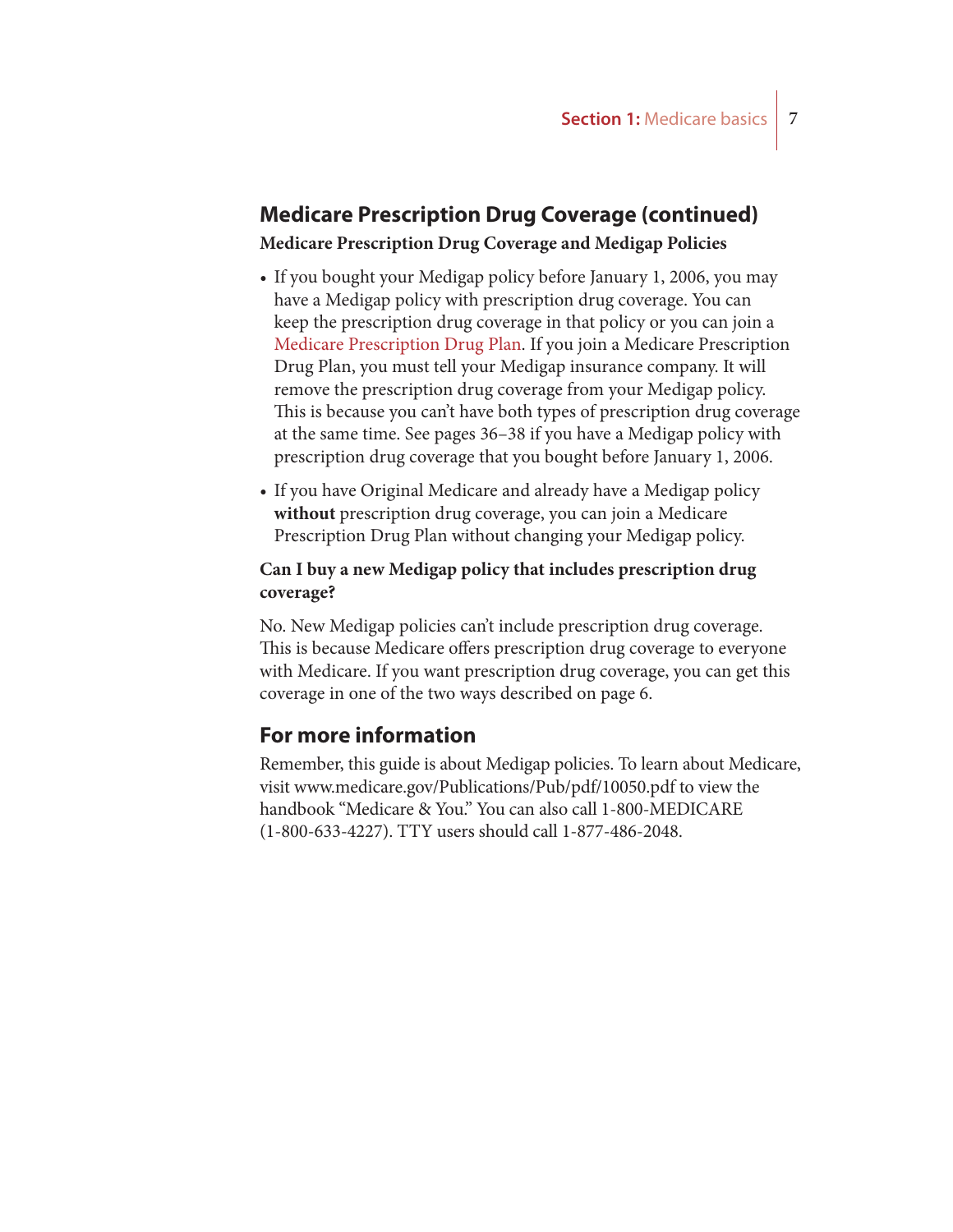

8 **Section 1:** Medicare basics

Use this page to write down important information or questions.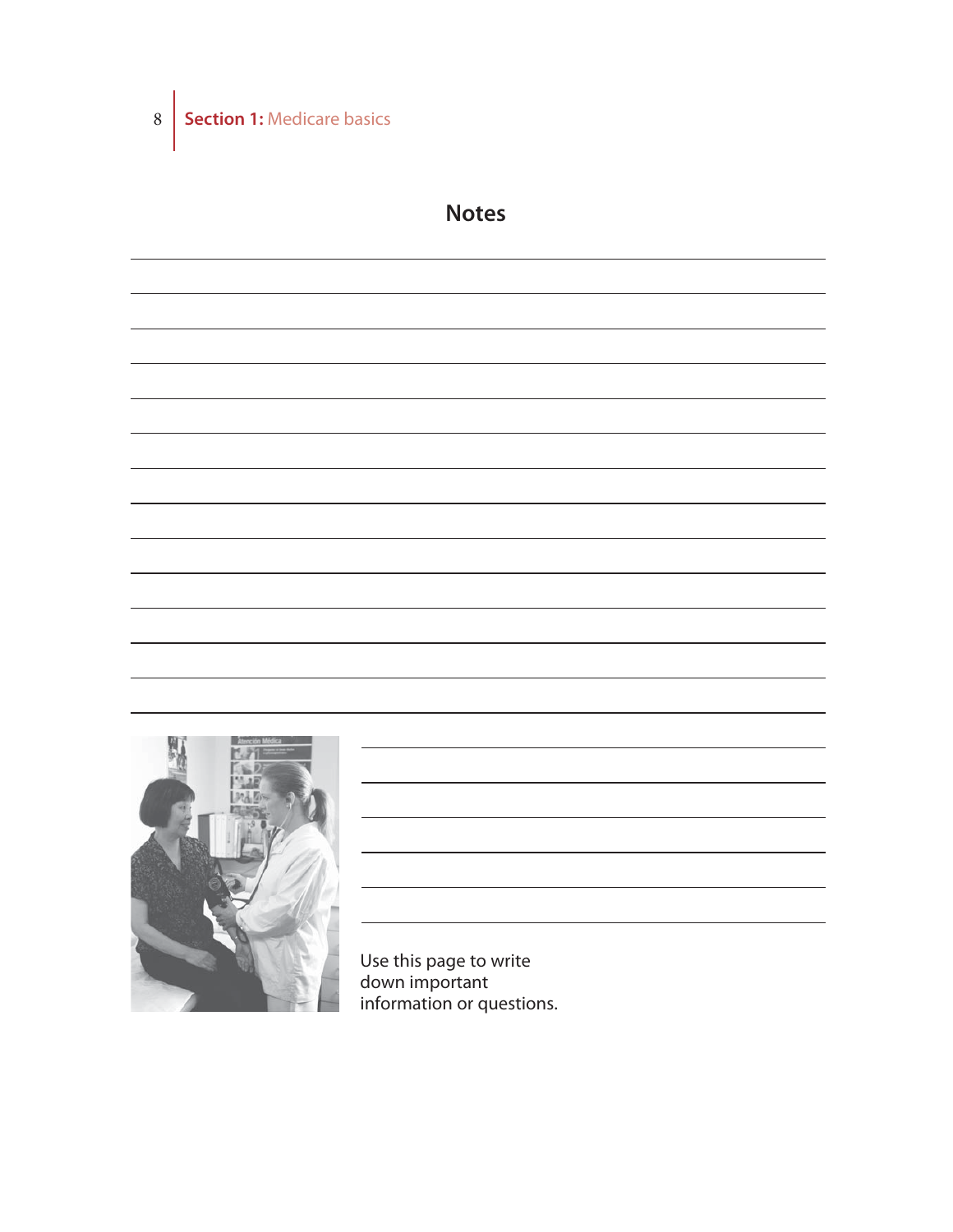#### **SECTION**

**Medigap basics**<br> **2 What is a Medigap policy?**<br>
A Medigap (also called "Medicare Supplement I<br>
is private health insurance that is designed to sume of the health insurance that is designed to sume of the health ("gaps") A Medigap (also called "Medicare Supplement Insurance") policy is private health insurance that is designed to supplement Original Medicare. This means it helps pay some of the health care costs ("gaps") that Original Medicare doesn't cover (like copayments, coinsurance, and deductibles). Medigap policies may also cover certain things that Medicare doesn't cover. If you are in Original Medicare and you have a Medigap policy, Medicare will pay its share of the Medicare-approved amounts for covered health care costs. Then your Medigap policy pays its share. (Note: Medicare doesn't pay any of the costs for you to get a Medigap policy.) Also, a Medigap policy is different than a Medicare Advantage Plan (like an HMO or PPO) because it's not a way to get Medicare benefits.

> Every Medigap policy must follow Federal and state laws designed to protect you, and it must be clearly identified as "Medicare" Supplement Insurance." Medigap insurance companies can only sell you a "standardized" Medigap policy identified by letters A through L. Each standardized Medigap policy must offer the same basic benefits, no matter which insurance company sells it. Cost is usually the only difference between Medigap policies sold by different insurance companies.

In Massachusetts, Minnesota, and Wisconsin, Medigap policies are standardized in a different way. See pages 44–46. In some states, you may be able to buy another type of Medigap policy called Medicare SELECT (a Medigap policy that requires you to use specific hospitals and in some cases specific doctors to get full benefits). See page 20.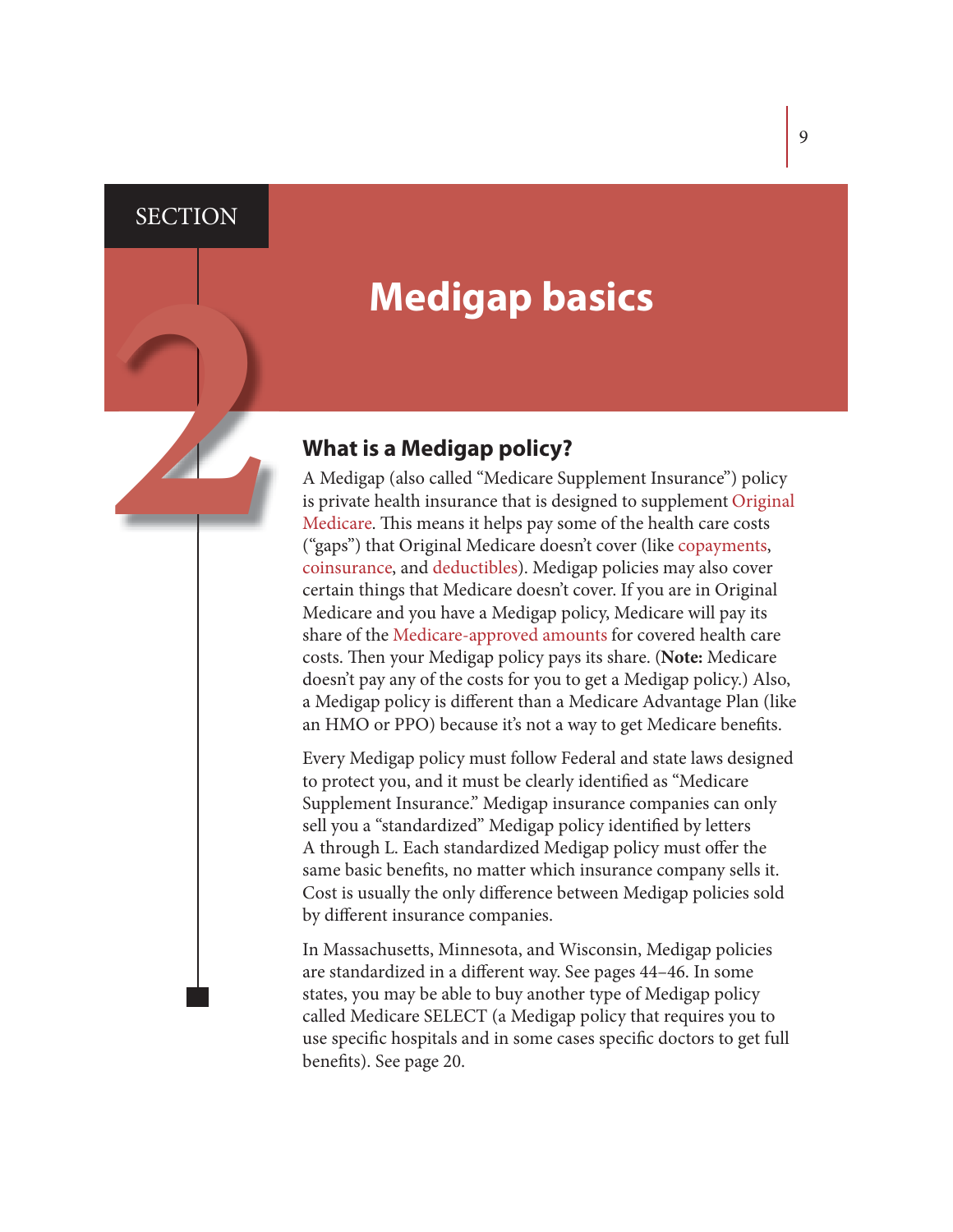#### **Some examples of costs you could pay if you have Original Medicare and don't have a Medigap policy**

| Cost                                                                                                                              | <b>What YOU PAY in 2009</b><br>(These amounts can change each year.)                                                                                                                                                                                                                                              | <b>Medigap policies that may help</b><br>pay all or some of these costs |
|-----------------------------------------------------------------------------------------------------------------------------------|-------------------------------------------------------------------------------------------------------------------------------------------------------------------------------------------------------------------------------------------------------------------------------------------------------------------|-------------------------------------------------------------------------|
| Medicare Part A Coinsurance and<br>all costs after hospital benefits are<br>exhausted                                             | For each benefit period, YOU PAY \$267 per day for days 61-90,<br>\$534 per day for days 91-150 (while using your 60 lifetime reserve<br>days), and all costs after 150 days.                                                                                                                                     | Medigap Plans A, B, C, D, E, F, G,<br>H, I, J, K, or L                  |
| Medicare Part B Coinsurance or<br>Copayment for other than preventive<br>services                                                 | YOU PAY all coinsurance, generally 20% of the Medicare-approved<br>amount for most covered services after you meet the \$135 yearly<br>Part B deductible. You also pay any copayment.                                                                                                                             | Medigap Plans A, B, C, D, E, F, G,<br>H, I, J, K, or L                  |
| Blood                                                                                                                             | Generally, YOU PAY for the first 3 pints of blood.                                                                                                                                                                                                                                                                | Medigap Plans A, B, C, D, E, F, G,<br>H, I, J, K, or L                  |
| Hospice Care Coinsurance or Copayment                                                                                             | You may be required to pay up to \$5 for each drug a hospice provides<br>when you are getting hospice services in your home and 5% of the<br>Medicare-approved amount for each day of inpatient respite care (up<br>to certain limits).                                                                           | Medigap Plans K or L                                                    |
| Skilled Nursing Facility Care Coinsurance                                                                                         | For each benefit period, YOU PAY nothing for the first 20 days,<br>and up to \$133.50 per day for days 21-100.                                                                                                                                                                                                    | Medigap Plans C, D, E, F, G,<br>H, I, J, K, or L                        |
| Medicare Part A Deductible                                                                                                        | For each benefit period, YOU PAY<br>$\cdot$ \$1,068 for days 1-60 of a hospital stay.                                                                                                                                                                                                                             | Medigap Plans B, C, D, E, F, G,<br>H, I, J, K, or L                     |
| Medicare Part B Deductible                                                                                                        | YOU PAY the \$135 yearly deductible.                                                                                                                                                                                                                                                                              | Medigap Plans C, F, or J                                                |
| Medicare Part B Excess Charges                                                                                                    | For doctors and other providers who don't accept assignment, YOU<br>PAY the difference between the Medicare-approved amount and<br>either the provider's fee, or the "limiting charge" (no more than 15%<br>above the Medicare-approved amount) that applies for doctor's fees<br>and many other Part B services. | Medigap Plans F, G, I, or J                                             |
| Foreign Travel Emergency (Medicare<br>coverage outside the U.S.)                                                                  | Generally, YOU PAY all costs.                                                                                                                                                                                                                                                                                     | Medigap Plans C, D, E, F, G,<br>H, I, or J                              |
| At-home Recovery (Medicare-approved home<br>health care to provide treatment ordered by<br>your doctor for an illness or injury.) | YOU PAY \$0 for Medicare-approved home health services, and<br>100% for services not covered by Medicare.                                                                                                                                                                                                         | Medigap Plans D, G, I, or J                                             |
| Medicare Preventive Care Part B<br>Coinsurance                                                                                    | Generally, YOU PAY the \$135 yearly Part B deductible and Part B<br>coinsurance, but there are exceptions.                                                                                                                                                                                                        | Medigap Plans A, B, C, D, E, F, G,<br>H, I, J, K, or L                  |
| Preventive Care not Covered by Medicare                                                                                           | YOU PAY all costs.                                                                                                                                                                                                                                                                                                | Medigap Plans E or J                                                    |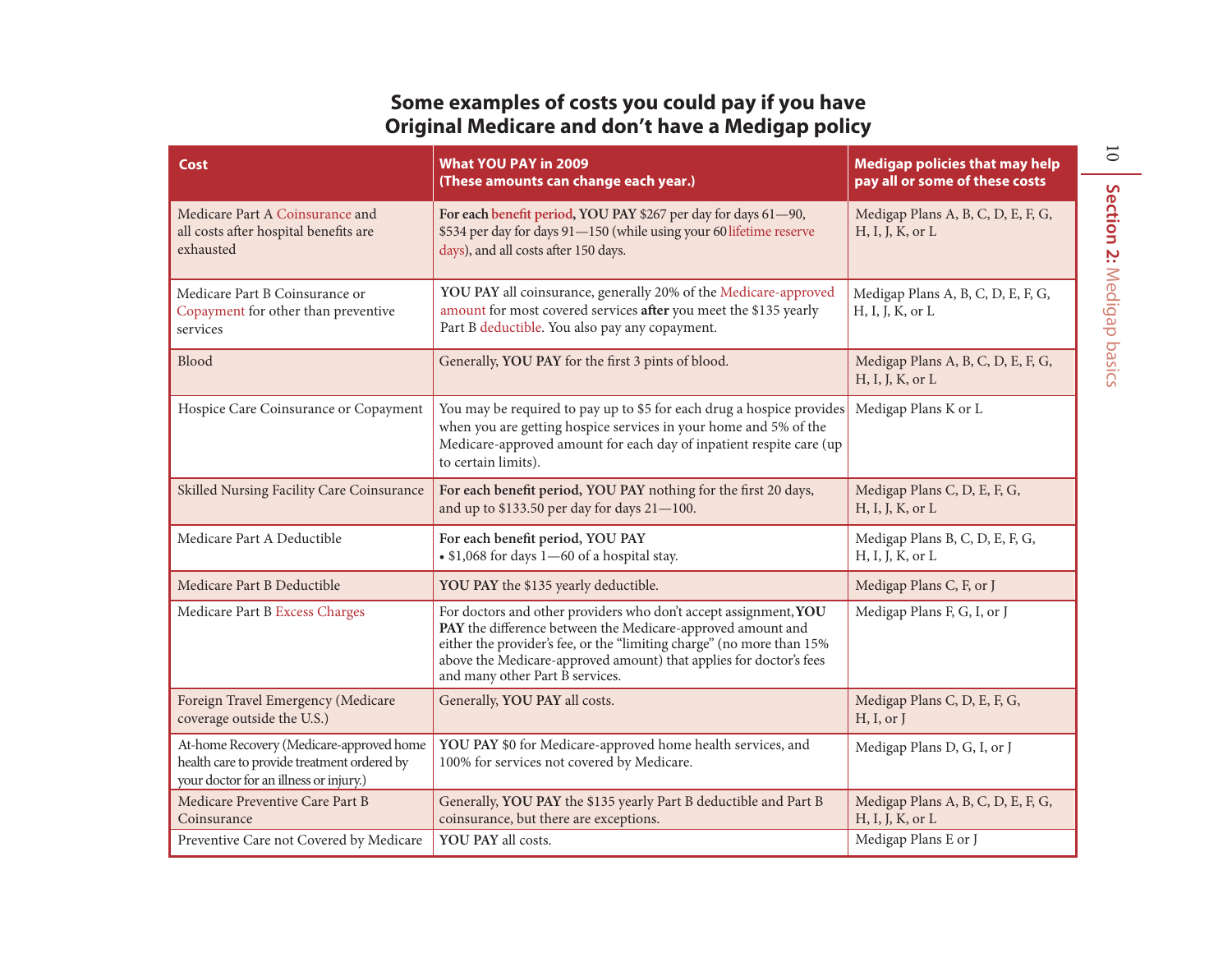#### **What Medigap Plans A through L cover**

This chart gives you a quick look at the standardized Medigap Plans A through L and their benefits. Every insurance company must make Medigap Plan A available if it offers any other Medigap policy. Not all types of Medigap policies may be available in your state. See pages 44–46 if you live in Massachusetts, Minnesota, or Wisconsin. If you need more information, call your State Insurance Department or State Health Insurance Assistance Program. See pages 49–50 for your state's telephone number.

If a check mark appears in a column of this chart, this means that the Medigap policy covers 100% of the described benefit. If a column lists a percentage, this means the Medigap policy covers that percentage of the described benefit. If no percentage appears or if a column is blank, this means the Medigap policy doesn't cover that benefit. Note: The Medigap policy covers coinsurance only after you have paid the deductible (unless the Medigap policy also covers the deductible).

| <b>Medigap Plans A through L</b>                                                                        |              |   |  |   |   |       |                         |                       |            |                |                                                     |     |
|---------------------------------------------------------------------------------------------------------|--------------|---|--|---|---|-------|-------------------------|-----------------------|------------|----------------|-----------------------------------------------------|-----|
| <b>Medigap Benefits</b>                                                                                 | A            | B |  | D | Е | $F^*$ | G                       | Н                     |            | $\mathbf{J}^*$ | K                                                   |     |
| Medicare Part A Coinsurance and all costs after hospital<br>benefits are exhausted                      | $\checkmark$ |   |  | ✔ |   |       |                         |                       |            |                | $\checkmark$                                        |     |
| Medicare Part B Coinsurance or Copayment for other<br>than preventive services                          | $\checkmark$ |   |  | ✔ |   |       | $\checkmark$            | ✔                     |            |                | 50%                                                 | 75% |
| Blood (First 3 Pints)                                                                                   | ✔            |   |  | ✔ | ✔ |       | $\overline{\mathbf{v}}$ | $\checkmark$          |            |                | 50%                                                 | 75% |
| Hospice Care Coinsurance or Copayment                                                                   |              |   |  |   |   |       |                         |                       |            |                | 50%                                                 | 75% |
| Skilled Nursing Facility Care Coinsurance                                                               |              |   |  |   |   |       |                         |                       |            |                | 50%                                                 | 75% |
| Medicare Part A Deductible                                                                              |              | ✔ |  |   |   |       |                         |                       |            |                | 50%                                                 | 75% |
| Medicare Part B Deductible                                                                              |              |   |  |   |   |       |                         |                       |            |                |                                                     |     |
| Medicare Part B Excess Charges                                                                          |              |   |  |   |   | J     | 80%                     |                       |            | ✔              |                                                     |     |
| Foreign Travel Emergency (Up to Plan Limits)**                                                          |              |   |  | ✓ |   |       | ✔                       | ✔                     |            |                |                                                     |     |
| At-home Recovery (Up to Plan Limits)                                                                    |              |   |  |   |   |       |                         |                       |            |                |                                                     |     |
| Medicare Preventive Care Part B Coinsurance                                                             | $\checkmark$ | J |  | J | J |       | $\sqrt{2}$              | ✔                     | $\sqrt{2}$ |                | $\checkmark$                                        |     |
| Preventive Care not Covered by Medicare (up to \$120)                                                   |              |   |  |   |   |       |                         |                       |            |                |                                                     |     |
| * Medigap Plans F and J also offer a high-deductible option. You must pay for Medicare-covered costs up |              |   |  |   |   |       |                         | 2009<br>out-of-pocket |            |                | $\left  \frac{$4,620^{***} }{$2,310^{***} }\right $ |     |

 to the high-deductible amount (\$2,000 in 2009) before your Medigap policy pays anything.



Section 2: Medigap basics **Section 2:** Medigap basics | 11

 $\overline{\mathbf{I}}$ 

\*\* You must also pay a separate deductible for foreign travel emergency (\$250 per year).

\*\*\* After you meet your out-of-pocket yearly limit and your yearly Part B deductible (\$135 in 2009), the plan pays 100% of covered services for the rest of the calendar year.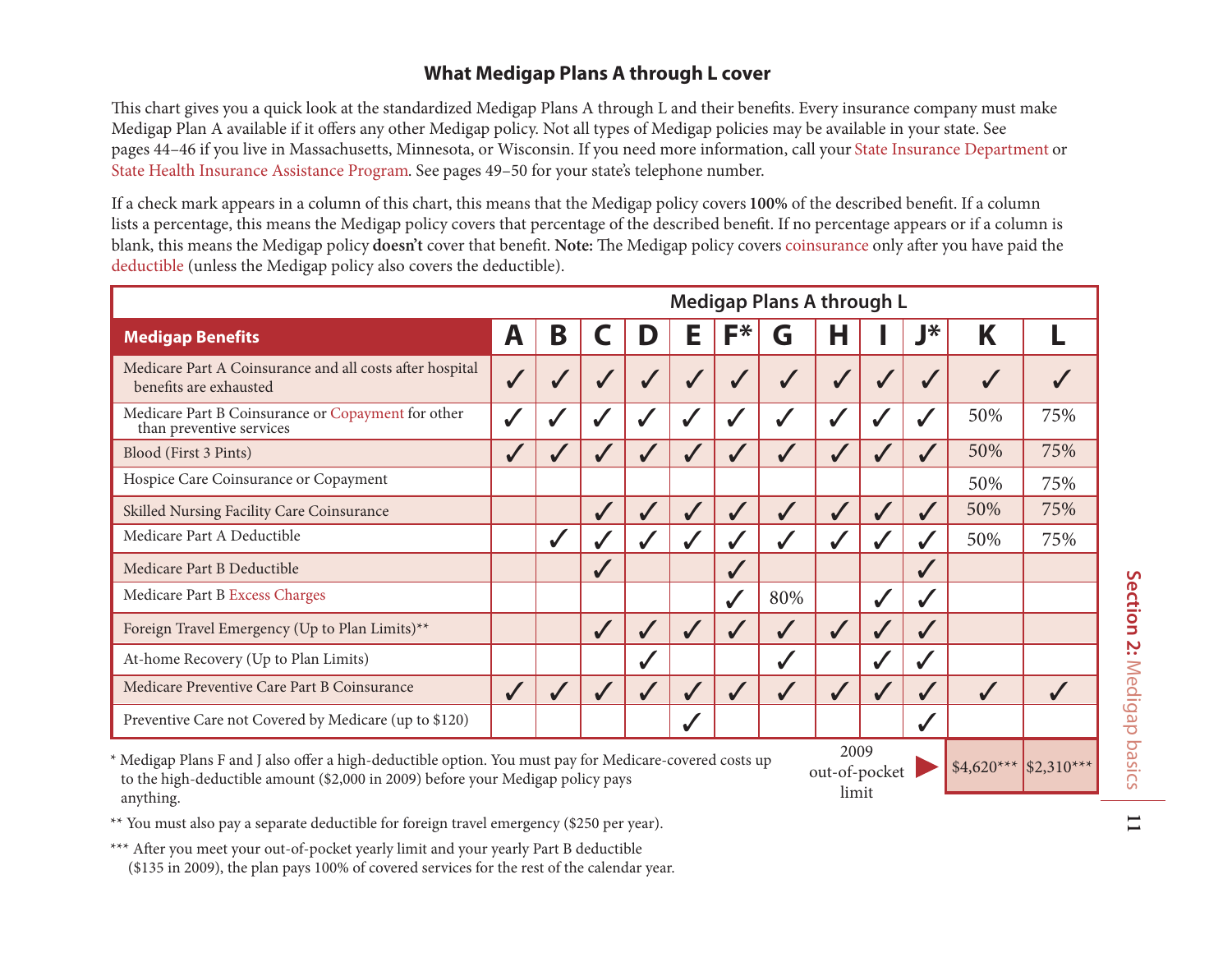#### **What Medigap policies don't cover**

Medigap policies don't cover long-term care (like care in a nursing home), vision or dental care, hearing aids, eyeglasses, and private-duty nursing.

#### **Types of coverage that are NOT Medigap policies**

- Medicare Advantage Plans (Part C), like an HMO, PPO, or Private Fee-for-Service Plans
- Medicare Prescription Drug Plans (Part D)
- Medicaid
- Employer or union plans, including Federal Employees Health Benefits Program (FEHBP)
- TRICARE
- Veterans' benefits
- Long-term care insurance policies
- Indian Health Service, Tribal, and Urban Indian Health plans

#### **What types of Medigap policies can insurance companies sell?**

Words in red are defined on pages 51–54.

In most cases, Medigap insurance companies can sell you only a "standardized" Medigap policy. All Medigap policies must have specific benefits so you can compare them easily. See page 11. If you live in Massachusetts, Minnesota, or Wisconsin, see pages 44–46.

Insurance companies that sell Medigap policies don't have to offer every Medigap policy (Medigap Plans A through L). However, they must offer Medigap Plan A if they offer any other Medigap policy. Each insurance company decides which Medigap policies it wants to sell, although state law might affect which ones they offer.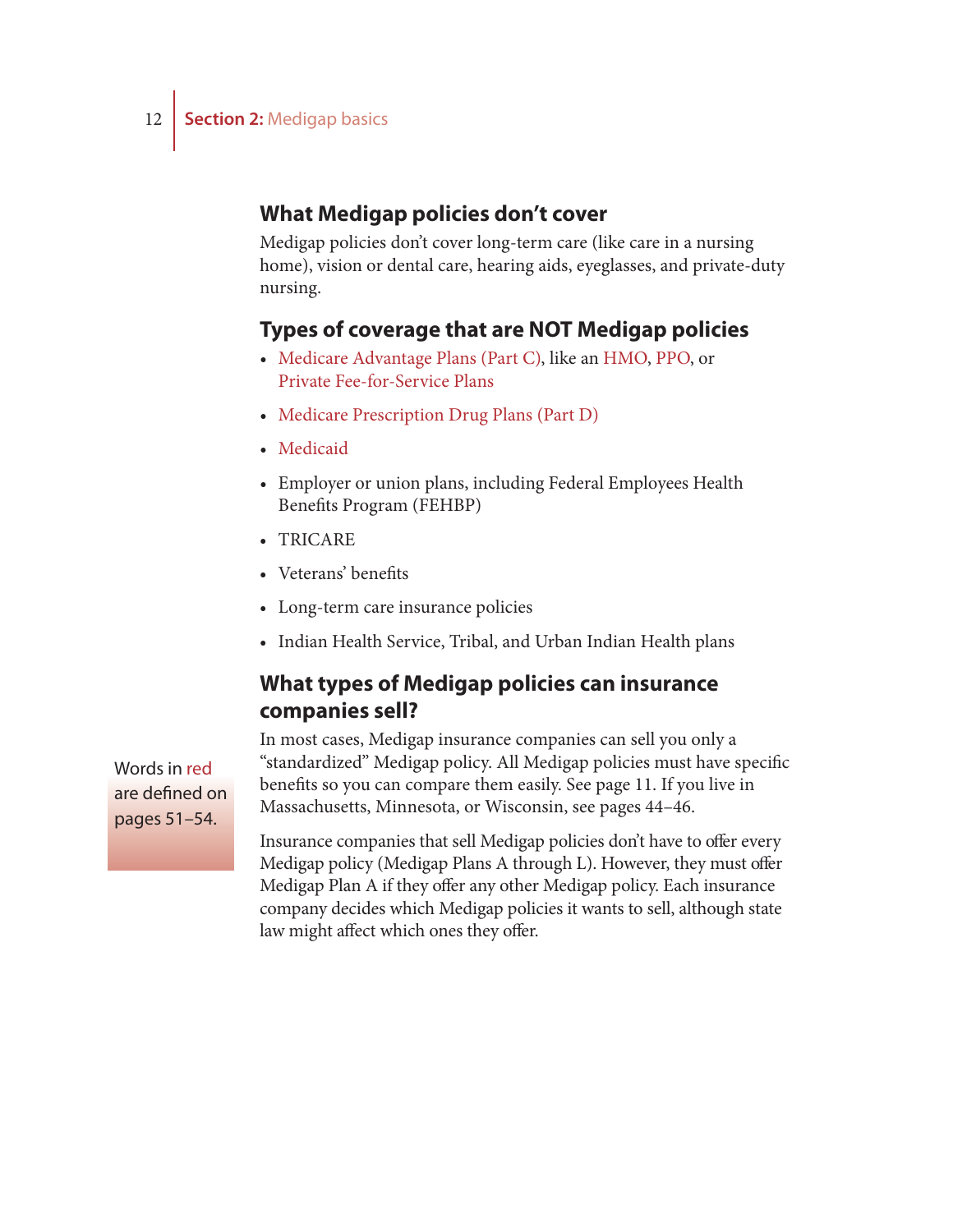#### **What types of Medigap policies can insurance companies sell? (continued)**

In some cases, an insurance company **must** sell you a Medigap policy, even if you have health problems. Listed below are certain times that you are guaranteed the right to buy a Medigap policy:

- When you are in your Medigap open enrollment period. See pages 14–15.
- If you have a guaranteed issue right. See pages 22–23.

You may also be able to buy a Medigap policy at other times, but the insurance company is allowed to deny you a Medigap policy based on your health. Also, in some cases it may be illegal for the insurance company to sell you a Medigap policy (such as if you already have Medicaid or a Medicare Advantage Plan).

#### **What do I need to know if I want to buy a Medigap policy?**

- Generally, you must have Medicare Part A and Part B to buy a Medigap policy.
- You pay a premium for your Medigap policy to the private insurance company, in addition to the monthly Part B premium that you pay to Medicare.
- A Medigap policy only covers one person. If you and your spouse both want Medigap coverage, most likely, **you each will have to buy separate Medigap policies**.
- You can buy a Medigap policy from any insurance company that is licensed in your state to sell one to you.
- If you want to buy a Medigap policy, follow the "**Steps to buying a Medigap policy.**" See pages 26–30.
- Any standardized Medigap policy is guaranteed renewable even if you have health problems. This means the insurance company can't cancel your Medigap policy as long as you pay the premium.
- Although some Medigap policies sold in the past cover prescription drugs, no new Medigap policies are allowed to include prescription drug coverage.
- If you want prescription drug coverage, you may want to join a Medicare Prescription Drug Plan (Part D) offered by private companies approved by Medicare. See page 6.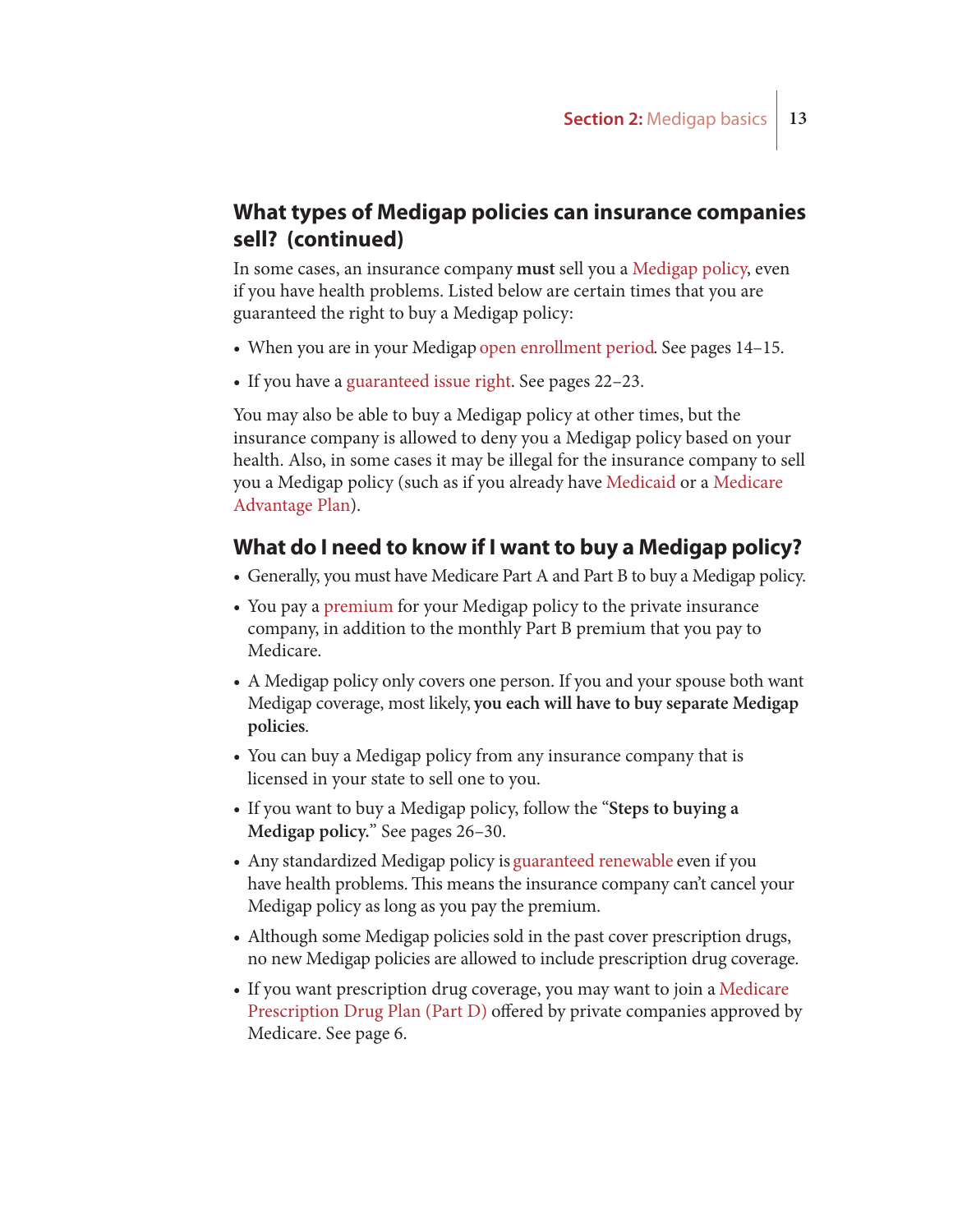#### **What do I need to know if I want to buy a Medigap policy? (continued)**

To learn about Medicare prescription drug coverage, visit www.medicare.gov/Publications/Pubs/pdf/11109.pdf to view the booklet "Your Guide to Medicare Prescription Drug Coverage," or call 1-800-MEDICARE (1-800-633-4227). TTY users should call 1-877-486-2048.

#### **When is the best time to buy a Medigap policy?**

The best time to buy a Medigap policy is during your Medigap open enrollment period. This period lasts for 6 months and begins on the first day of the month in which you are **both** age 65 or older **and** enrolled in Medicare Part B. Some states have additional open enrollment periods. During this period, an insurance company can't use medical underwriting. This means the insurance company can't do any of the following:

- Refuse to sell you any Medigap policy it sells
- Make you wait for coverage to start (except as explained below)
- Charge you more for a Medigap policy because of your health problems

Words in red are defined on pages 51–54.

While the insurance company can't make you wait for your coverage to start, it **may** be able to make you wait for coverage of a pre-existing condition. A pre-existing condition is a health problem you have before the date a new insurance policy starts. In some cases, the Medigap insurance company can refuse to cover your out-of-pocket costs for these pre-existing health problems for up to 6 months. This is called a "pre-existing condition waiting period." Coverage for a pre-existing condition can only be excluded in a Medigap policy if the condition was treated or diagnosed within 6 months before the date the coverage starts under the Medigap policy. (Remember, for Medicare-covered services, Original Medicare will still cover the condition, even if the Medigap policy won't cover your out-of-pocket costs.)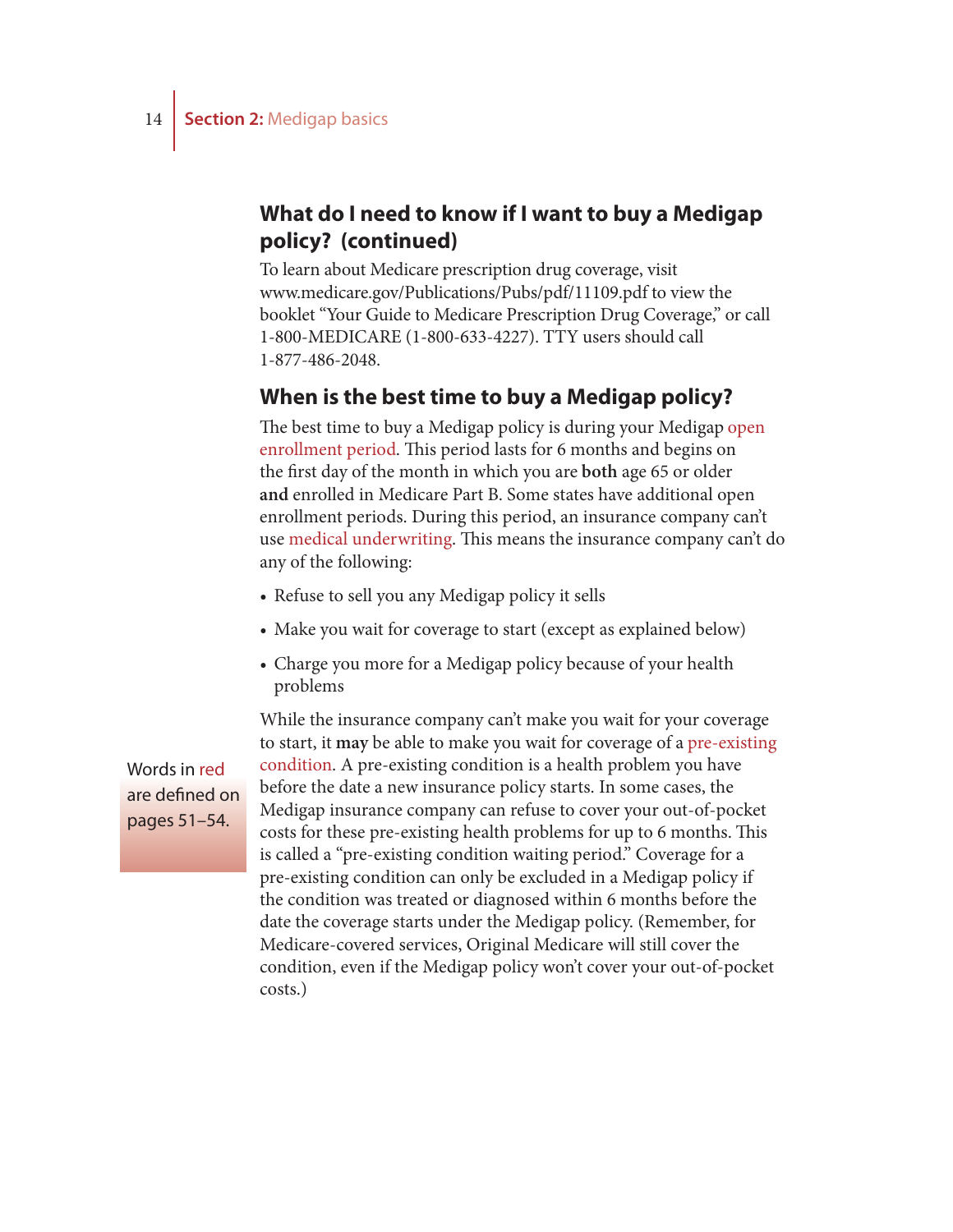#### **When is the best time to buy a Medigap policy? (continued)**

Even if you have a pre-existing condition, if you buy a Medigap policy during your Medigap open enrollment period and if you recently had certain kinds of health coverage called "creditable coverage," it is possible to avoid or shorten waiting periods for pre-existing conditions. Prior creditable coverage is generally any other health coverage you recently had before applying for a Medigap policy. If you have had at least 6 months of prior creditable coverage, the Medigap insurance company can't make you wait before it covers your pre-existing conditions.

There are many types of health care coverage that may count as creditable coverage for Medigap policies, but they will only count if you didn't have a break in coverage for more than 63 days. If there was any time that you had no health coverage of any kind and were without coverage for more than 63 days, you can only count creditable coverage you had after that break in coverage.

Talk to your Medigap insurance company. It will be able to tell you if your previous coverage will count as creditable coverage for this purpose. You can also call your State Health Insurance Assistance Program. See pages 49–50.

If you buy a Medigap policy when you have a guaranteed issue right (also called "Medigap protection"), the insurance company can't use a pre-existing condition waiting period at all. See pages 21–24 for more information about guaranteed issue rights.

**Note:** You can send in your application for a Medigap policy before your Medigap open enrollment period starts. This may be important if you currently have coverage that will end when you turn age 65. This will allow you to have continuous coverage.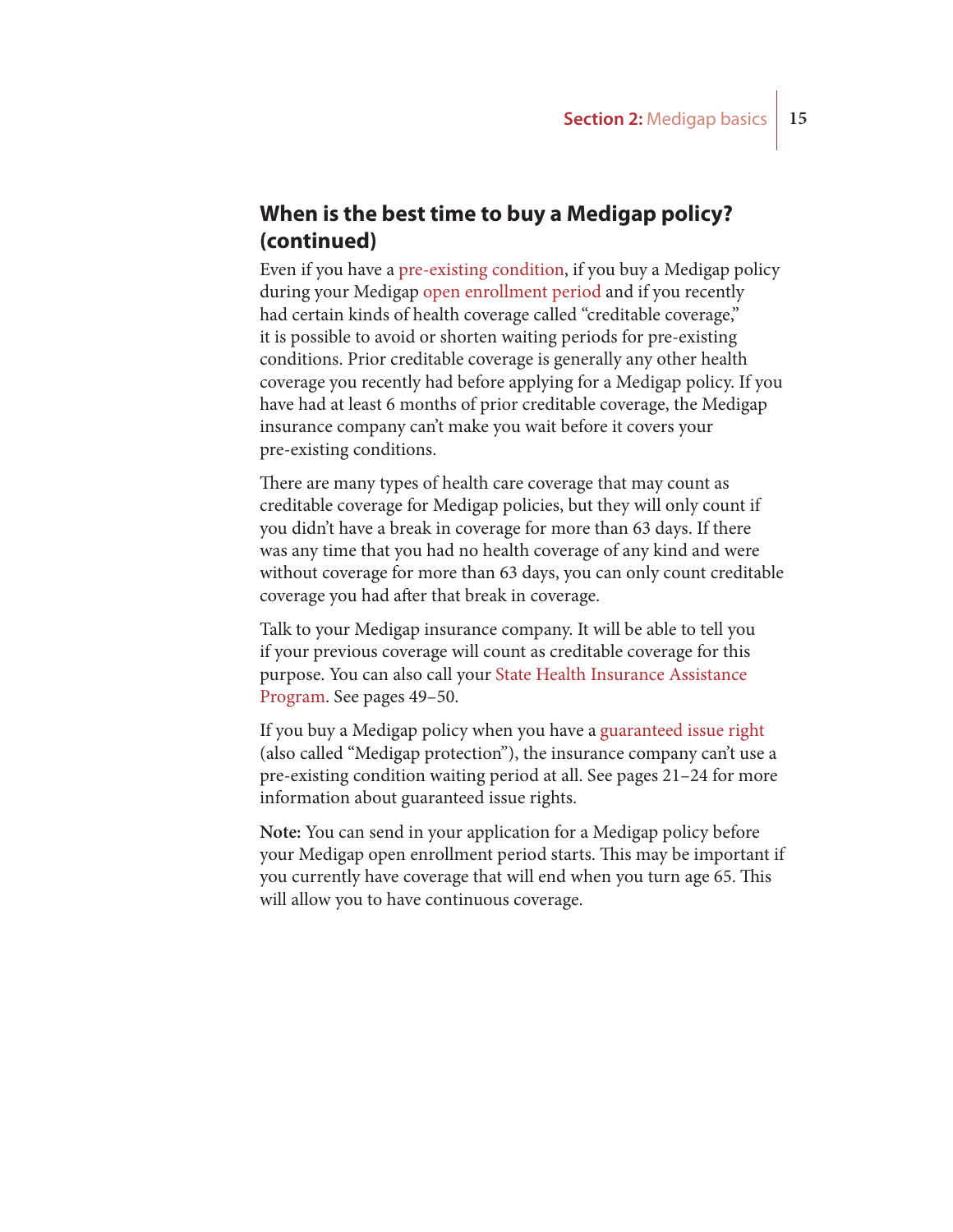#### **Why is it important to buy a Medigap policy when**  *I* am first eligible?

It is very important to understand your Medigap open enrollment period. Medigap insurance companies are generally allowed to use medical underwriting to decide whether to accept your application, and how much to charge you for the Medigap policy. However, if you apply during your Medigap open enrollment period you can buy **any** Medigap policy the company sells, even if you have health problems, for the same price as people with good health. If you apply for Medigap coverage **a" er**  your open enrollment period, there is no guarantee that an insurance company will sell you a Medigap policy at all if you don't meet the medical underwriting requirements, **unless** you are eligible because of one of the limited situations listed on pages 22–23.

It is also important to understand that your Medigap rights may depend on when you choose to enroll in Part B. If you are age 65 or over, your Medigap open enrollment period begins when you enroll in Part B, **and** can't be changed or repeated. In most cases it makes sense to enroll when you are first eligible for Part B, because you might otherwise have to pay a late enrollment penalty.

However, if you have group health coverage through an employer or union, either because you are currently working or your spouse is, you may want to wait to enroll in Part B. This is because employer plans often provide coverage similar to Medigap, so you don't need a Medigap policy. When your employer coverage ends, you will get a chance to enroll in Part B without a late enrollment penalty, and your Medigap open enrollment period will start when you are ready to take advantage of it. If you enrolled in Part B while you still had the employer coverage, your Medigap open enrollment period would start, and unless you bought a Medigap policy before you needed it, you would miss your open enrollment period entirely.

Words in red are defined on pages 51–54.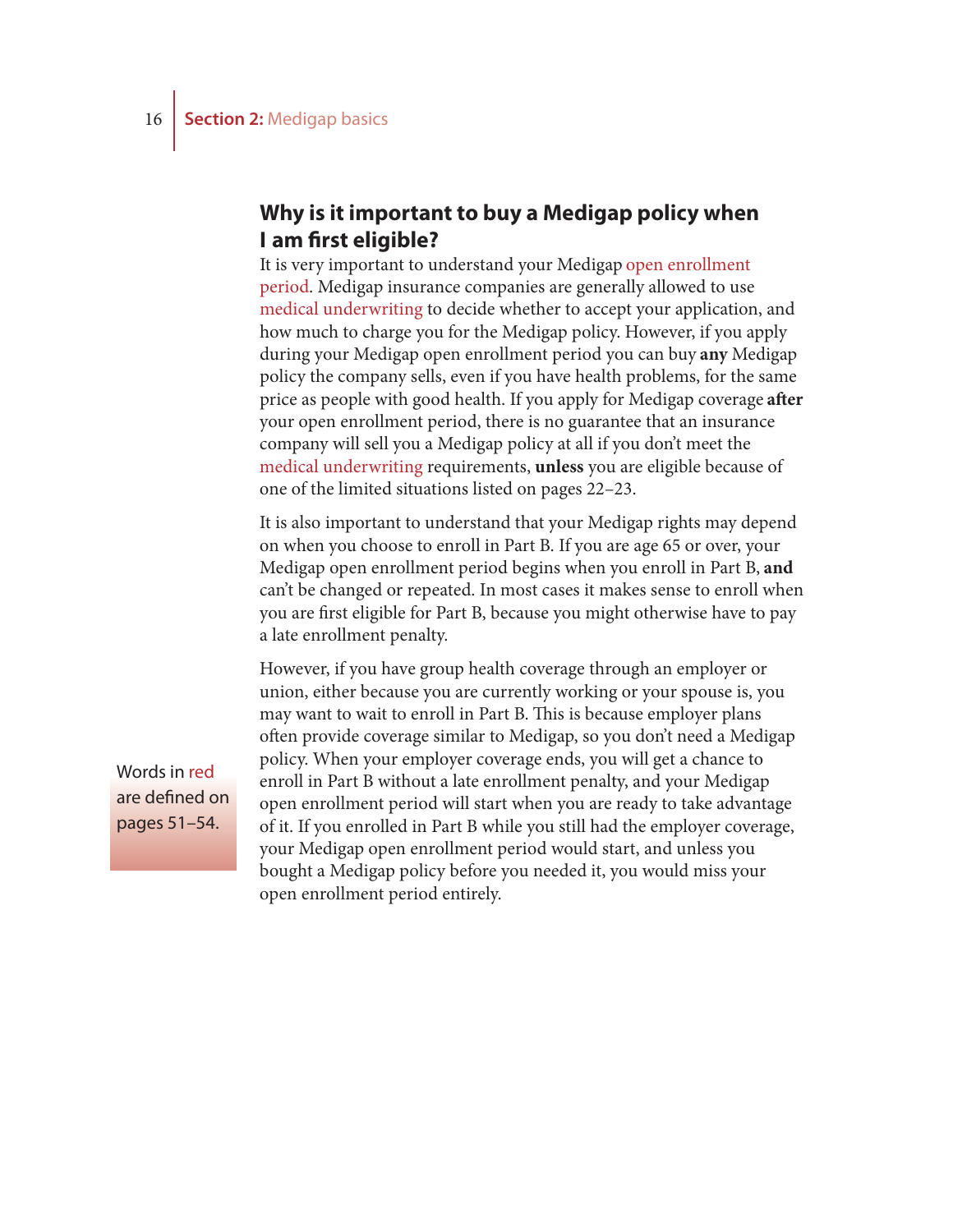#### **How insurance companies set prices for Medigap policies**

Each insurance company decides how it will set the price, or premium, for its Medigap policies. It is important to ask how an insurance company prices its policies. The way they set the price affects how much you pay now and in the future. Medigap policies can be priced or "rated" in three ways:

- 1. Community-rated (also called "no-age-rated")
- 2. Issue-age-rated
- 3. Attained-age-rated

Each of these ways of pricing Medigap policies is described in the chart on the next page. The examples show how your age affects your premiums, and why it is important to look at how much the Medigap policy will cost you now and in the future. The amounts in the examples **aren't** actual costs.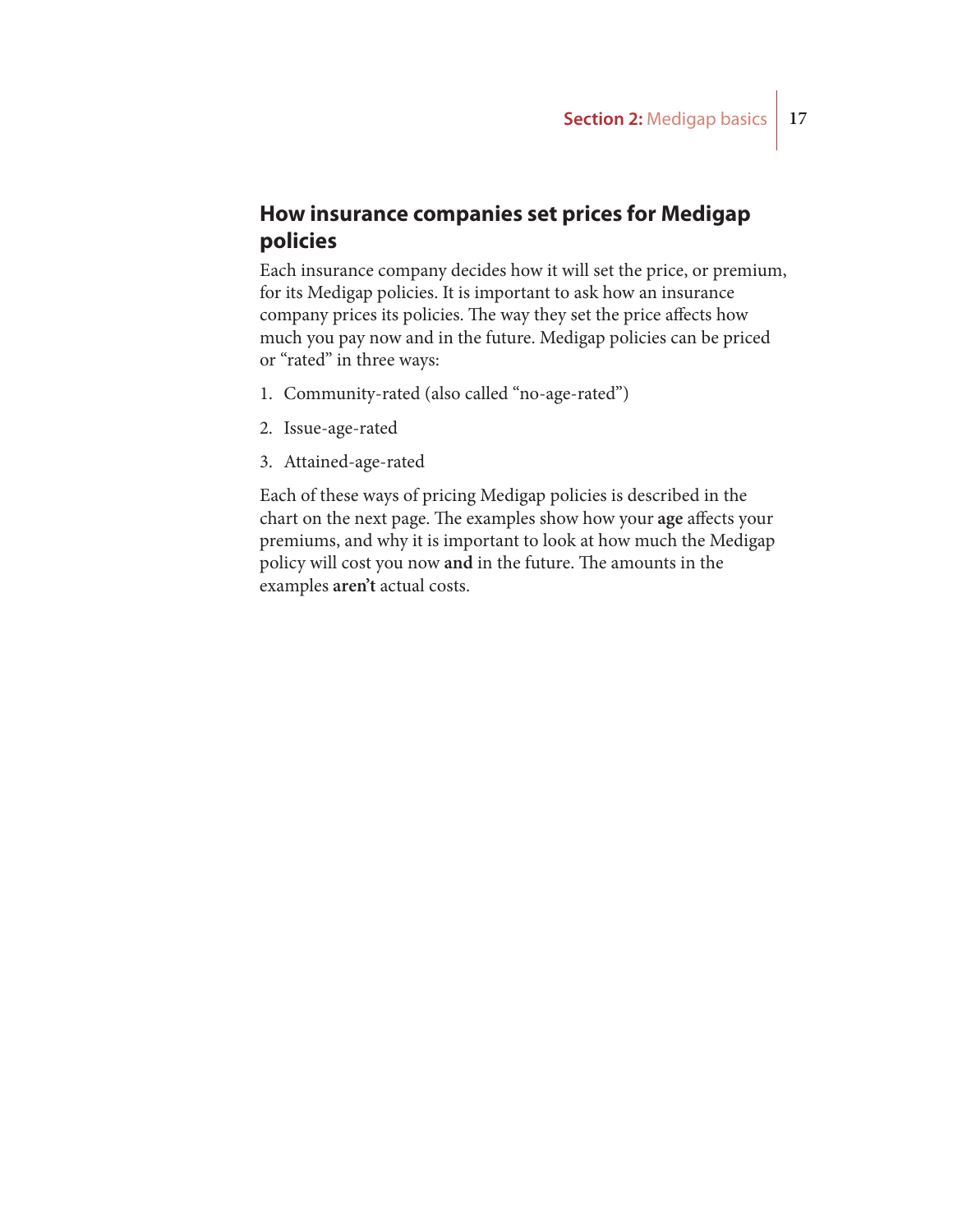### 18 **Section 2:** Medigap basics

### **How insurance companies set prices for Medigap policies (continued)**

| <b>Type of</b><br>pricing                                  | How it's<br>priced                                                                                                                     | <b>What this pricing may</b><br>mean for you                                                                                                                                                                                                         | <b>Examples</b>                                                                                                                                                                                                                                                                                                                                                                                                                                                                                                                                                                                         |
|------------------------------------------------------------|----------------------------------------------------------------------------------------------------------------------------------------|------------------------------------------------------------------------------------------------------------------------------------------------------------------------------------------------------------------------------------------------------|---------------------------------------------------------------------------------------------------------------------------------------------------------------------------------------------------------------------------------------------------------------------------------------------------------------------------------------------------------------------------------------------------------------------------------------------------------------------------------------------------------------------------------------------------------------------------------------------------------|
| Community-<br>rated<br>(also called<br>"no-age-<br>rated") | The same<br>monthly<br>premium is<br>charged to<br>everyone who<br>has the Medigap<br>policy, regardless<br>of your age.               | Premiums are the same<br>no matter how old you<br>are. Premiums may go up<br>because of inflation and<br>other factors but not based<br>on your age.                                                                                                 | Mr. Smith is age 65. He buys a<br>Medigap policy and pays a \$165<br>monthly premium.<br>Mrs. Perez is age 72. She buys the same<br>Medigap policy as Mr. Smith. She<br>also pays a \$165 monthly premium<br>because, with this type of Medigap<br>policy, everyone pays the same price<br>regardless of age.                                                                                                                                                                                                                                                                                           |
| Issue-age-<br>rated                                        | The premium is<br>based on the age<br>you are when<br>you buy (are<br>"issued") the<br>Medigap policy.                                 | Premiums are lower for people<br>who buy at a younger age and<br>won't change as you get older.<br>Premiums may go up because<br>of inflation and other factors<br>but not because of your age.                                                      | Mr. Han is age 65. He buys a<br>Medigap policy and pays a \$145<br>monthly premium.<br>Mrs. Wright is age 72. She buys the<br>same Medigap policy as Mr. Han.<br>Since she is older at the time she buys<br>it, her monthly premium is \$175.                                                                                                                                                                                                                                                                                                                                                           |
| Attained-age-<br>rated                                     | The premium is<br>based on your<br>current age (the<br>age you have<br>"attained"), so<br>your premium<br>goes up as you<br>get older. | Premiums are low for<br>younger buyers but go up<br>as you get older. They may<br>be the least expensive at<br>first, but they can eventually<br>become the most expensive.<br>Premiums may also go up<br>because of inflation and<br>other factors. | Mrs. Anderson is age 65. She buys a<br>Medigap policy and pays a \$120<br>monthly premium.<br>• At age 66, her premium goes<br>up to \$126.<br>• At age 67, her premium goes<br>up to \$132.<br>• At age 72, her premium goes<br>up to \$165.<br>Mr. Dodd is age 72. He buys the same<br>Medigap policy as Mrs. Anderson.<br>He pays a \$165 monthly premium.<br>His premium is higher than Mrs.<br>Anderson's because it's based on his<br>current age. Mr. Dodd's premium will<br>go up every year.<br>• At age 73, his premium goes<br>up to \$171.<br>• At age 74, his premium goes<br>up to \$177. |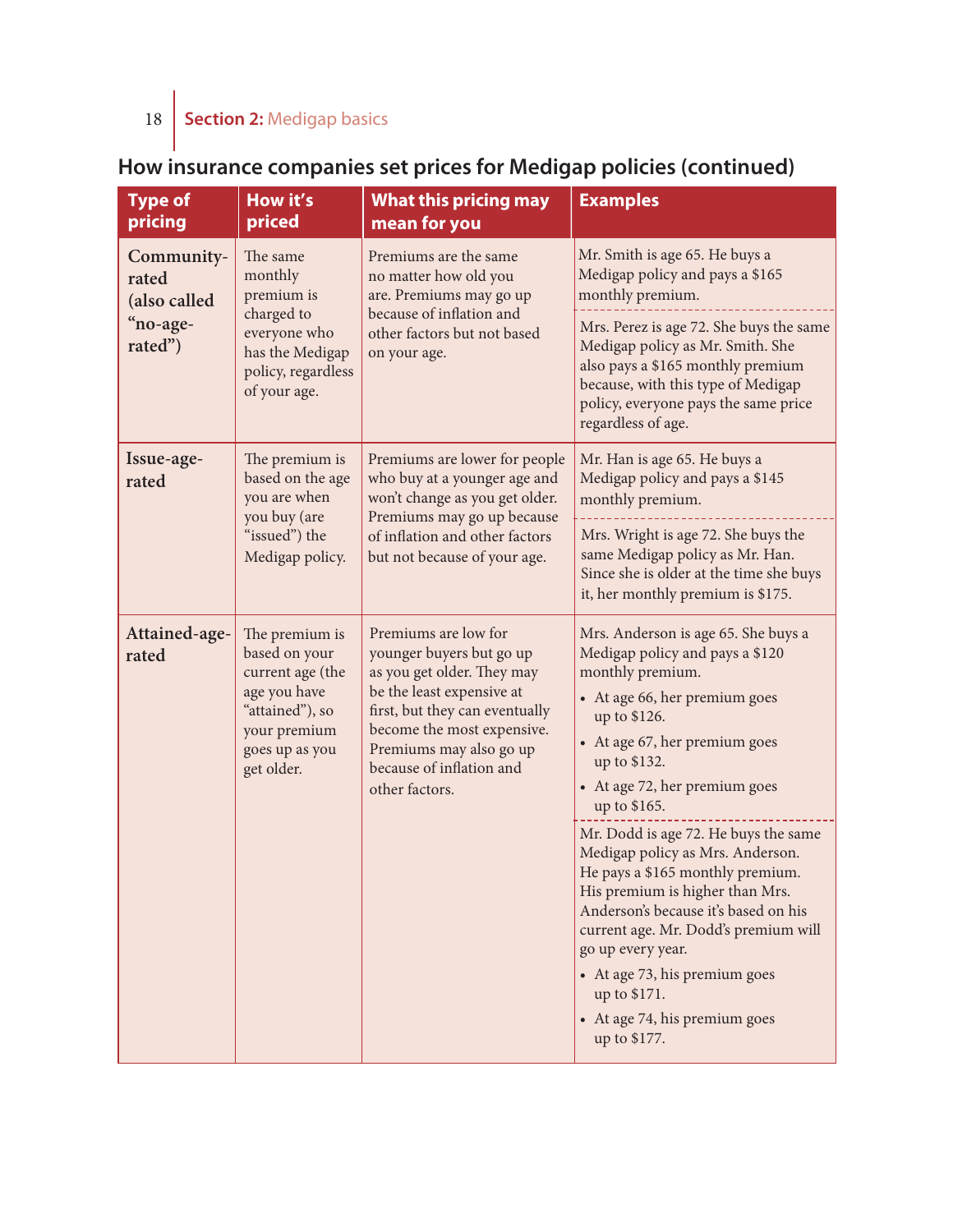#### **Comparing Medigap costs**

As discussed on the previous pages, the cost of Medigap policies can vary widely. **! ere can be big di" erences in the premiums that di" erent insurance companies charge for exactly the same coverage**. As you shop for a Medigap policy, be sure to compare the same type of Medigap policy, and consider the type of pricing used. See pages 17–18. (For example, compare a Medigap Plan C from one insurance company with a Medigap Plan C from another insurance company.) Although this guide **can't** give actual costs of Medigap policies, you can get this information by calling insurance companies or your State Health Insurance Assistance Program. See pages 49–50.

You can also find out which insurance companies sell Medigap policies in your area by visiting www.medicare.gov and selecting "Compare Health Plans and Medigap Policies in Your Area."

The cost of your Medigap policy may also depend on whether the insurance company does any of the following:

- Offers discounts (such as discounts for women, non-smokers, or people who are married; discounts for paying annually; or discounts for paying your premiums using electronic funds transfer).
- Uses medical underwriting, or applies a different premium when you don't have a guaranteed issue right.
- Sells Medicare SELECT policies. If you buy this type of Medigap policy, your premium may be less. See page 20.
- Offers a "high-deductible option" for Medigap Plans F and J. If you buy a Medigap Plan F or J high-deductible option, you must pay the first \$2,000 (in 2009) in Medicare-covered costs before the Medigap policy pays anything. You must also pay a separate deductible (\$250 per year) for foreign travel emergency services. If you bought your Medigap Plan J before December 31, 2005, and it still covers prescription drugs, you would also pay a separate deductible (\$250 per year) for prescription drugs covered by the Medigap policy.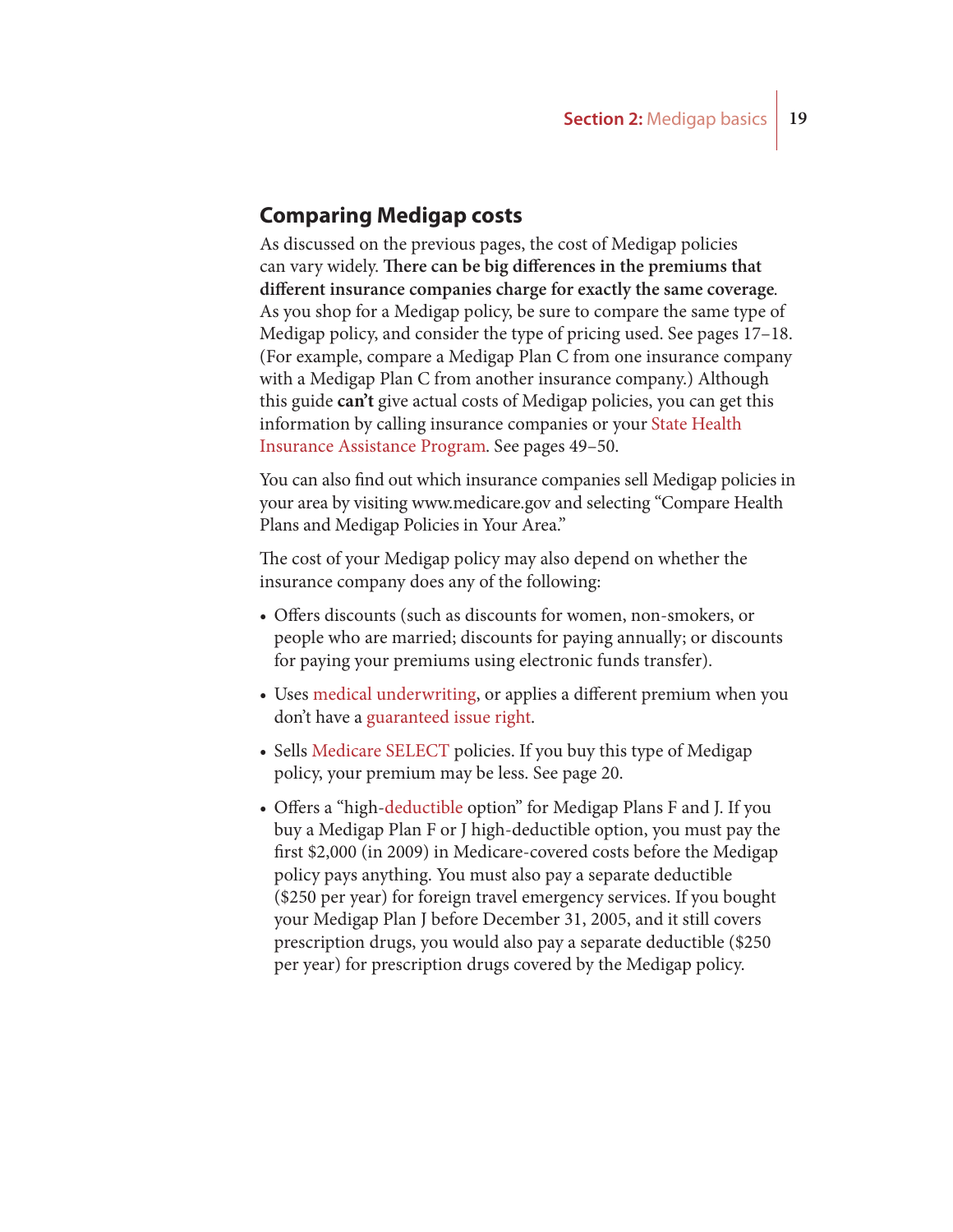#### **What is Medicare SELECT?**

Medicare SELECT is a type of Medigap policy that is sold in some states and may require you to use hospitals and, in some cases, doctors within its network to be eligible for full insurance benefits (except in an emergency). Medicare SELECT can be any of the standardized Medigap Plans A through L. Medicare SELECT policies generally cost less than other Medigap policies. However, if you don't use a Medicare SELECT hospital or doctor for non-emergency services, you will have to pay some or all of what Medicare doesn't pay. Medicare will pay its share of approved charges no matter which hospital or doctor you choose.

#### **How does Medigap pay your Medicare Part B bills?**

In most Medigap policies, when you sign the Medigap insurance contract you agree to have the Medigap insurance company get your Medicare Part B claim information directly from Medicare and then pay the doctor directly. Some Medigap insurance companies also provide this service for Medicare Part A claims.

If your Medigap insurance company **doesn't** provide this service, ask your doctors if they "participate" in Medicare. (This means that they accept "assignment" for all Medicare patients.) If your doctor participates, the Medigap insurance company is required to pay the doctor directly if you request.

If you have any questions about Medigap claim filing, call 1-800-MEDICARE (1-800-633-4227). TTY users should call 1-877-486-2048.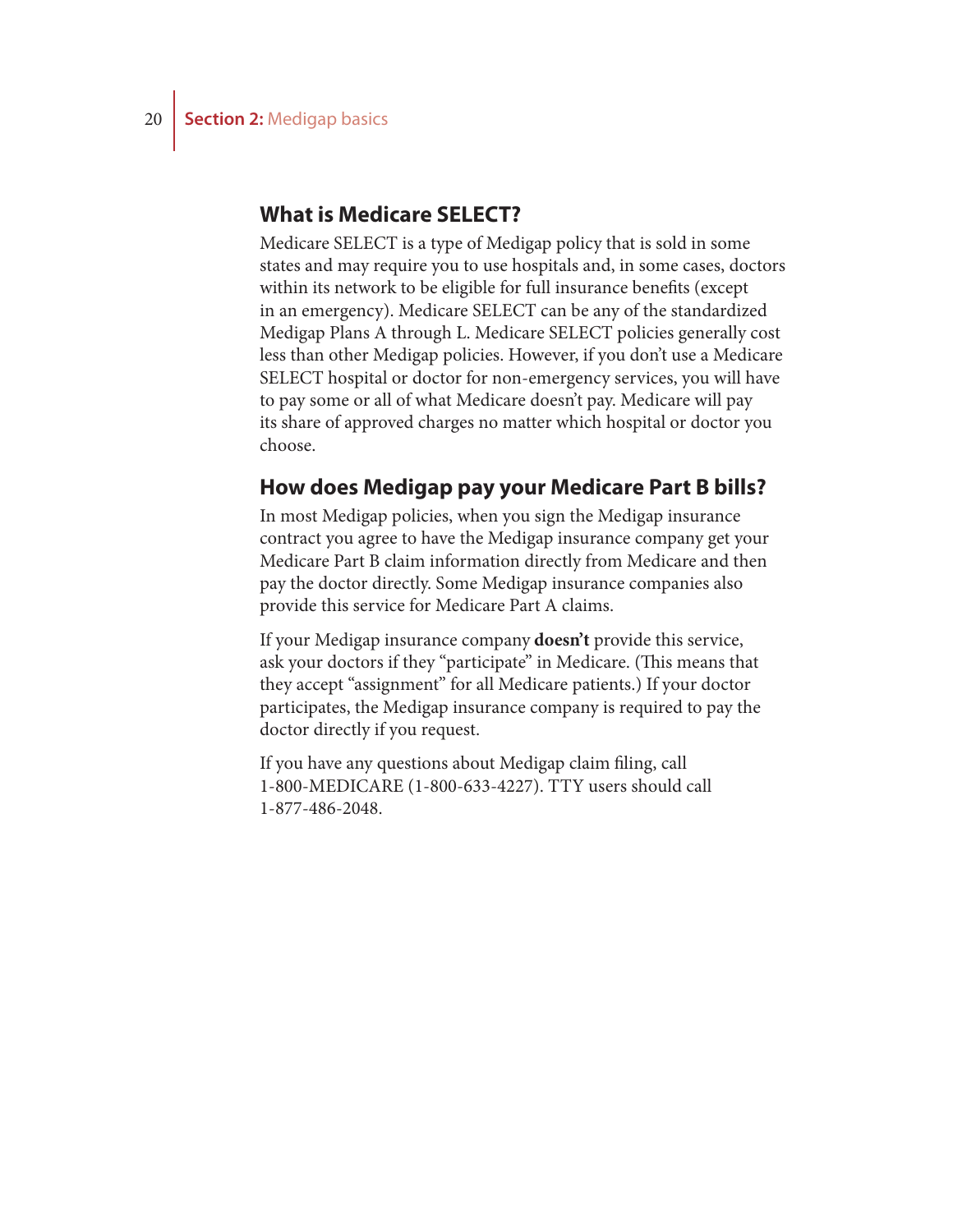#### **SECTION**

# **Your right to buy a**

**Medigap policy**<br> **3 What are guaranteed issue rights?**<br>
As explained on pages 14–15, the best time to buy a<br>
during your Medigap open enrollment period, where<br>
buy any Medigap policy offered in your state. Howe<br>
longer As explained on pages 14–15, the best time to buy a Medigap policy is during your Medigap open enrollment period, when you have the right to buy any Medigap policy offered in your state. However, even if you are no longer in your Medigap open enrollment period, there are several situations in which you may still have a guaranteed right to buy a Medigap policy.

Guaranteed issue rights (also called "Medigap protections") are rights you have in certain situations when insurance companies are required by law to sell or offer you a Medigap (also called "Medicare Supplement Insurance") policy even if you have health problems (called "pre-existing conditions.") See page 14. These situations are described on pages 22–23. In these situations, an insurance company must do the following:

- Sell you a Medigap policy.
- Cover all your pre-existing conditions.
- Can't charge you more for a Medigap policy because of past or present health problems.

If you live in Massachusetts, Minnesota, or Wisconsin, you have guaranteed issue rights to buy a Medigap policy, but the Medigap policies are different. See pages 44–46 for your Medigap policy choices.

#### **When do I have guaranteed issue rights?**

In most cases, you have a guaranteed issue right when you have other health care coverage that changes in some way, such as when you lose or drop the other health care coverage. See pages 22–23. In other cases, you have a "trial right" to try a Medicare Advantage Plan and still buy a Medigap policy if you change your mind. (For trial rights, see guaranteed issue rights, **Situations #4 and #5** on page 23.)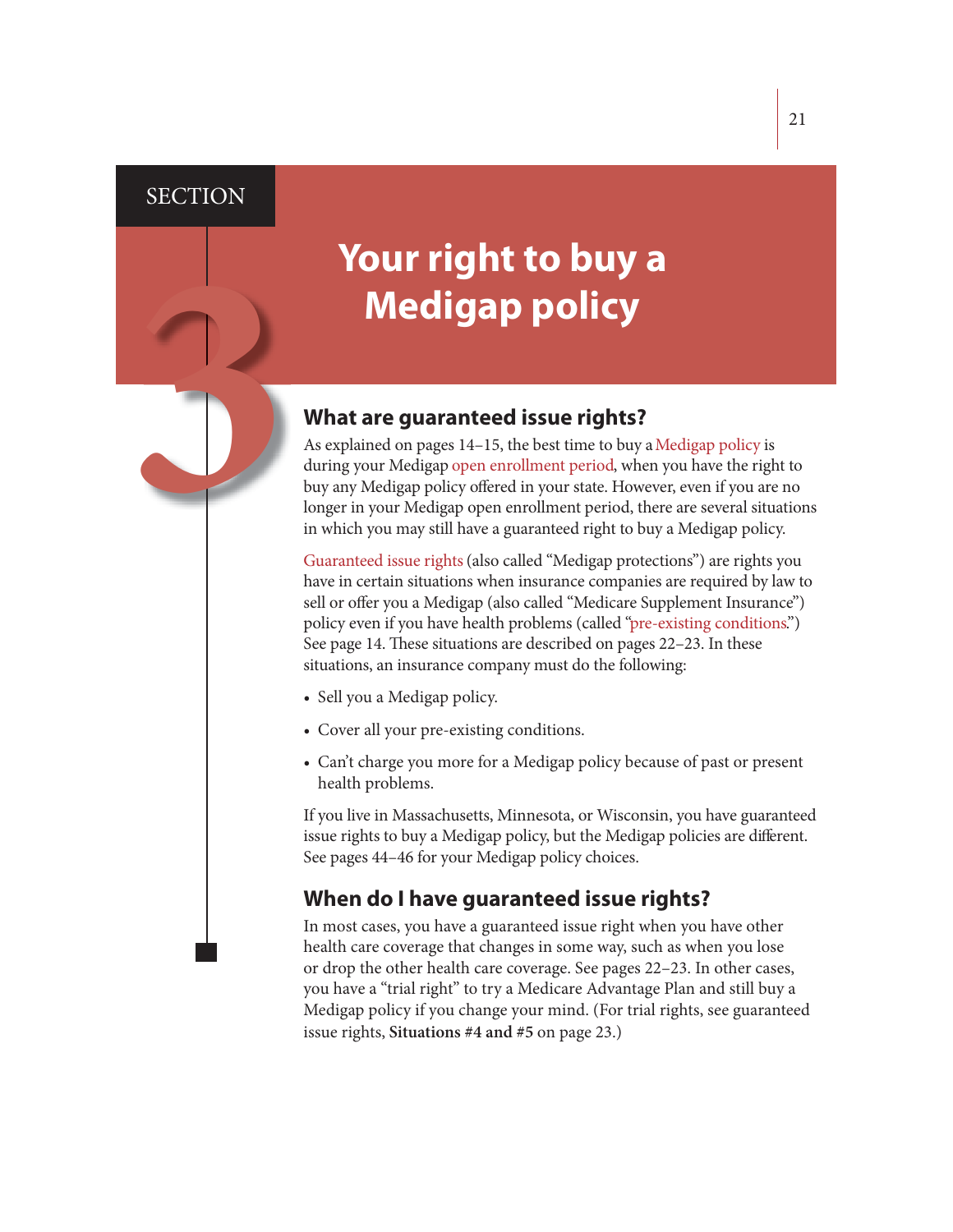### **An insurance company can't refuse to sell you a Medigap policy in the following situations:**

| You have a guaranteed<br>issue right if                                                                                                                                                                                                                                                                                                            | You have the right<br>to buy                                                                                                                                                                                              | You can/must apply for a<br><b>Medigap policy</b>                                                                                                                                                                                                                                                                 |
|----------------------------------------------------------------------------------------------------------------------------------------------------------------------------------------------------------------------------------------------------------------------------------------------------------------------------------------------------|---------------------------------------------------------------------------------------------------------------------------------------------------------------------------------------------------------------------------|-------------------------------------------------------------------------------------------------------------------------------------------------------------------------------------------------------------------------------------------------------------------------------------------------------------------|
| #1: You are in a Medicare<br>Advantage Plan, and your plan is<br>leaving Medicare or stops giving<br>care in your area, or you move out<br>of the plan's service area.<br>Note: If you immediately join<br>another Medicare Advantage Plan,<br>you can stay in that plan for up to<br>1 year and still have the rights in<br>situations #4 and #5. | Medigap Plan A, B, C, F, K,<br>or L that is sold in your state by<br>any insurance company.<br>You only have this right if you<br>switch to Original Medicare<br>rather than joining another<br>Medicare Advantage Plan.  | You can apply up to 60 calendar<br>days before the date your health<br>care coverage will end. You must<br>apply no later than 63 calendar<br>days after your health care<br>coverage ends.                                                                                                                       |
| #2: You have Original Medicare<br>and an employer group health<br>plan (including retiree or COBRA<br>coverage) or union coverage that<br>pays after Medicare pays. That<br>coverage is ending.<br>Note: In this situation, state laws<br>may vary.                                                                                                | Medigap Plan A, B, C, F, K,<br>or L that is sold in your state by<br>any insurance company.<br>If you have COBRA coverage,<br>you can either buy a Medigap<br>policy right away or wait until<br>the COBRA coverage ends. | You must apply no later than 63<br>calendar days after the latest of<br>these three dates:<br>1. Date the coverage ends<br>2. Date on the notice you get<br>telling you that coverage is<br>ending (if you get one)<br>3. Date on a claim denial, if this<br>is the only way you know that<br>your coverage ended |
| #3: You have Original Medicare<br>and a Medicare SELECT policy.<br>You move out of the Medicare<br>SELECT policy's service area.<br>You can keep your Medigap policy<br>or you may want to switch to<br>another Medigap policy.                                                                                                                    | Medigap Plan A, B, C, F, K,<br>or L that is sold by any insurance<br>company in your state or the<br>state you are moving to.                                                                                             | You can apply up to 60 calendar<br>days before the date your health<br>care coverage will end. You must<br>apply no later than 63 calendar<br>days after your health care<br>coverage ends.                                                                                                                       |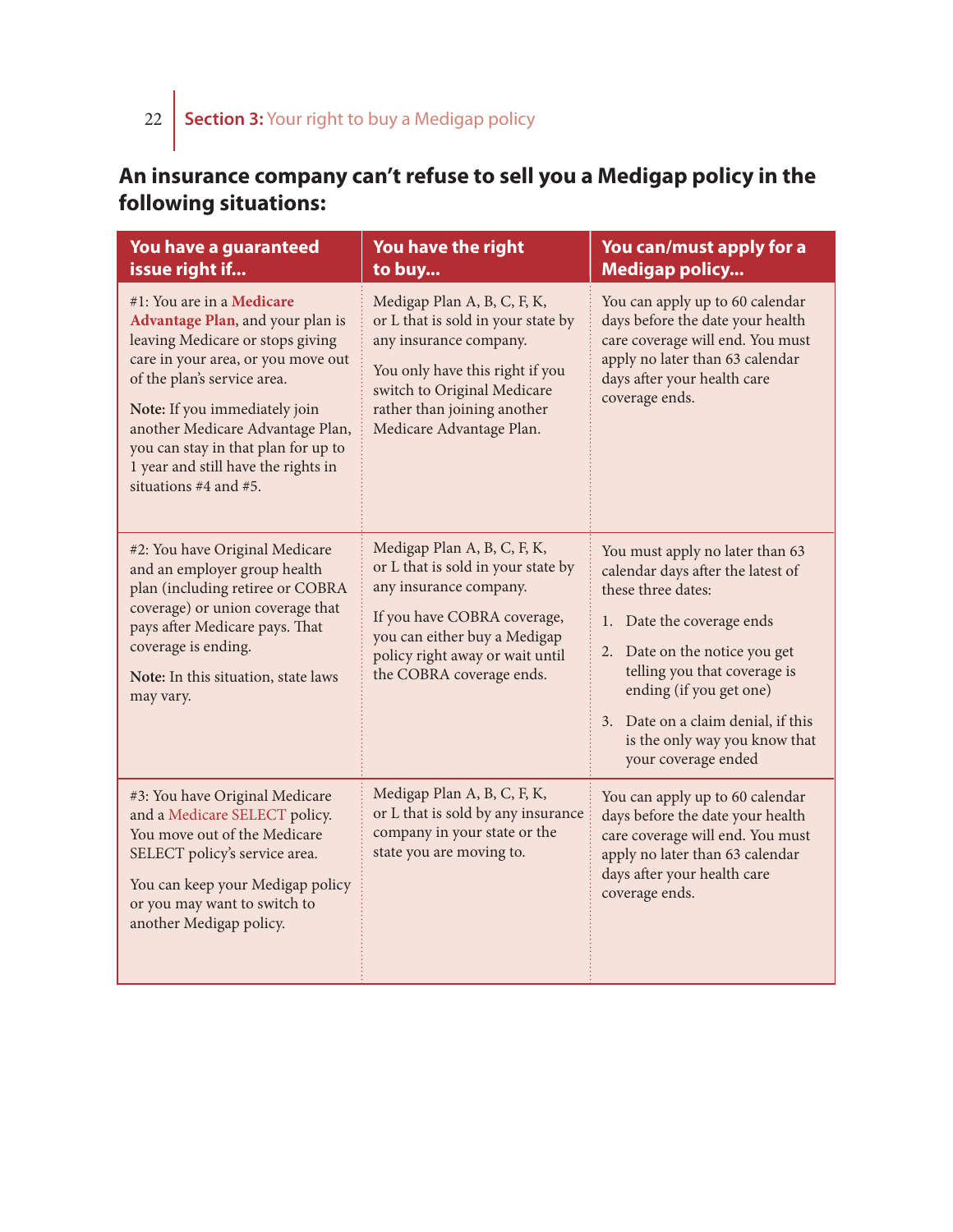#### An insurance company can't refuse to sell you a Medigap policy in the following situations: (continued)

| You have a guaranteed<br>issue right if                                                                                                                                                                                                    | You have the right<br>to buy                                                                                                                                                                                                                                                                                                                                                                                                                                | You can/must apply for a<br><b>Medigap policy</b>                                                                                                                                                                                                        |
|--------------------------------------------------------------------------------------------------------------------------------------------------------------------------------------------------------------------------------------------|-------------------------------------------------------------------------------------------------------------------------------------------------------------------------------------------------------------------------------------------------------------------------------------------------------------------------------------------------------------------------------------------------------------------------------------------------------------|----------------------------------------------------------------------------------------------------------------------------------------------------------------------------------------------------------------------------------------------------------|
| #4: (Trial Right) You joined a<br>Medicare Advantage Plan or<br>PACE when you were first eligible<br>for Medicare Part A at age 65, and<br>within the first year of joining,<br>you decide you want to switch to<br>Original Medicare.     | Any Medigap policy that is sold<br>in your state by any insurance<br>company.                                                                                                                                                                                                                                                                                                                                                                               | You can apply up to 60 calendar<br>days before the date your coverage<br>will end. You must apply no later<br>than 63 calendar days after your<br>coverage ends.<br>Note: Your rights may last<br>for an extra 12 months<br>under certain circumstances. |
| #5: (Trial Right) You dropped a<br>Medigap policy to join a Medicare<br>Advantage Plan (or to switch to a<br>Medicare SELECT policy) for the<br>first time; you have been in the<br>plan less than a year, and you want<br>to switch back. | The Medigap policy you had<br>before you joined the Medicare<br>Advantage Plan or Medicare<br>SELECT policy, if the same<br>insurance company you had<br>before still sells it. If it included<br>drug coverage, you can still get<br>that same policy, but without the<br>drug coverage.<br>If your former Medigap policy<br>isn't available, you can buy a<br>Medigap Plan A, B, C, F, K,<br>or L that is sold in your state by<br>any insurance company. | You can apply up to 60 calendar<br>days before the date your coverage<br>will end. You must apply no later<br>than 63 calendar days after your<br>coverage ends.<br>Note: Your rights may last<br>for an extra 12 months<br>under certain circumstances. |
| #6: Your Medigap insurance<br>company goes bankrupt and<br>you lose your coverage, or your<br>Medigap policy coverage otherwise<br>ends through no fault of your own.                                                                      | Medigap Plan A, B, C, F, K,<br>or L that is sold in your state by<br>any insurance company.                                                                                                                                                                                                                                                                                                                                                                 | You must apply no later than 63<br>calendar days from the date your<br>coverage ends.                                                                                                                                                                    |
| #7: You leave a Medicare<br>Advantage Plan or drop a Medigap<br>policy because the company hasn't<br>followed the rules, or it misled you.                                                                                                 | Medigap Plan A, B, C, F, K,<br>or L that is sold in your state by<br>any insurance company.                                                                                                                                                                                                                                                                                                                                                                 | You must apply no later than 63<br>calendar days from the date your<br>coverage ends.                                                                                                                                                                    |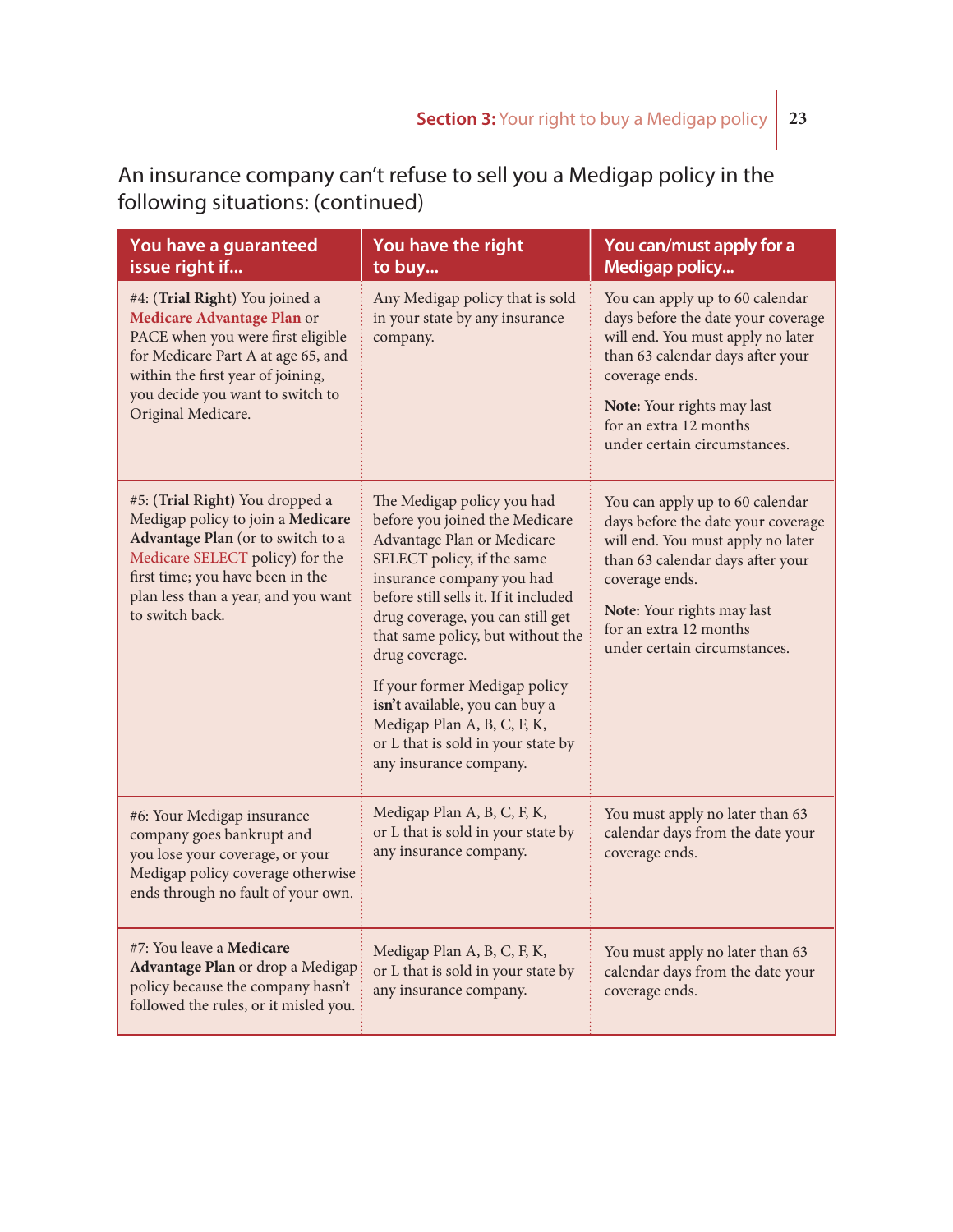#### **Can I buy a Medigap policy if I lose (or drop) my health care coverage?**

Because you may have a guaranteed issue right (see pages 22–23) to buy a Medigap policy, make sure you keep the following:

- A copy of any letters, notices, and/or claim denials as proof of coverage that has your name on it
- The postmarked envelope these papers come in as proof of when it was mailed

You may need to send a copy of some or all of these papers with your Medigap application to prove you have a guaranteed issue right.

It is best to apply for a Medigap policy **before** your current health coverage ends. You can apply for a Medigap policy while you are still in your health plan and choose to start your Medigap coverage the month before or after your health plan coverage ends. This will prevent breaks in your health coverage.

#### **For more information**

If you have any questions or want to learn about any additional Medigap rights in your state, you can do the following:

- Call your State Health Insurance Assistance Program to make sure that you qualify for these guaranteed issue rights. See pages 49–50.
- Call your State Insurance Department if you are denied Medigap coverage in any of these situations. See pages 49–50.

**Important:** The guaranteed issue rights in this section are from Federal law. These rights are for both Medigap and Medicare SELECT policies. Many states provide additional Medigap rights.

There may be times when more than one of the situations in the chart on pages 22–23, applies to you. When this happens, you can choose the guaranteed issue right that gives you the best choice.

Some of the situations listed on pages 22–23 include loss of coverage under Programs of All-Inclusive Care for the Elderly (PACE). PACE combines medical, social, and long-term care services, and prescription drug coverage for frail people. To be eligible for PACE, you must meet certain conditions. PACE may be available in states that have chosen it as an optional Medicaid benefit. If you have Medicaid, an insurance company can sell you a Medigap policy **only** in certain situations. For more information about PACE, call 1-800-MEDICARE (1-800-633-4227). TTY users should call 1-877-486-2048.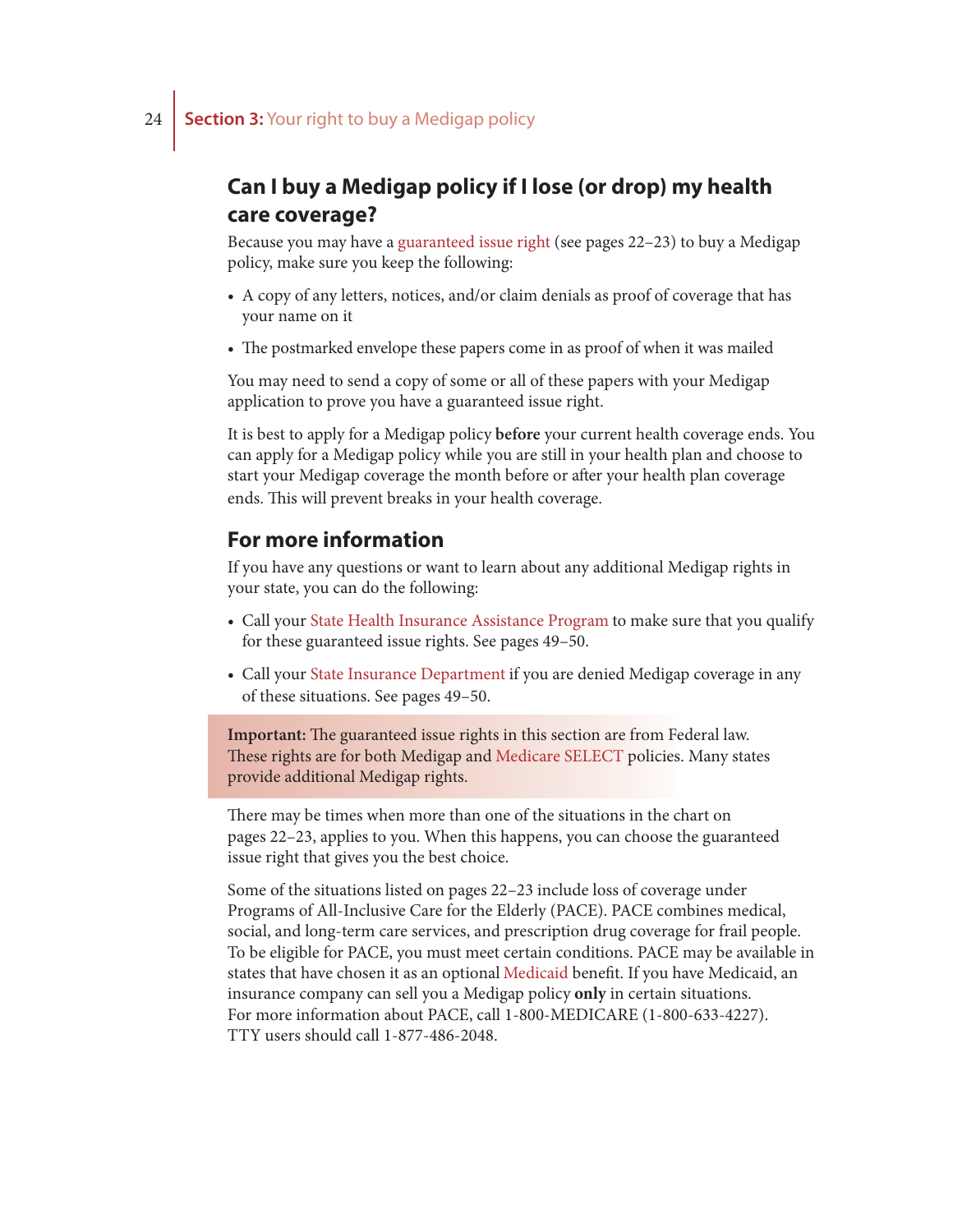#### **SECTION**

# **Steps to buying**

**a Medigap policy<br>
<b>a** Medigap policy<br> **a** Buying a Medigap (also called "Medicare Supplement Insurance")<br> **policy** is an important decision. Only you can decide if a Medigap<br>
policy is the way for you to supplement Origin **policy** is an important decision. Only you can decide if a Medigap policy is the way for you to supplement Original Medicare coverage, and which Medigap policy to choose. Shop carefully. Compare available Medigap policies to see which one meets your needs. As you shop for a Medigap policy, keep in mind that different insurance companies may charge different amounts for exactly the same Medigap policy, and not all insurance companies offer all of the Medigap policies.

> Below is a step-by-step guide to help you buy a Medigap policy. If you live in Massachusetts, Minnesota, or Wisconsin, see pages 44–46.

> **STEP 1:** Decide which benefits you want, then decide which of the Medigap Plans A through L meet your needs. See page 26.

**STEP 2:** Find out which insurance companies sell Medigap policies in your state. See pages 26–27.

**STEP 3:** Call the insurance companies that sell the Medigap policies that you are interested in and compare costs. See pages 28–29.

**STEP 4:** Buy the Medigap policy. See page 30.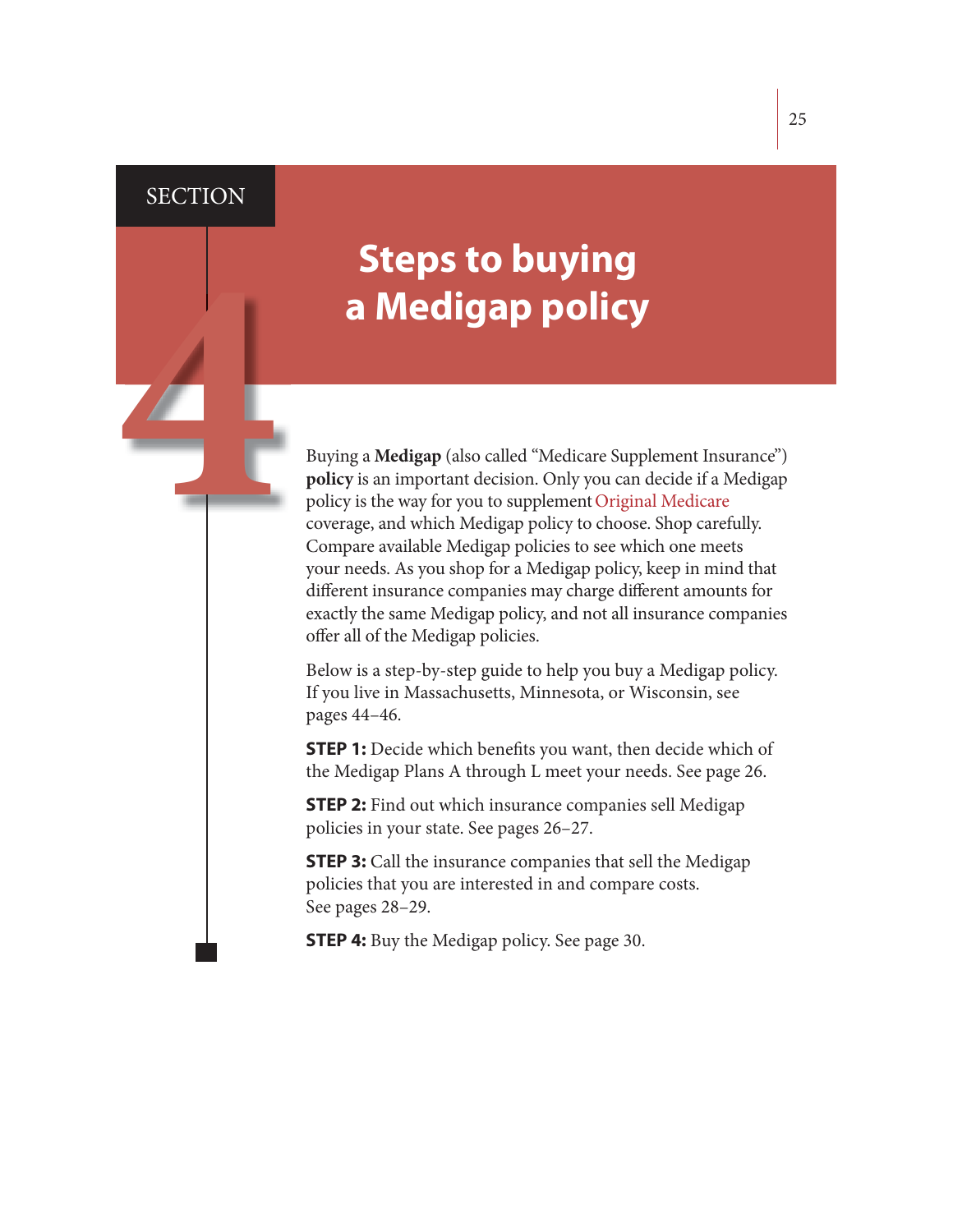#### **STEP 1: Decide which benefits you want, then decide which of the Medigap Plans A through L meet your needs.**

You should think about your current and future health care needs when deciding which benefits you want, because you might not be able to switch Medigap policies later. Decide which benefits you need and/or want, and select the Medigap policy that offers most of these benefits. The chart on page 11 provides an overview of the Medigap benefits.

#### **STEP 2: Find out which insurance companies sell Medigap policies in your state.**

To find out which insurance companies sell Medigap policies in your state, you can do any of the following:

- Call your State Health Insurance Assistance Program. See pages 49–50. Ask if they have a "Medigap rate comparison shopping guide" for your state. This type of guide usually lists the insurance companies that sell Medigap policies in your state and their costs.
- Call your State Insurance Department. See pages 49–50.
- Visit www.medicare.gov and select "Compare Health Plans and Medigap Policies in Your Area."

This website will help you find information on all your health plan options, including the Medigap policies in your area. You can also get information on the following:

- $\vee$  How to contact the insurance companies that sell Medigap policies in your state
- $\vee$  What each Medigap policy covers
- $\vee$  How insurance companies decide what to charge you for a Medigap policy premium

If you don't have a computer, your local library or senior center may be able to help you look at this information, or call 1-800-MEDICARE (1-800-633-4227). A customer service representative will help you get information on all your health plan options, including the Medigap policies, in your area. You will get your results in the mail within 3 weeks. TTY users should call 1-877-486-2048.

Words in red are defined on pages 51–54.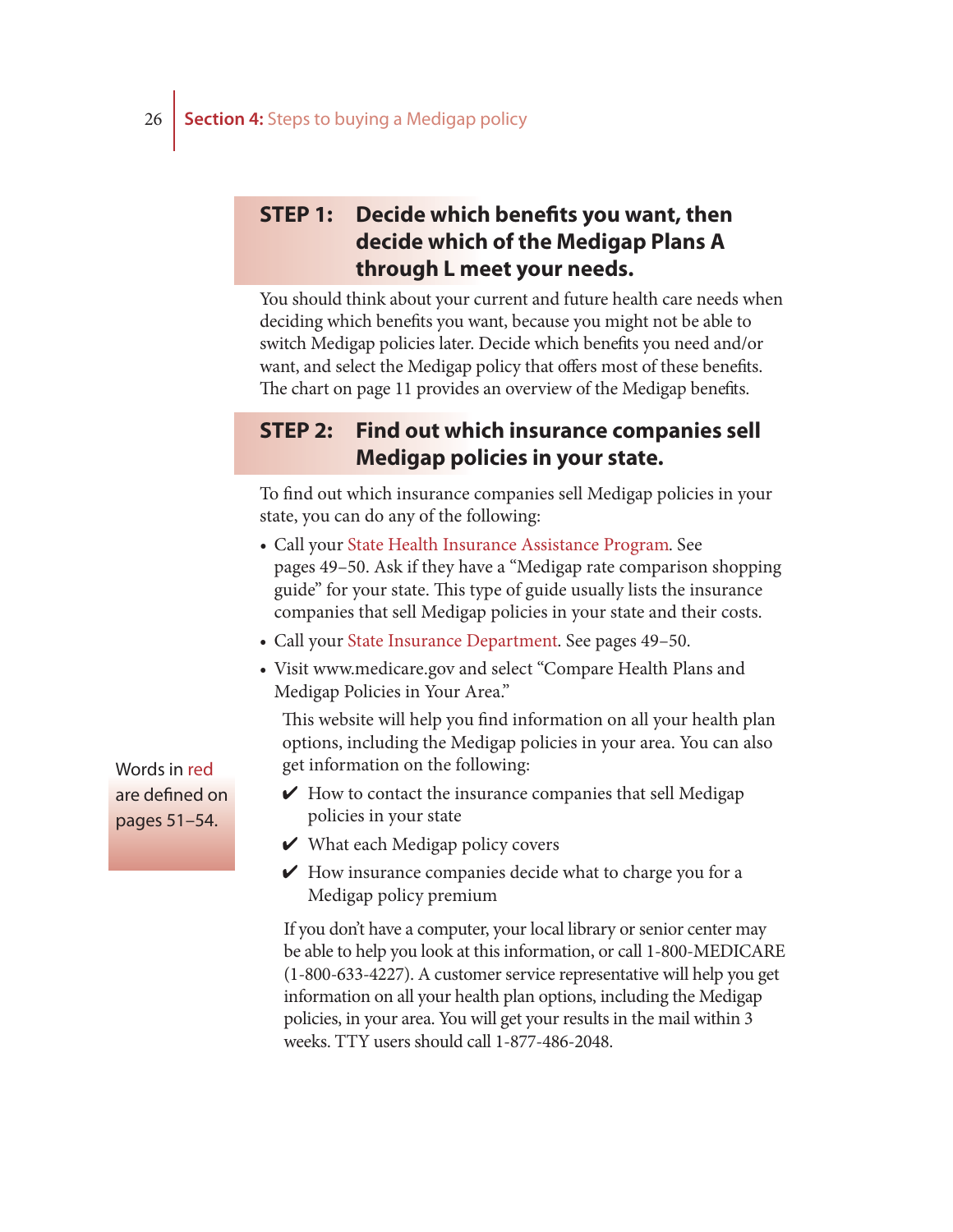#### **STEP 2: (continued)**

Since costs can vary between companies, you should plan to call more than one insurance company that sells Medigap policies in your state. Before you call, check the companies to be sure they are honest and reliable by using one of the resources listed below.

- Call your State Insurance Department. See pages 49–50. Ask if they keep a record of complaints against insurance companies, and ask whether these can be shared with you. When deciding which Medigap policy is right for you, consider any complaints against the insurance company.
- Call your State Health Insurance Assistance Program. See pages 49–50. These programs can give you free help with choosing a Medigap policy.
- Go to your local public library. Your local public library can help you with the following:
	- Get information on an insurance company's financial strength from independent rating services such as Weiss Rating, Inc., A.M. Best, and Standard & Poor's.
	- Look at information about the insurance company on the web.
- Talk to someone you trust, like a family member, your insurance agent, or a friend who has a Medigap policy from the same Medigap insurance company.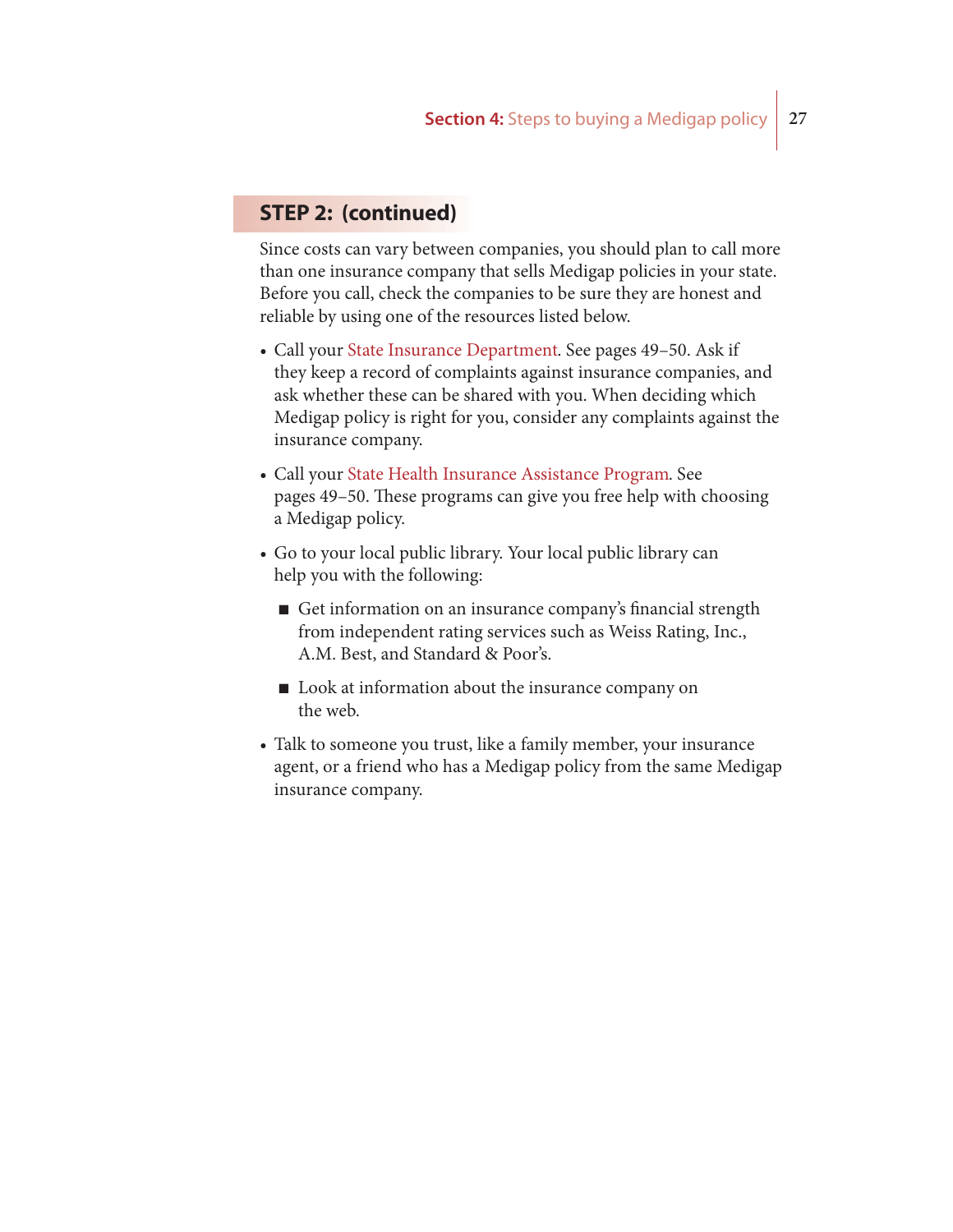#### **STEP 3: Call the insurance companies that sell the Medigap policies that you are interested in and compare costs.**

Before you call any insurance companies, figure out if you are in your Medigap open enrollment period or if you have a guaranteed issue right. Read pages 14–15 and 21–23 carefully. If you have questions, call your State Health Insurance Assistance Program. See pages 49–50.

| Ask each insurance company                                                                                                                                                                                                                                                                                                                                                       | <b>Company 1</b>                       | <b>Company 2</b>                       |
|----------------------------------------------------------------------------------------------------------------------------------------------------------------------------------------------------------------------------------------------------------------------------------------------------------------------------------------------------------------------------------|----------------------------------------|----------------------------------------|
| "Are you licensed in ___?" [Say the name of your state]<br>Note: If the answer is NO, stop right here and try another company.                                                                                                                                                                                                                                                   |                                        |                                        |
| "Do you sell Medigap Plan ___?" [Say the letter of the Medigap plan<br>you're interested in.]<br>Note: Insurance companies usually offer some, but not all, Medigap<br>policies. Make sure the company sells the plan you want. Also, if you are                                                                                                                                 |                                        |                                        |
| interested in a Medicare SELECT or high deductible Medigap policy, you<br>should be specific.                                                                                                                                                                                                                                                                                    |                                        |                                        |
| "Do you use medical underwriting for this Medigap policy?"<br>Note: If the answer is NO, go to step 4. If the answer is YES, but you know<br>you are in your Medigap open enrollment period or have a guaranteed<br>issue right to buy that Medigap policy, go to step 4. Otherwise, you can<br>ask, "Can you tell me whether I am likely to qualify for the Medigap<br>policy?" |                                        |                                        |
| "Do you have a waiting period for pre-existing conditions?"<br>Note: If the answer is YES, ask how long the waiting period is, and write it<br>in the box.                                                                                                                                                                                                                       |                                        |                                        |
| "Do you price this Medigap policy by using community-rating,<br>issue-age-rating, or attained-age-rating?" See page 18.<br>Note: Circle the one that applies for that insurance company.                                                                                                                                                                                         | Community<br>Issue-age<br>Attained-age | Community<br>Issue-age<br>Attained-age |
| "I am __ years old. What would my premium be under this Medigap<br>policy?"<br>Note: If it is attained-age, ask, "How frequently does the premium<br>increase due to my age?"                                                                                                                                                                                                    |                                        |                                        |
| "Has the premium for this Medigap policy increased in the last 3 years<br>due to inflation or other reasons?"<br>Note: If the answer is YES, ask how much it has increased, and write it in<br>the box.                                                                                                                                                                          |                                        |                                        |
| "Do you offer any discounts or additional (innovative) benefits?"<br>See page 19.                                                                                                                                                                                                                                                                                                |                                        |                                        |
| "Is there any extra charge to process my claims automatically?"                                                                                                                                                                                                                                                                                                                  |                                        |                                        |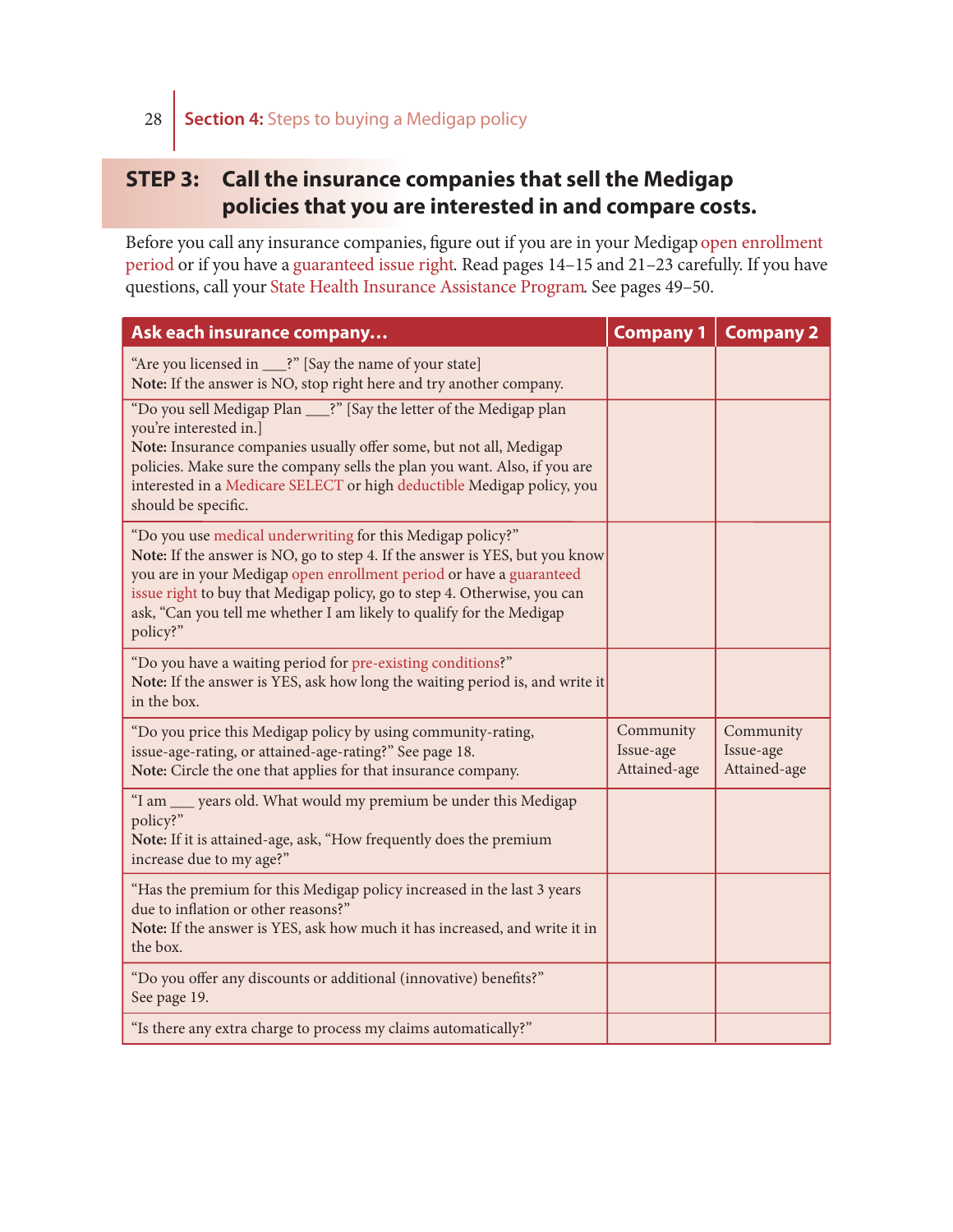#### **STEP 3: (continued)**

#### **Watch out for illegal insurance practices**

It is illegal for anyone to do the following:

- Pressure you into buying a Medigap (Medicare Supplement Insurance) policy, or lie to or mislead you to switch from one company or policy to another.
- Sell you a second Medigap policy when they know that you already have one, unless you tell the insurance company in writing that you plan to cancel your existing Medigap policy.
- Sell you a Medigap policy if they know you have Medicaid, except in certain situations.
- Sell you a Medigap policy if they know you are in a Medicare Advantage Plan (like an HMO, PPO, or Private Fee-for-Service Plan) (unless your coverage under the Medicare Advantage Plan will end before the effective date of the Medigap policy).
- Claim that a Medigap policy is part of the Medicare Program or any other Federal program. Medigap is private health insurance.
- Claim that a Medicare Advantage Plan is a Medigap policy.
- Sell you a Medigap policy that can't legally be sold in your state. Check with your State Insurance Department (see pages 49–50) to make sure that the Medigap policy you are interested in can be sold in your state.
- Misuse the names, letters, or symbols of the U.S. Department of Health & Human Services (HHS), Social Security Administration (SSA), Centers for Medicare & Medicaid Services (CMS), or any of their various programs like Medicare. (For example, they can't suggest the Medigap policy has been approved or recommended by the Federal government.)
- Claim to be a Medicare representative if they work for a Medigap insurance company.
- Sell you a Medicare Advantage Plan when you say you want to stay in Original Medicare and buy a Medigap policy. A Medicare Advantage Plan isn't the same as Original Medicare. See page 5. If you enroll in a Medicare Advantage Plan you will be disenrolled from Original Medicare and can't use a Medigap policy.

If you believe that a Federal law has been broken, call the Inspector General's hotline at 1-800-HHS-TIPS (1-800-447-8477). TTY users should call 1-800-377-4950. Your State Insurance Department can help you with other insurance-related problems.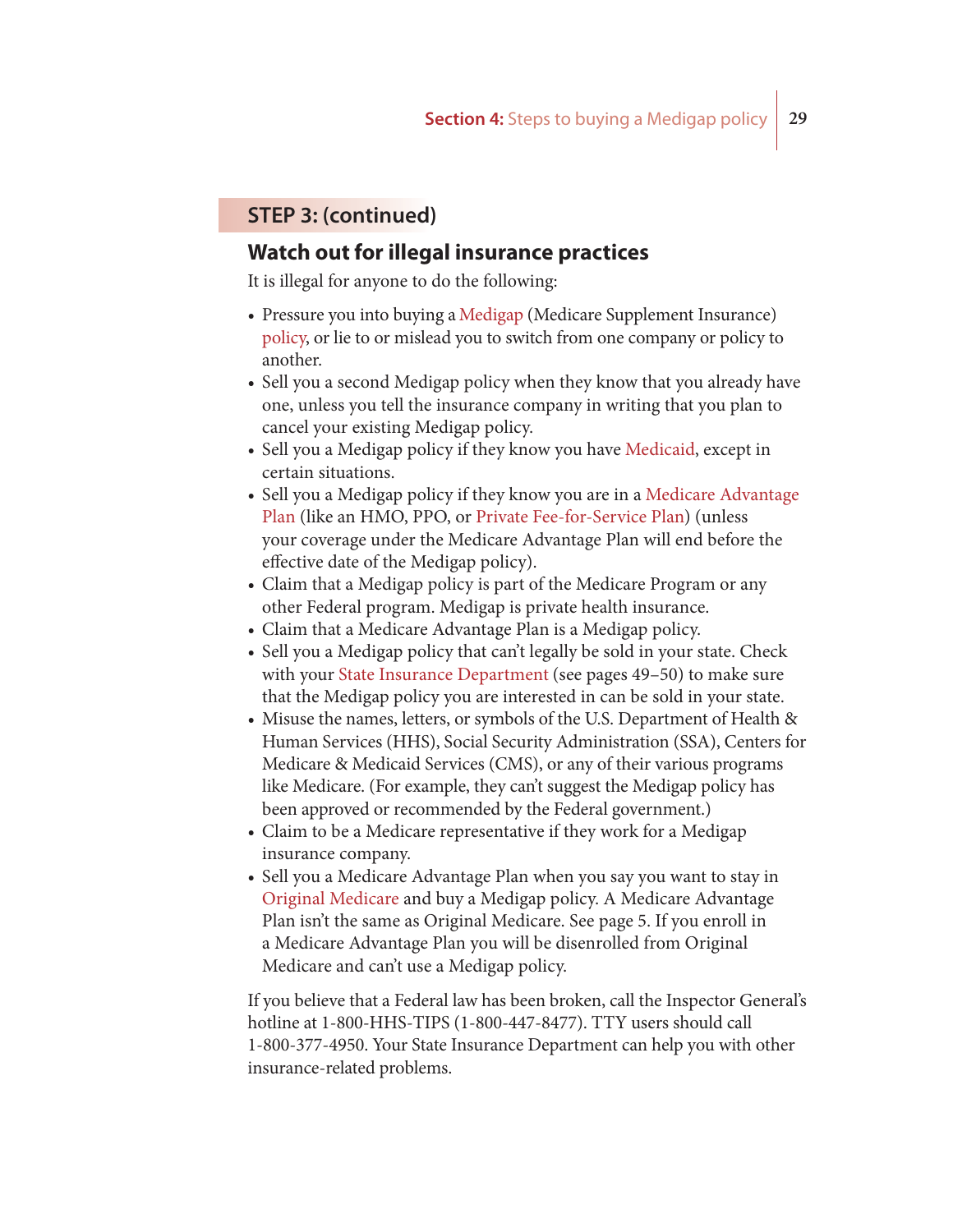#### **STEP 4: Buy the Medigap policy.**

Once you decide on the insurance company and the Medigap policy you want, you should apply for your Medigap policy. The insurance company must give you a clearly worded summary of your Medigap policy when you apply. Read it carefully. If you don't understand it, ask questions. Remember the following when you buy your Medigap policy:

- **Filling out your application.** Fill out the application carefully and completely. If the insurance agent fills out the application, review it to make sure it's correct. Answer all of the medical questions carefully. If you buy your Medigap policy during your Medigap open enrollment period or provide evidence that you are entitled to a guaranteed issue right, the insurance company can't use any medical answers you give them to deny you a Medigap policy or change the price.
- **Paying for your Medigap policy.** It is best to pay for your Medigap policy by check, money order, or bank draft. Make it payable to the insurance company, not the agent. If buying from an agent, get a receipt with the insurance company's name, address, and telephone number for your records. Some companies may offer electronic funds transfer.
- **Starting your Medigap policy.** Ask for your Medigap policy to become effective when you want coverage to start. Generally, Medigap policies begin the first of the month after you apply. If, for any reason, the insurance company won't give you the effective date for the month you want, call your State Insurance Department. See pages 49–50.

**Note:** If you already have a Medigap policy, ask for your new Medigap policy to become effective when your old Medigap policy coverage ends.

**• Getting your Medigap policy.** If you don't get your Medigap policy in 30 days, call your insurance company. If you don't get your Medigap policy in 60 days, call your State Insurance Department.

Remember, you don't need more than one Medigap policy. If you already have a Medigap policy, it is illegal for an insurance company to sell you a second policy unless you tell them in writing that you will cancel the first Medigap policy. However, don't cancel your old Medigap policy until the new one is in place, and you decide to keep it. See page 32. Once you get the new Medigap policy, you have 30 days to decide if you want to keep the new Medigap policy. This is called your "free look" period. The 30-day free look period begins on the day you get your Medigap policy.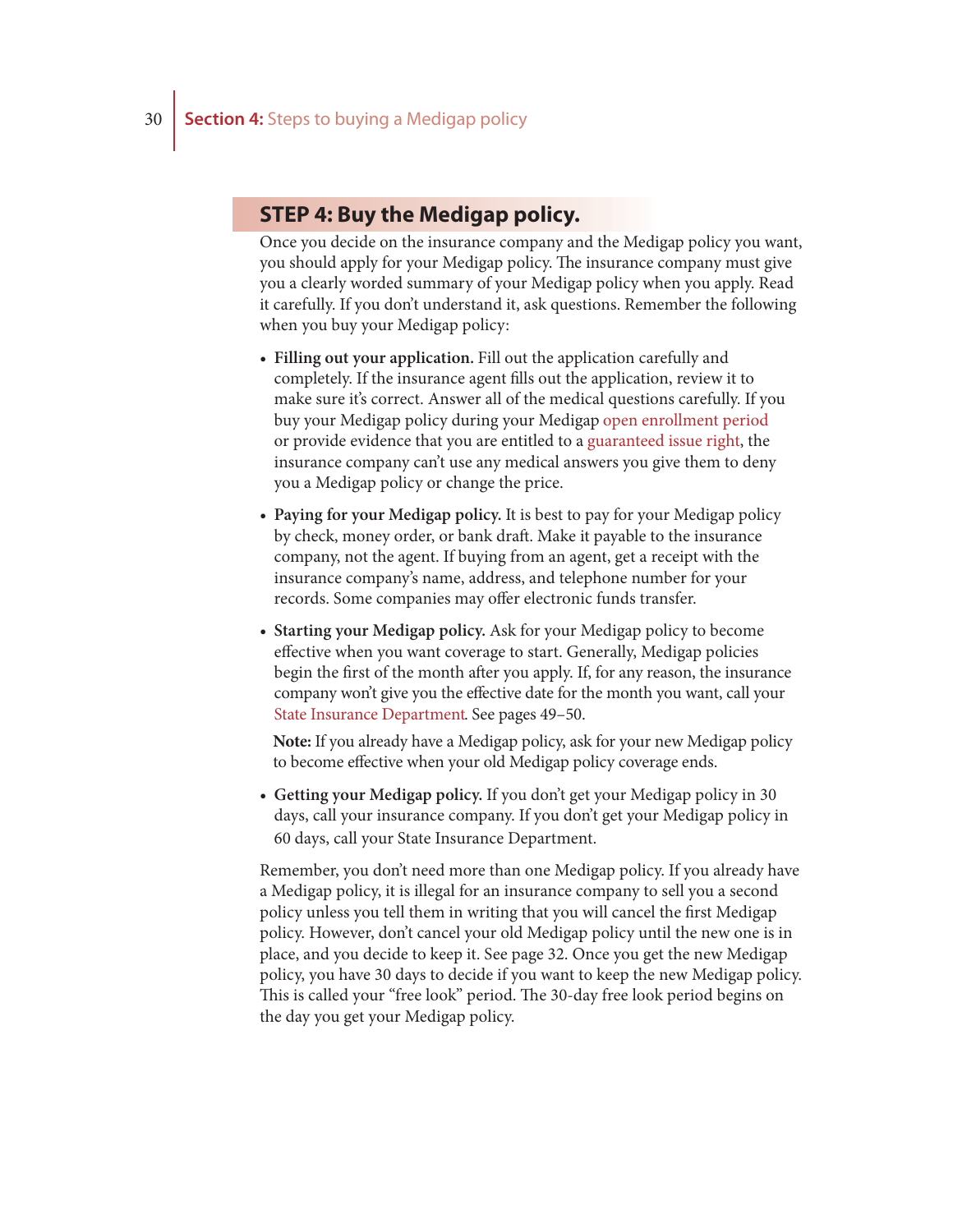#### **SECTION**

# **For people who already have a Medigap policy**<br> **have a Medigap policy**<br> **500** South read this section if any of these situations apply to<br> **500** You are thinking about switching to a different Medigap<br>
(also called "Medicare Supplement Insuranc

you:

- You are thinking about switching to a different Medigap (also called "Medicare Supplement Insurance") policy. See pages 32–35.
- You are losing your Medigap coverage. See page 36.
- You have a Medigap policy with Medicare prescription drug coverage. See pages 36–38.

(If you just want a refresher about Medigap insurance, turn to page 9.)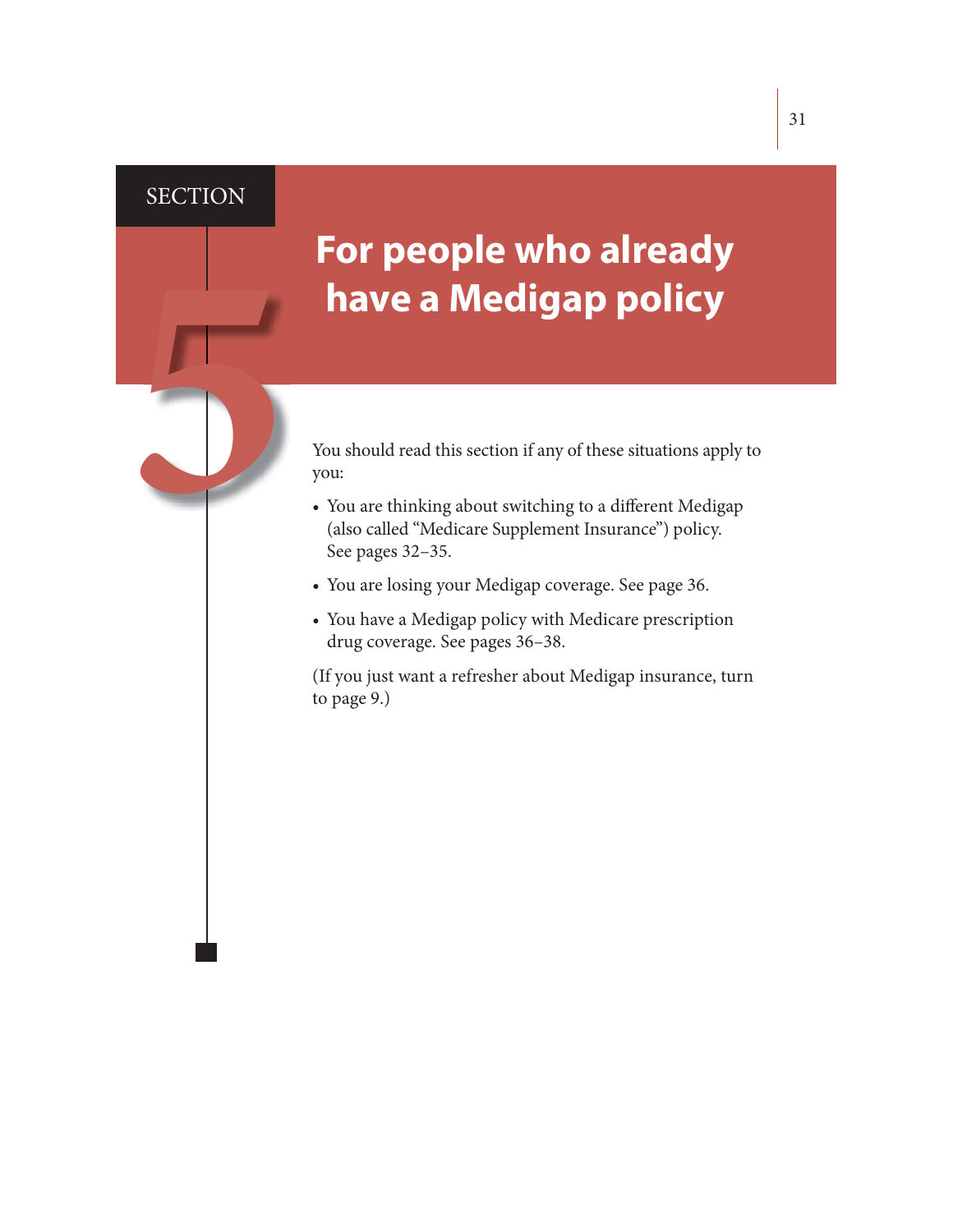#### **Switching Medigap policies**

If you're satisfied with your current Medigap policy's cost and coverage and the customer service you receive, you don't need to do anything. If you are thinking about switching to a new Medigap policy, below and pages 33–35 answer some common questions about switching Medigap policies.

#### **Can I switch to a different Medigap policy?**

In most cases, you won't have a right under Federal law to switch Medigap policies, unless you are within your 6-month Medigap open enrollment period or are eligible under a specific circumstance for guaranteed issue rights. But, if your state has more generous requirements, or the insurance company is willing to sell you a Medigap policy, make sure you compare benefits and premiums before switching Medigap policies. If you bought your Medigap policy before 1992, it may offer coverage that isn't available in a newer Medigap policy. On the other hand, older Medigap policies might not be guaranteed renewable and might have bigger premium increases than newer standardized Medigap policies currently being sold.

If you decide to switch, don't cancel your first Medigap policy until you have decided to keep the second Medigap policy. On the application for the new Medigap policy, you will have to promise that you will cancel your first Medigap policy. You have 30 days to decide if you want to keep the new Medigap policy. This is called your "free look" period. The 30-day free look period starts when you get your new Medigap policy. You will need to pay both premiums for a month.

Words in red are defined on pages 51–54.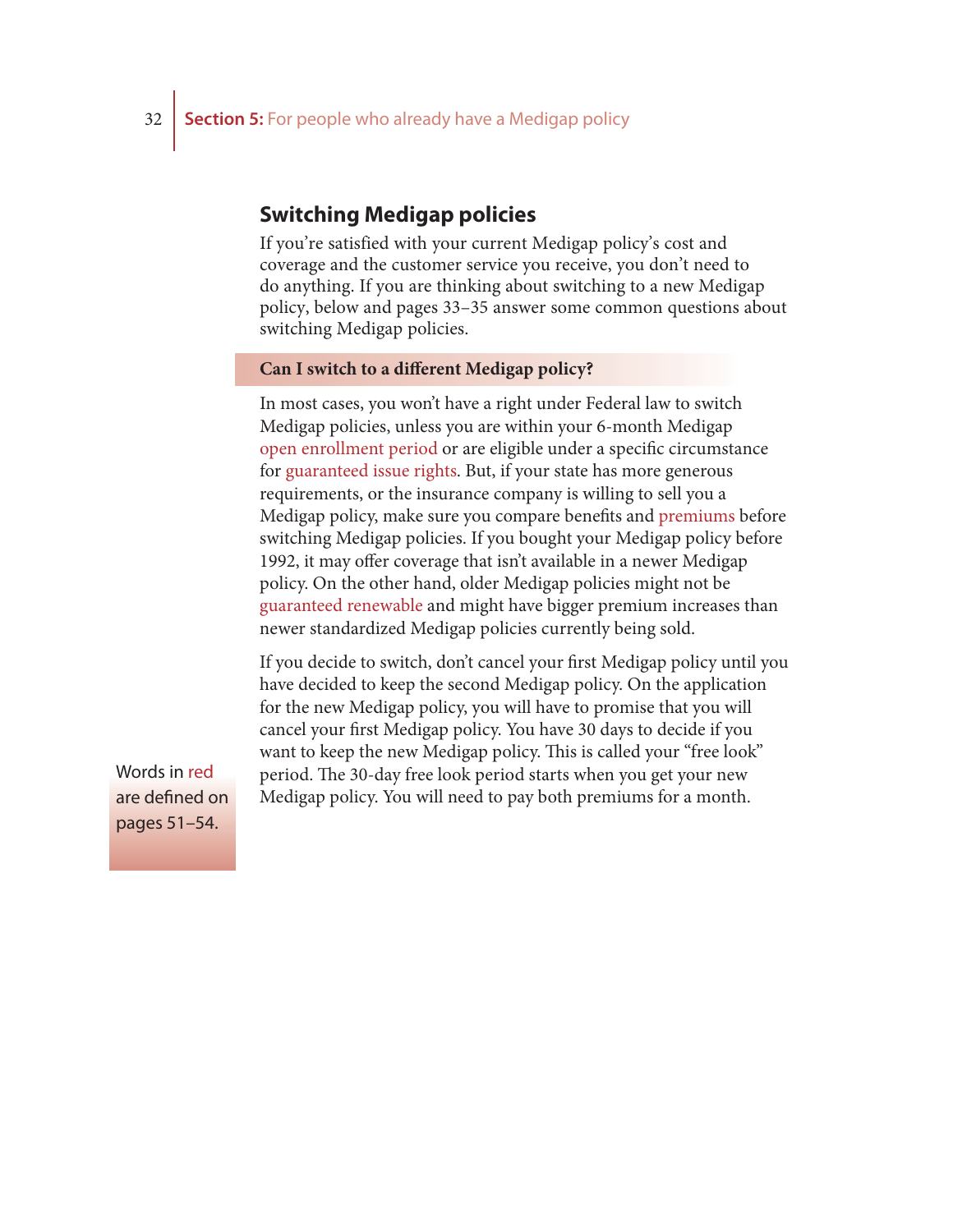#### **Switching Medigap policies (continued)**

#### **Do I have to switch Medigap policies if I have an older Medigap policy?**

No. If you have an older Medigap policy that you bought before 1992, you don't have to switch to one of the standardized Medigap policies. If you buy a newer Medigap policy, you won't be able to go back to your old Medigap policy because older Medigap policies can no longer be sold.

#### **Do I have to wait a certain length of time after I buy my first Medigap policy before I can switch to a different Medigap policy?**

No. You should be aware that if you have had your old Medigap policy for less than 6 months, the Medigap insurance company may be able to make you wait up to 6 months for coverage of a pre-existing condition. However, if your old Medigap policy had the same benefits, **and** you had it for 6 months or more, the new insurance company can't exclude your pre-existing condition. If you've had your Medigap policy less than 6 months, the number of months you've had your current Medigap policy must be subtracted from the time you must wait before your new Medigap policy covers your pre-existing condition.

If the new Medigap policy has a benefit that isn't in your current Medigap policy, you may still have to wait up to 6 months before that benefit will be covered, regardless of how long you have had your current Medigap policy.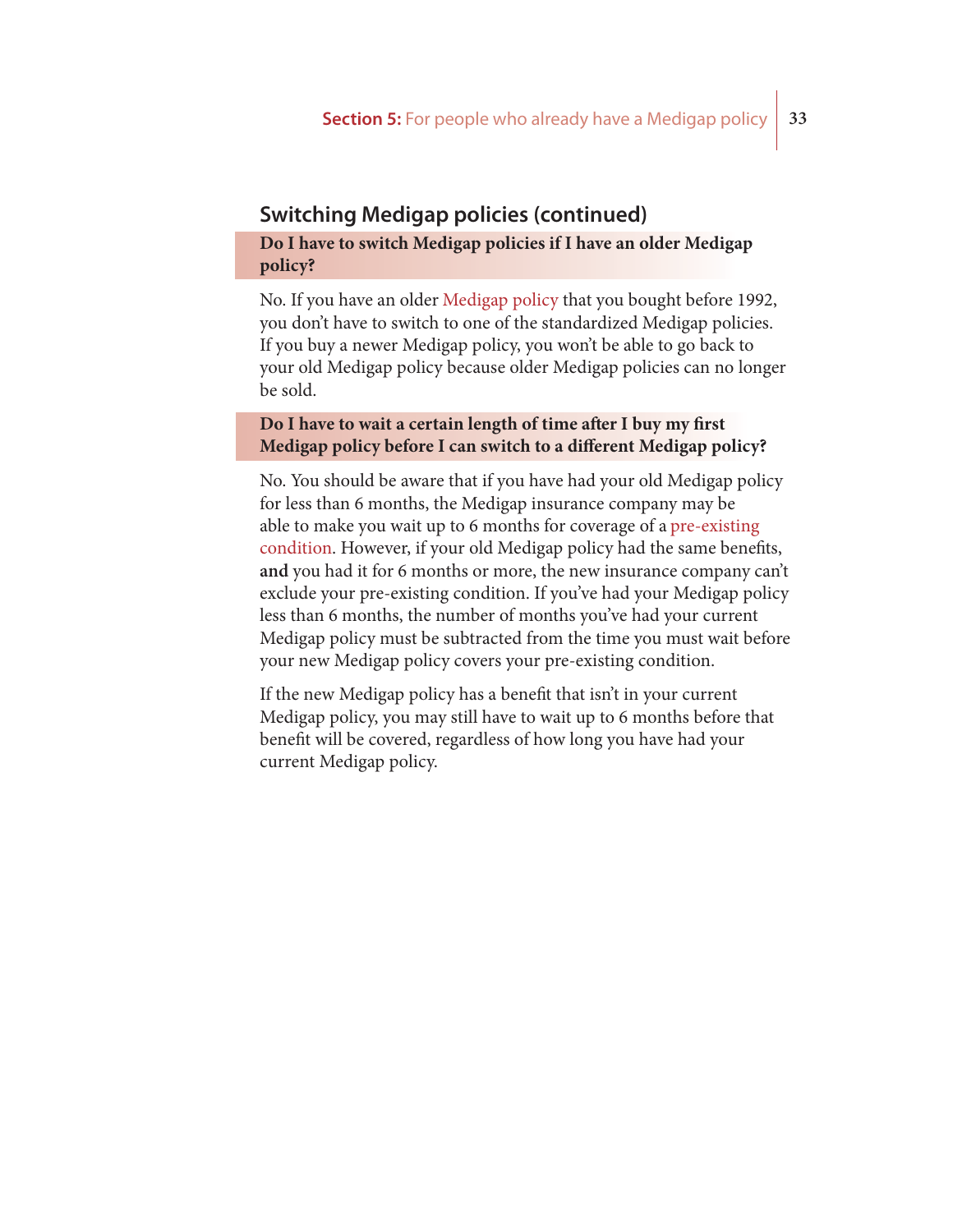#### **Switching Medigap policies (continued) Why would I want to switch to a different Medigap policy?**

There may be many reasons why you would want to switch to a different Medigap policy. Some reasons may include the following:

- You are paying for benefits you don't need.
- You need more benefits than you needed before.
- Your current Medigap policy has the right benefits, but you are unhappy with the insurance company.
- Your current Medigap policy has the right benefits, but you would like to find one that is less expensive.

It is important to compare the benefits in your current Medigap policy to the benefits listed on page 11. If you live in Massachusetts, Minnesota, or Wisconsin, see pages 44–46. To help you compare benefits and decide which Medigap policy you want, you can follow the **"Steps to buying a Medigap policy"** on pages 26–30. If you decide to change insurance companies, you can call the new insurance company and arrange to apply for your new Medigap policy. If your application is accepted, you can call your current insurance company and ask to have your coverage ended. The insurance company can tell you how to submit a request to end your coverage. As discussed on page 32, you should have your old Medigap policy coverage end **a# er** you have the new Medigap policy for 30 days. Remember, this is your 30-day free look period. You will need to pay both premiums for a month.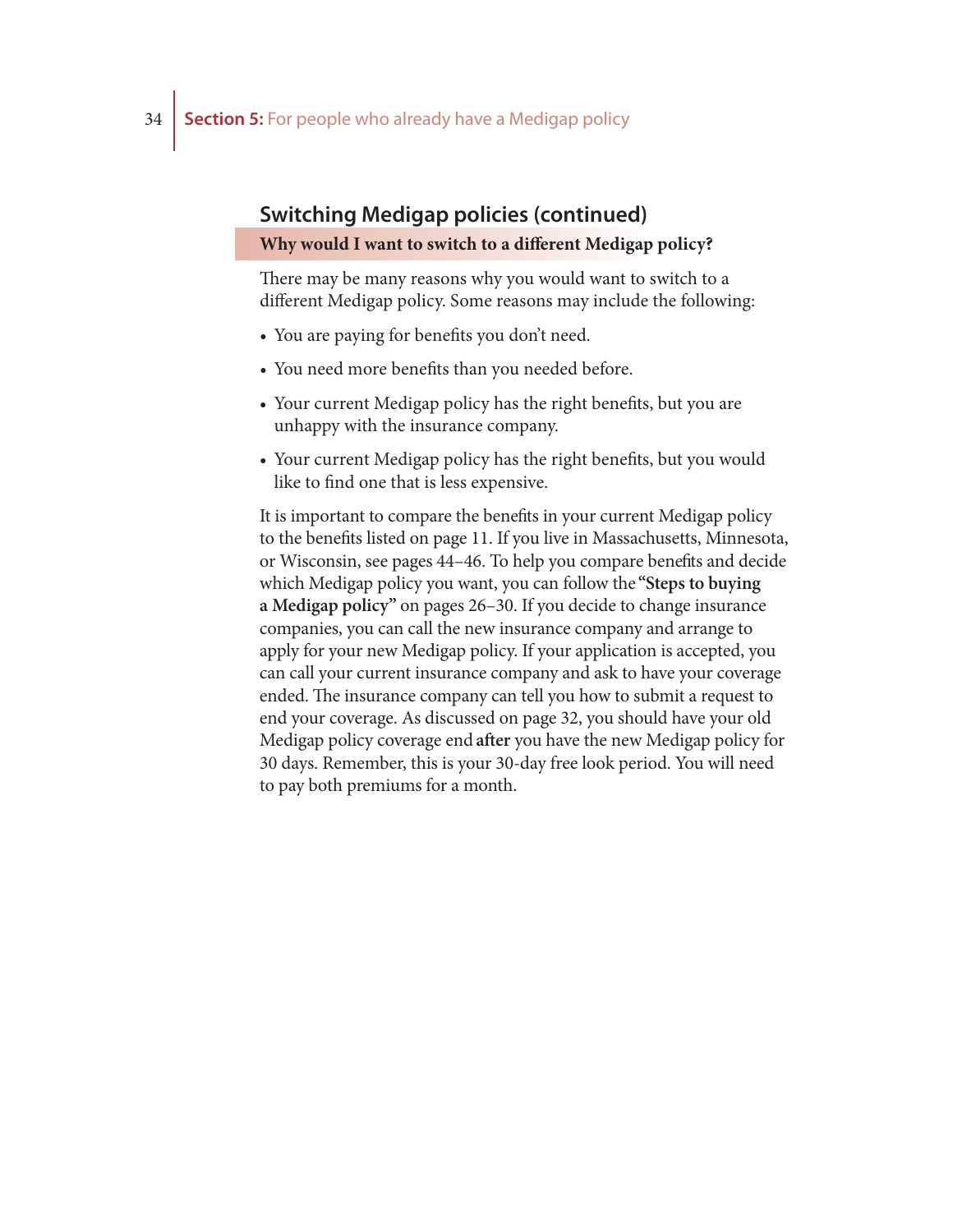#### **Switching Medigap policies (continued)**

**Can I keep my current Medigap policy (or Medicare SELECT policy) or switch to a di# erent Medigap policy if I move out-of-state?** 

You can keep your current Medigap policy regardless of where you live as long as you are still in Original Medicare. If you want to switch to a different Medigap policy, you will have to check with the new insurance company to see if they will offer you a different Medigap policy. You may have to pay more for your new Medigap policy and answer some medical questions if you are buying a Medigap policy outside of your Medigap open enrollment period. See pages 14–15.

If you have a Medicare SELECT policy and you move out of the policy's area, you have the following choices:

- Buy a standardized Medigap policy from your current Medigap policy insurance company that offers the same or fewer benefits than your current Medicare SELECT policy. If you have had your Medicare SELECT policy for more than 6 months, you won't have to answer any medical questions.
- You have a guaranteed issue right to buy Medigap Plan A, B, C, F, K, or L that is sold in your state by any insurance company.

#### **What happens to my Medigap policy if I join a Medicare Advantage Plan?**

Words in red are defined on pages 51–54.

Medigap policies can't work with Medicare Advantage Plans. If you decide to keep your Medigap policy, you will have to pay your Medigap policy premium, but the Medigap policy can't pay any deductibles, copayments, or coinsurance under a Medicare Advantage Plan. So, if you want to join a Medicare Advantage Plan, you may want to drop your Medigap policy. However, if you leave the Medicare Advantage Plan you might not be able to get the same Medigap policy back, or in some cases, any Medigap policy unless you have a "trial right" (see guaranteed issue right, **Situations #4 and #5** on page 23). Your rights to buy a Medigap policy may vary by state. You always have a legal right to keep the Medigap policy after you join a Medicare Advantage Plan.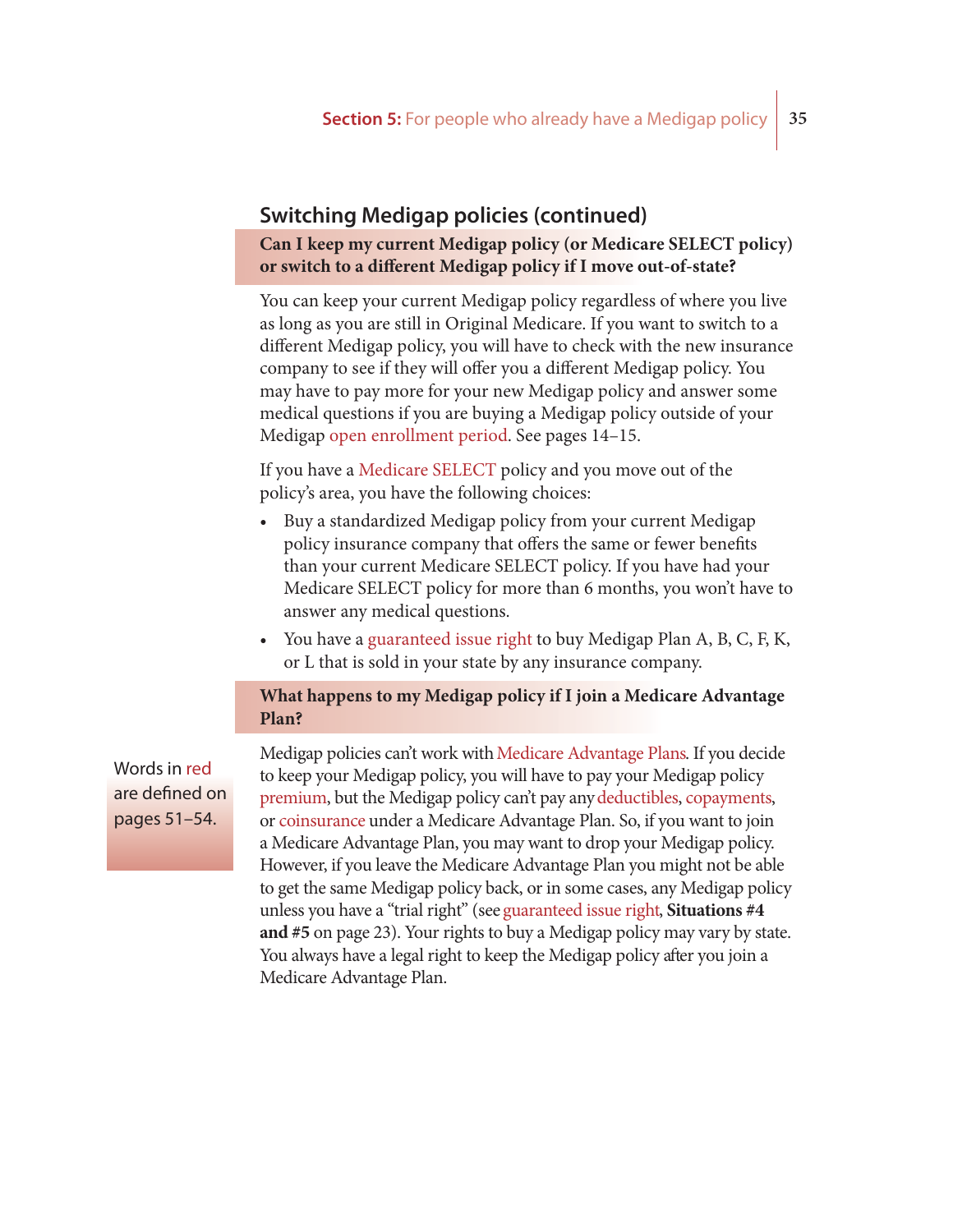#### **Losing Medigap coverage**

#### **Can my Medigap insurance company drop me?**

If you bought your Medigap policy **a# er 1992**, in most cases the Medigap insurance company can't drop you because the Medigap policy is guaranteed renewable. This means your insurance company can't drop you unless one of the following happens:

- You stop paying your premium.
- You weren't truthful about something on the Medigap policy application.
- The insurance company becomes bankrupt or insolvent.

However, if you bought your Medigap policy **before 1992**, it might not be guaranteed renewable. At the time these Medigap policies were sold, state laws might not have required that these Medigap policies be guaranteed renewable. This means the Medigap insurance company can refuse to renew the Medigap policy, as long as it gets the state's approval to cancel your Medigap policy. However, if this does happen, you have the right to buy another Medigap policy. See guaranteed issue right, (**Situation #6)** on page 23.

#### **Medigap policies and Medicare prescription drug coverage**

If you bought a Medigap policy **before** December 31, 2005, and it has coverage for prescription drugs, see below and page 37.

Medicare offers prescription drug coverage (Part D) for everyone with Medicare. If you have a Medigap policy with prescription drug coverage, that means you chose not to join a Medicare Prescription Drug Plan when you were first eligible. However, you can still join a Medicare Prescription Drug Plan. Your situation may have changed in ways that make a Medicare Prescription Drug Plan fit your needs better than the prescription drug coverage in your Medigap policy. It is a good idea to review your coverage each fall, because you can join a Medicare Prescription Drug Plan between November 15—December 31 each year.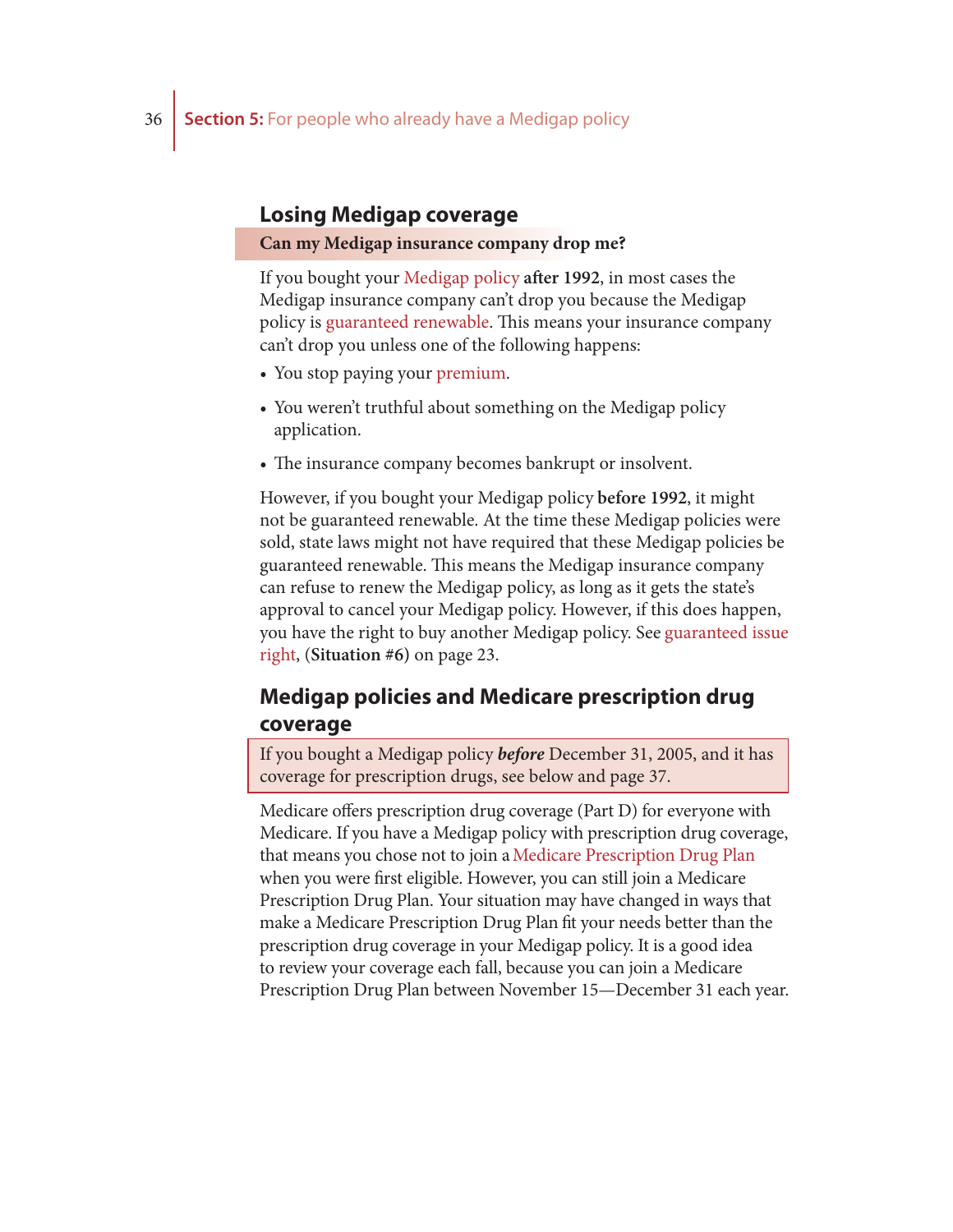#### **Medigap policies and Medicare prescription drug coverage (continued)**

**Why would I want to change my mind and join a Medicare Prescription Drug Plan?** 

Under a Medigap policy, you pay the whole premium for your prescription drug benefit. Also, most Medigap policies have a maximum amount they will pay each year for prescription drugs. In a Medicare Prescription Drug Plan, you may have to pay a monthly premium, but a large part of the cost is paid for by Medicare. There is no maximum yearly amount. However, a Medicare Prescription Drug Plan might only cover certain prescription drugs (on its "formulary" or "drug list"). It is important that you check whether or not your current prescription drugs are on the Medicare Prescription Drug Plan's list of covered prescription drugs before you join. If your Medigap premium, or your prescription drug needs, were very low when you had your first chance to join a Medicare Prescription Drug Plan, your Medigap prescription drug coverage may have met your needs. However, if your Medigap premium, or the amount of prescription drugs you use, has increased recently, a Medicare Prescription Drug Plan might now be a better choice for you.

#### **Will I have to pay a late enrollment penalty if I join a Medicare Prescription Drug Plan now?**

This will depend on whether or not your Medigap policy includes "creditable prescription drug coverage." (This means that the Medigap policy's drug coverage pays, on average, at least as much as Medicare's standard prescription drug coverage.) If it **isn't** creditable coverage, and you join a Medicare Prescription Drug Plan now, you will probably pay a higher premium (a penalty added to your monthly premium) than if you had joined when you were first eligible. However, even with a somewhat higher premium it is quite possible that a Medicare Prescription Drug Plan could still better meet your needs at this time. You should also consider that your prescription drug needs could increase as you get older. Each month that you wait to join a Medicare Prescription Drug Plan will make your late enrollment penalty higher.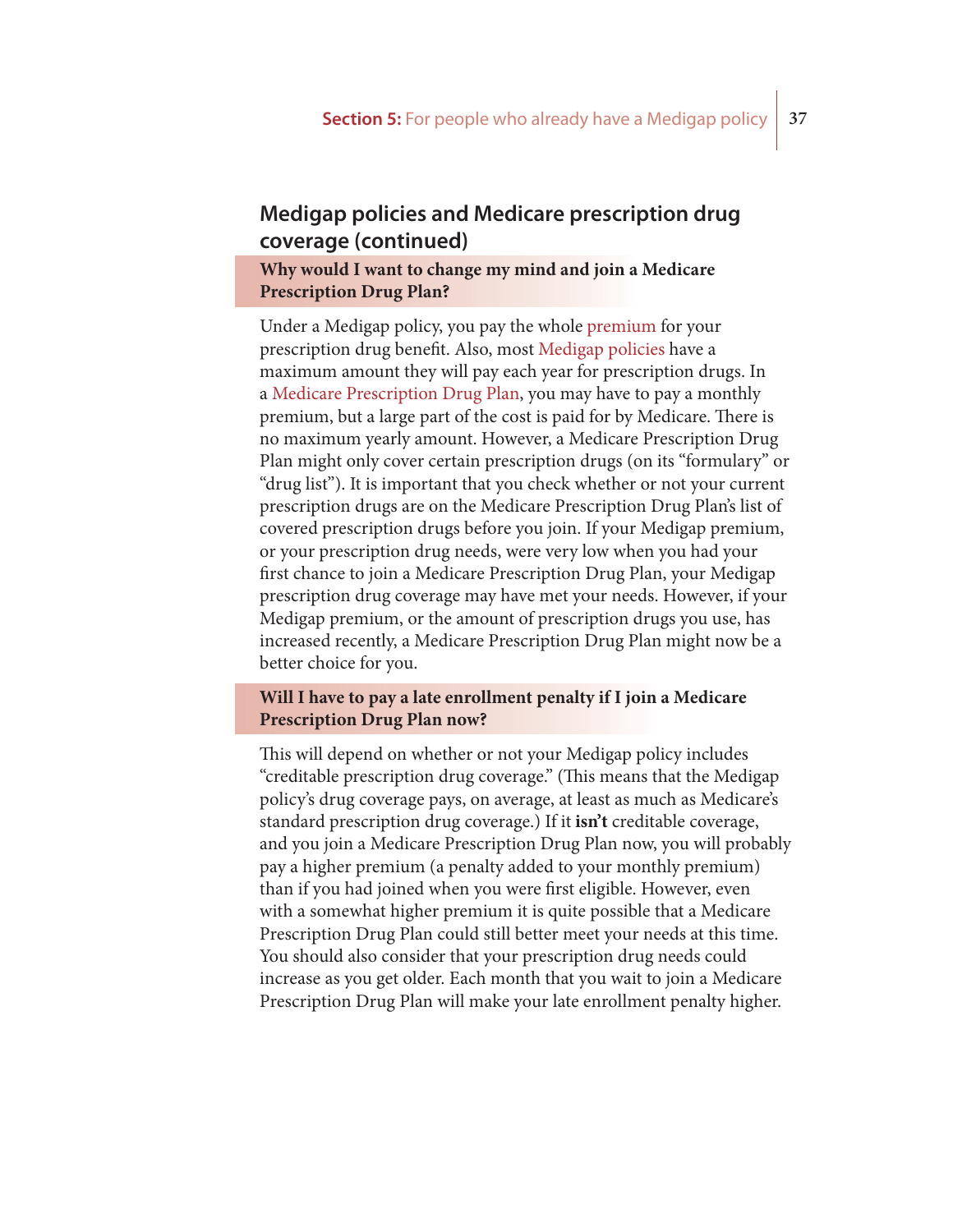#### **Medigap policies and Medicare prescription drug coverage (continued)**

**What if my Medigap policy includes creditable coverage?** 

You should still think about whether a Medicare Prescription Drug Plan might meet your needs better. If you decide to join a Medicare Prescription Drug Plan, you won't have to pay a late enrollment penalty as long as you don't drop your Medigap policy before you join the Medicare Prescription Drug Plan. You can only join a Medicare Prescription Drug Plan between November 15—December 31 each year unless you **lose** your Medigap policy (for example, if it isn't guaranteed renewable, and your company cancels it). In that case, you can join a Medicare Prescription Drug Plan at the time you lose your Medigap policy.

#### **Can I join a Medicare Prescription Drug Plan and have a Medigap policy with prescription drug coverage?**

No. If your Medigap policy covers prescription drugs, you must tell your Medigap insurance company if you join a Medicare Prescription Drug Plan so it can remove the prescription drug coverage from your Medigap policy. This information is important because as soon as you notify your Medigap insurance company, they must adjust your premium to reflect the removal of your Medigap prescription drug coverage.

#### **What if I decide to drop my entire Medigap policy (not just the Medigap prescription drug coverage)?**

If you decide to drop the entire Medigap policy, you need to be careful about the timing. For example, you may want a completely different Medigap policy (not just your old Medigap policy without the prescription drug coverage), or you might decide to switch to a Medicare Advantage Plan (like an HMO or PPO) that offers prescription drugs. If you drop your entire Medigap policy and the prescription drug coverage wasn't creditable or you go more than 63 days before your new Medicare coverage begins, you **will** have to pay a late enrollment penalty. You can join a Medicare Advantage Plan between November 15—December 31 each year.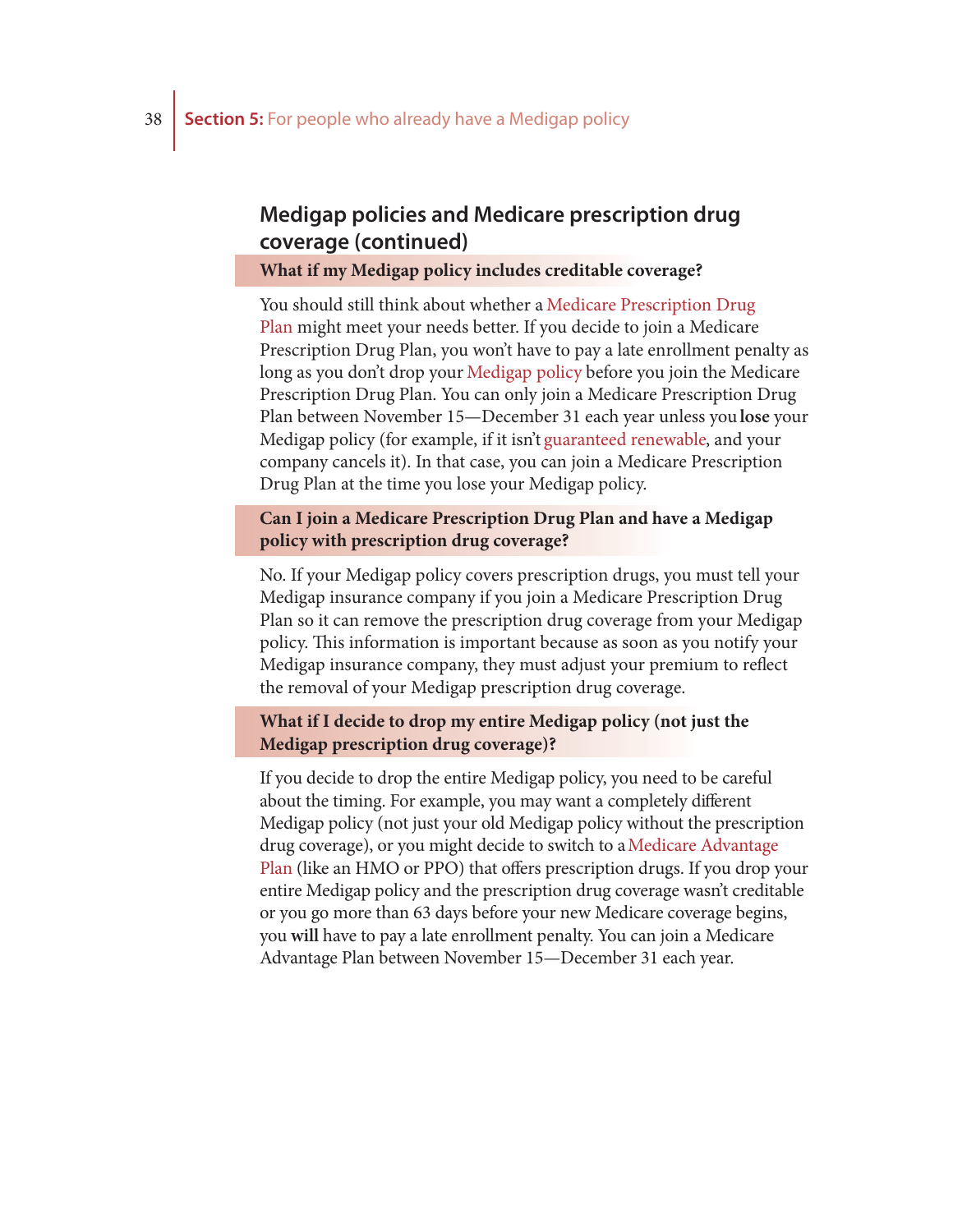#### **SECTION**

# **Medigap policies for people**

# **with a disability or ESRD**<br> **66 Medigap policies for people under age 65 and<br>
eligible for Medicare because of a disability or<br>
End-Stage Renal Disease (ESRD)<br>
You may have Medicare before age 65 due to a disability<br>
or E eligible for Medicare because of a disability or End-Stage Renal Disease (ESRD)**

You may have Medicare before age 65 due to a disability or ESRD (permanent kidney failure requiring dialysis or a kidney transplant).

If you are a person with Medicare under age 65 and have a disability or ESRD, you might not be able to buy the Medigap (also called "Medicare Supplement Insurance") policy you want, or any Medigap policy, until you turn age 65. Federal law doesn't require insurance companies to sell Medigap policies to people under age 65. However, some states require Medigap insurance companies to sell you a Medigap policy, even if you are under age 65. These states are listed on the next page.

**Important:** These are the minimum Federal standards. For your state requirements, call your State Health Insurance Assistance Program. See pages 49–50.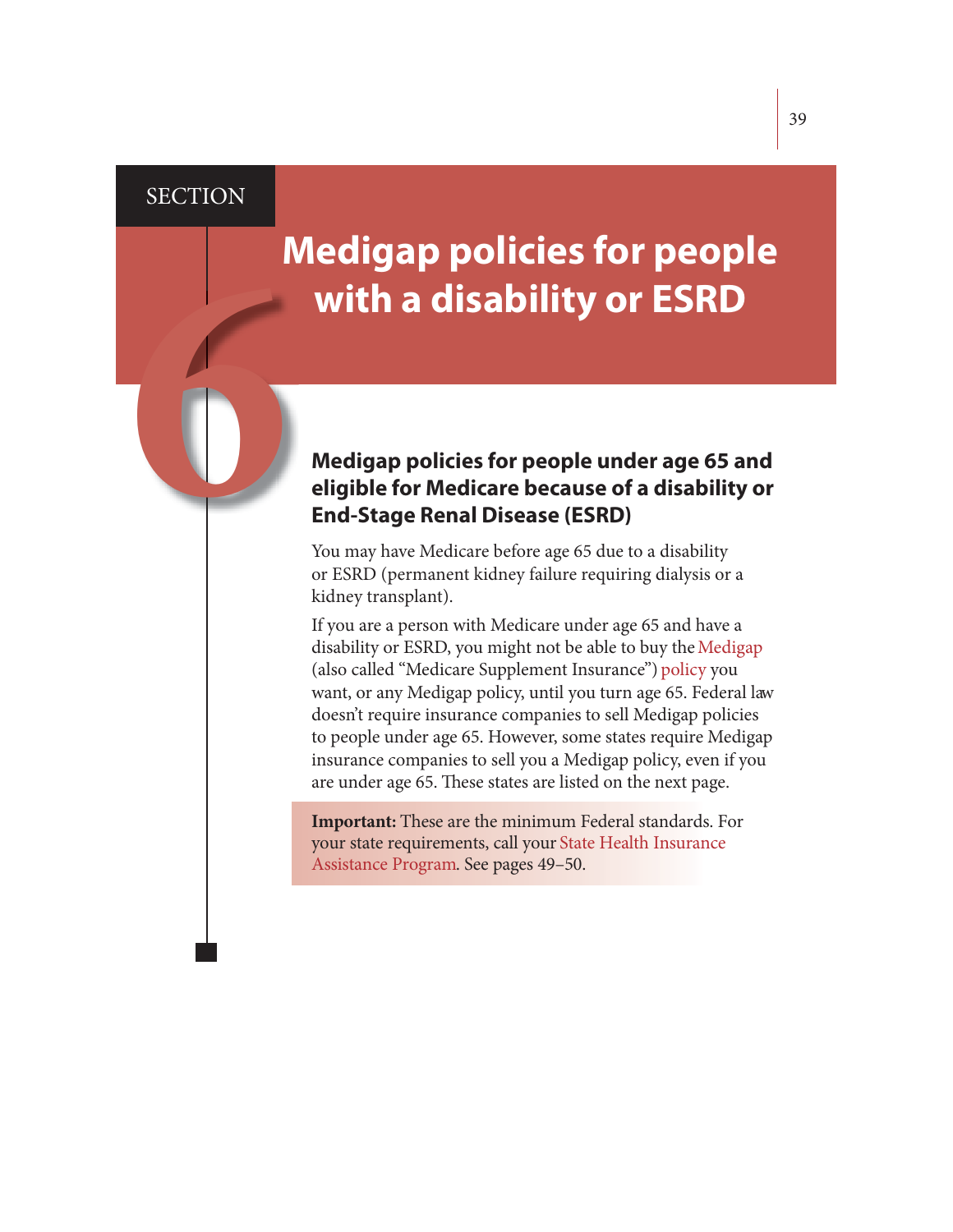#### **Medigap policies for people under age 65 and eligible for Medicare because of a disability or End-Stage Renal Disease (ESRD) (continued)**

At the time of printing this guide, the following states required insurance companies to offer at least one kind of Medigap policy to people with Medicare under age 65:

• California\*

• Colorado • Connecticut • Delaware\*\* • Hawaii • Illinois • Kansas

- Maine
- Maryland
	- Massachusetts\*
	- Michigan
	- Minnesota
	- Mississippi
	- Missouri
	- New Hampshire • New Jersey
- 
- Kentucky
- Louisiana
- \* A Medigap policy isn't available to people with ESRD under age 65.
- \*\* A Medigap policy is only available to people with ESRD under age 65.

Even if your state isn't on the list above, some insurance companies may voluntarily sell Medigap policies to people under age 65, although they will probably cost you more than Medigap policies sold to people over age 65, and they can use medical underwriting. Check with your state about what rights you might have under state law.

Words in red are defined on pages 51–54.

Remember, if you are already enrolled in Medicare Part B, you will get a Medigap open enrollment period when you turn age 65. You will probably have a wider choice of Medigap policies and be able to get a lower premium at that time. During the Medigap open enrollment period, insurance companies can't refuse to sell you any Medigap policy due to a disability or other health problem, or charge you a higher premium (based on health status) than they charge other people who are age 65.

Because Medicare (Part A and/or Part B) is creditable coverage, if you had Medicare for more than 6 months before you turned age 65, you probably won't have a pre-existing condition waiting period. For more information about the Medigap open enrollment period and pre-existing conditions, see pages 14–15. If you have questions, call your State Health Insurance Assistance Program. See pages 49–50.

- New York
- North Carolina
- Oklahoma
- Oregon
- Pennsylvania
- South Dakota
- Texas • Vermont\*
- Wisconsin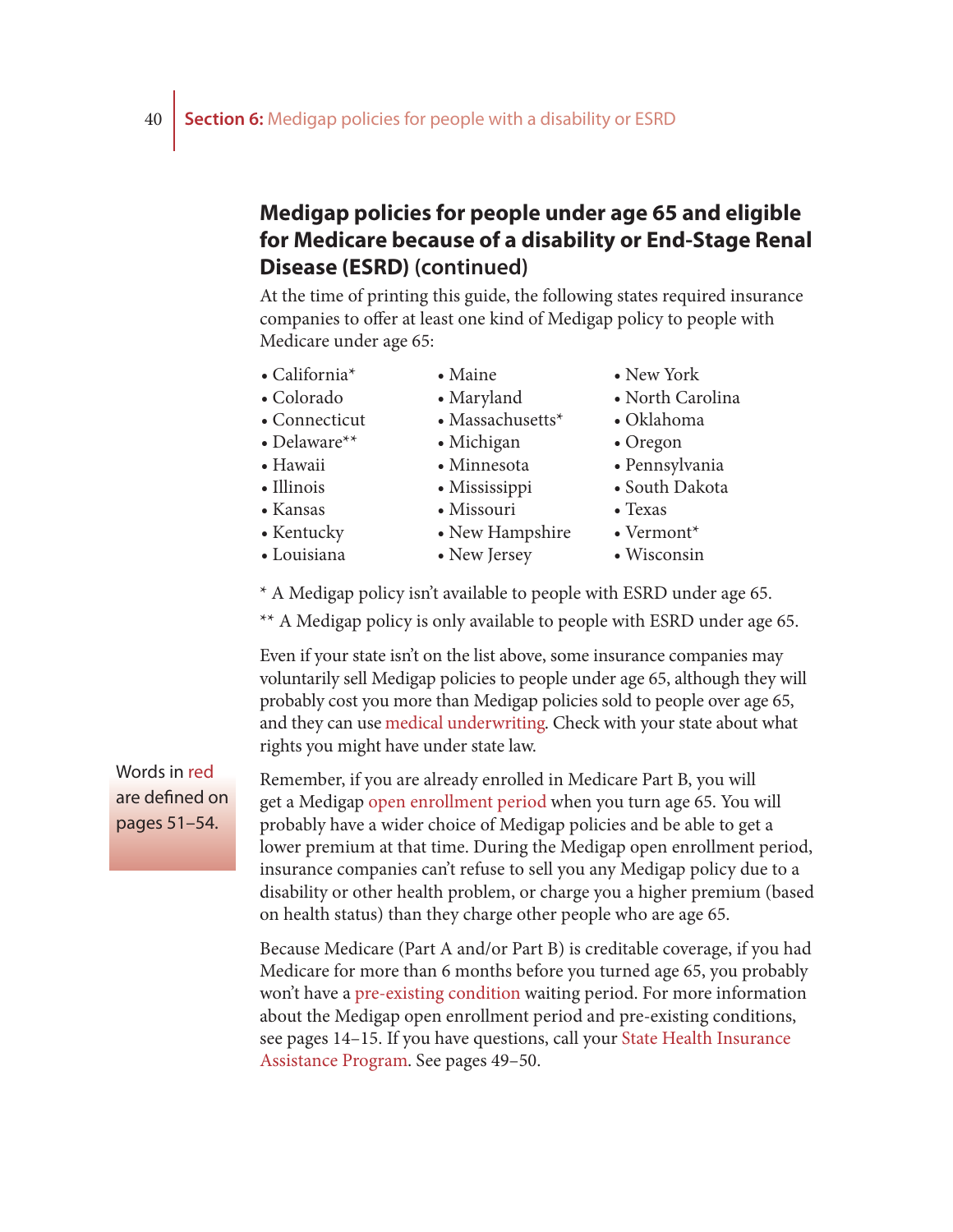### **SECTION**

| <b>Medigap coverage charts</b>            |
|-------------------------------------------|
|                                           |
| Overview of Medigap Plans A through J  42 |
| Overview of Medigap Plans K and L 43      |
| Medigap policies for Massachusetts  44    |
| Medigap policies for Minnesota  45        |
| Medigap policies for Wisconsin 46         |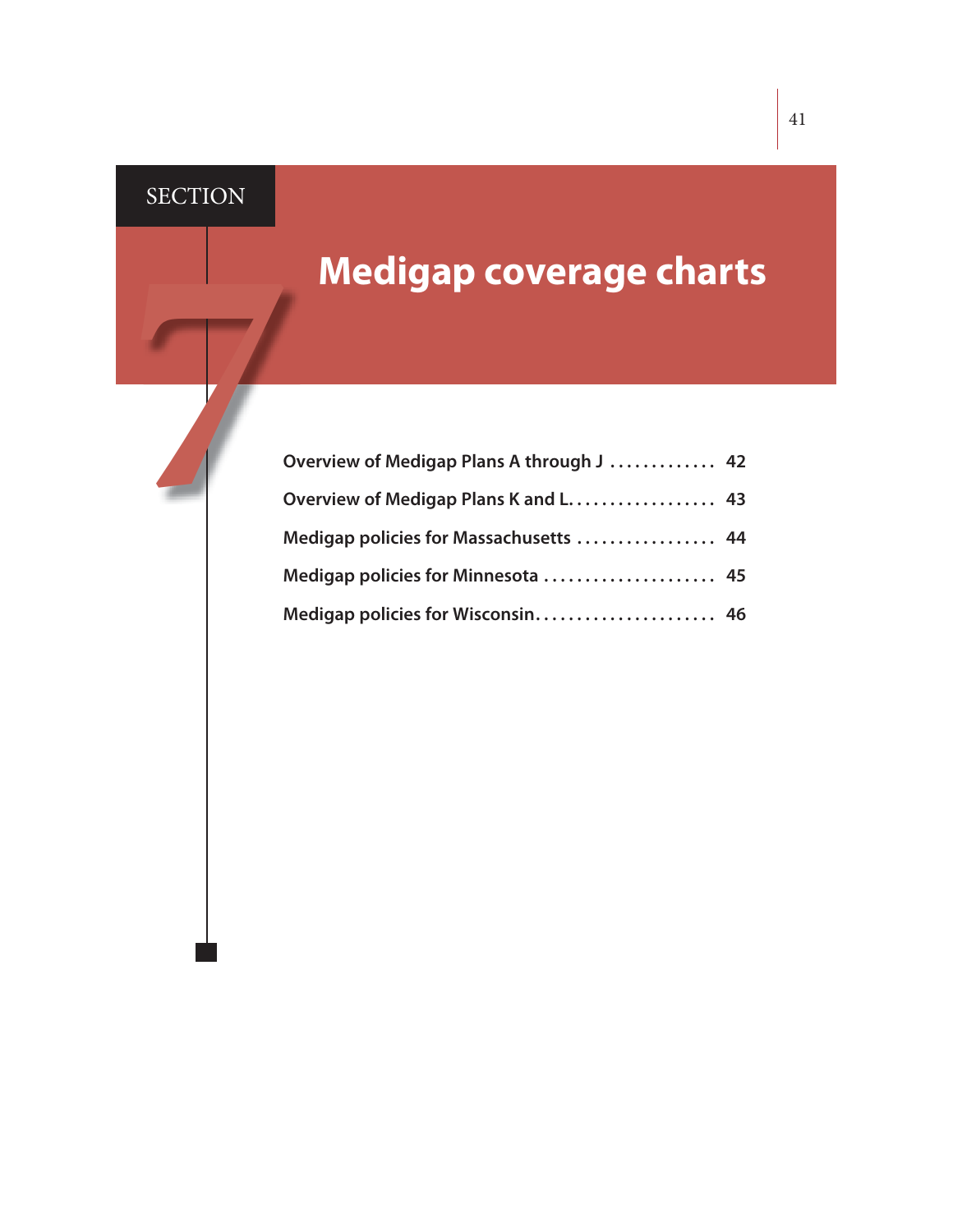| J<br>١<br>ı<br>ו<br>ו<br>ı<br>i<br>ı<br>j<br>ı<br>J<br>í<br>ı<br>$\frac{1}{2}$<br>I<br>I<br>ı |  |
|-----------------------------------------------------------------------------------------------|--|
|                                                                                               |  |
|                                                                                               |  |
|                                                                                               |  |
|                                                                                               |  |
|                                                                                               |  |
|                                                                                               |  |

insurance company must make Medigap Plan A available if they offer any other Medigap policy. Some Medigap policies may not be available in your state. ! is chart doesn't apply if you live in Massachusetts, Minnesota, or Wisconsin. See pages 44–46. If you need more information, insurance company must make Medigap Plan A available if they offer any other Medigap policy. Some Medigap policies may not be available in your state. This chart doesn't apply if you live in Massachusetts, Minnesota, or Wisconsin. See pages 44-46. If you need more information, This chart gives you a quick look at the standardized Medigap Plans A through J (including Medicare SELECT) and their benefits. Every This chart gives you a quick look at the standardized Medigap Plans A through J (including Medicare SELECT) and their benefits. Every call your State Insurance Department or State Health Insurance Assistance Program. See pages 49–50. call your State Insurance Department or State Health Insurance Assistance Program. See pages 49-50.

Basic benefits are included in ALL Medigap Plans A through J: **Basic bene\$ ts are included in ALL Medigap Plans A through J:** 

- Inpatient Hospital Care: Covers the Part A coinsurance plus coverage for 365 additional days after Medicare coverage ends • Inpatient Hospital Care: Covers the Part A coinsurance plus coverage for 365 additional days after Medicare coverage ends **Inpatient Hospital Care:**
- Medical Costs: Covers the Part B coinsurance (generally 20% of the Medicare-approved amount) or copayments for hospital outpatient services **Medical Costs: •** Covers the Part B coinsurance (generally 20% of the Medicare-approved amount) or copayments for hospital outpatient services
- Blood: Covers the first 3 pints of blood each year **Blood: •** Covers the first 3 pints of blood each year

| $\frac{*}{+}$ | Benefits<br>Basic               | Nursing Facility<br>Coinsurance<br>Skilled                    | Medicare Part A<br>Deductible                                                       | Medicare Part B<br>Deductible | Medicare Part B<br>Excess Charges<br>(100%) | Emergency<br>Foreign<br>Travel | At-home<br>Recovery | (Not covered<br>by Medicare)<br>Preventive<br>Care |
|---------------|---------------------------------|---------------------------------------------------------------|-------------------------------------------------------------------------------------|-------------------------------|---------------------------------------------|--------------------------------|---------------------|----------------------------------------------------|
|               | <b>Benefits</b><br><b>Basic</b> | Nursing Facility<br>Coinsurance<br>Skilled                    | Medicare Part A<br>Deductible                                                       |                               | Medicare Part B<br>Excess Charges<br>(100%  | Emergency<br>Foreign<br>Travel | At-home<br>Recovery |                                                    |
|               | Benefits<br>Basic               | Nursing Facility<br>Coinsurance<br>Skilled                    | Medicare Part A<br>Deductible                                                       |                               |                                             | Emergency<br>Foreign<br>Travel |                     |                                                    |
|               | Benefits<br>Basic               | Nursing Facility<br>Coinsurance<br>Skilled                    | Medicare Part A<br>Deductible                                                       |                               | Medicare Part B<br>Excess Charges<br>(80%)  | Emergency<br>Foreign<br>Travel | At-home<br>Recovery |                                                    |
| ¥<br>⊔        | Benefits<br>Basic               | Nursing Facility<br>Coinsurance<br>Skilled                    | Medicare Part A<br>Deductible                                                       | Medicare Part B<br>Deductible | Medicare Part B<br>Excess Charges<br>(100%) | Emergency<br>Foreign<br>Travel |                     |                                                    |
|               | Benefits<br>Basic               | Nursing Facility<br>Coinsurance<br>Skilled                    | Deductible                                                                          |                               |                                             | Emergency<br>Foreign<br>Travel |                     | (Not covered<br>by Medicare)<br>Preventive<br>Care |
|               | <b>Benefits</b><br>Basic        | Nursing Facility : Nursing Facility<br>Coinsurance<br>Skilled | Deductible                                                                          |                               |                                             | Emergency<br>Foreign<br>Travel | At-home<br>Recovery |                                                    |
|               | <b>Benefits</b><br>Basic        | Coinsurance<br>Skilled                                        | Medicare Part A : Medicare Part A : Medicare Part A : Medicare Part A<br>Deductible | Medicare Part B<br>Deductible |                                             | Emergency<br>Foreign<br>Travel |                     |                                                    |
|               | Benefits<br>Basic               |                                                               | Deductible                                                                          |                               |                                             |                                |                     |                                                    |
|               | Benefits<br>Basic               |                                                               |                                                                                     |                               |                                             |                                |                     |                                                    |

\* Medigap Plans F and J also offer a high-deductible option. You must pay the first \$2,000 (high-deductible in 2009) in Medicare-covered \* Medigap Plans F and J also offer a high-deductible option. You must pay the first \$2,000 (high-deductible in 2009) in Medicare-covered costs before the Medigap policy pays anything. You must also pay a separate deductible for foreign travel emergency (\$250 per year). costs before the Medigap policy pays anything. You must also pay a separate deductible for foreign travel emergency (\$250 per year).

42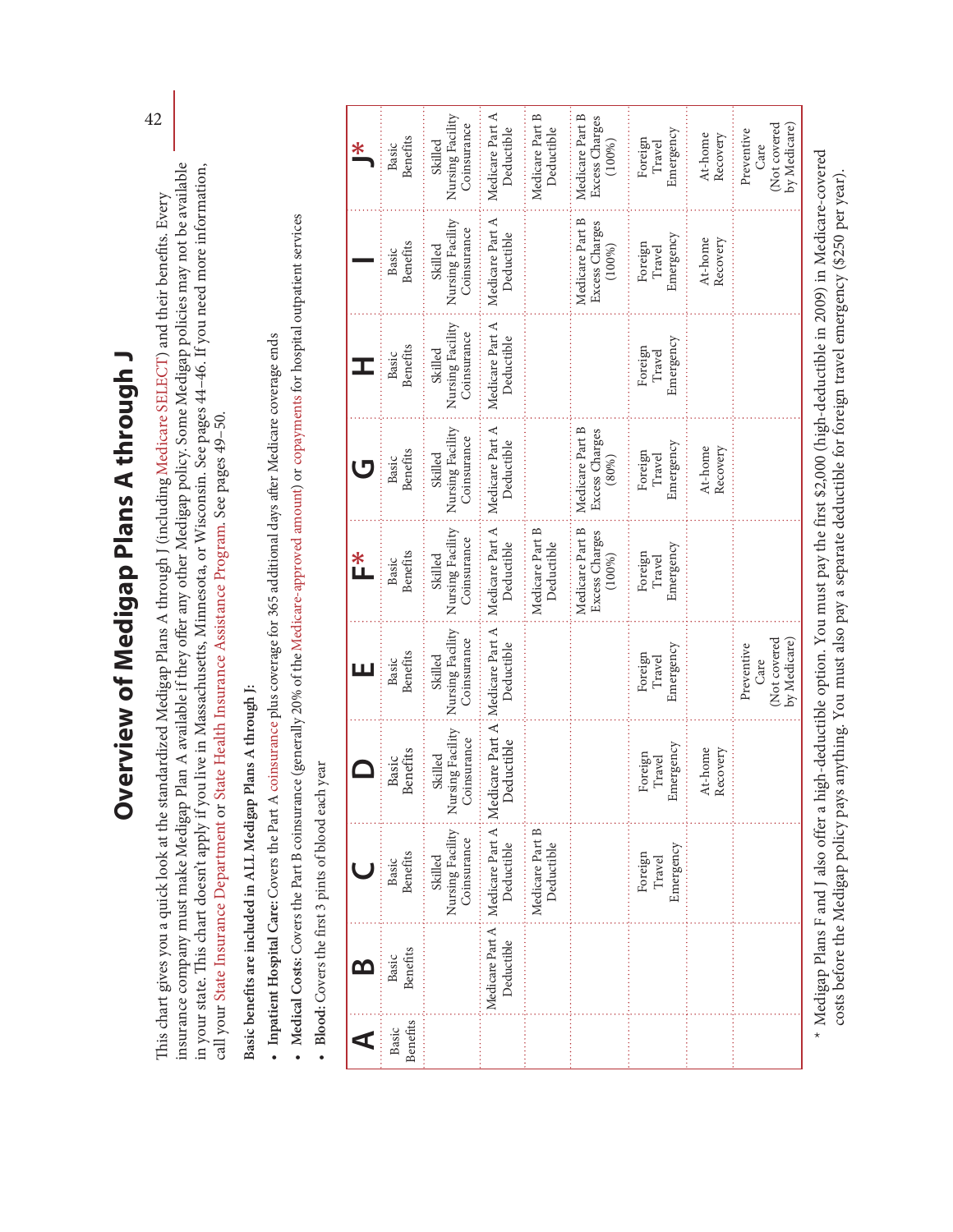This chart gives you a quick look at the standardized Medigap Plans K and L (including Medicare SELECT) and This chart gives you a quick look at the standardized Medigap Plans K and L (including Medicare SELECT) and

**Overview of Medigap Plans K and L** 

**Overview of Medigap Plans Kand L** 

their benefits. This chart doesn't apply if you live in Massachusetts. See page 44. If you need more information, their benefits. This chart doesn't apply if you live in Massachusetts. See page 44. If you need more information, call your State Insurance Department or State Health Insurance Assistance Program. See pages 49–50. call your State Insurance Department or State Health Insurance Assistance Program. See pages 49-50.

| ligap Plan K<br>Med                                                                       | Medigap Plan L                                                                            |
|-------------------------------------------------------------------------------------------|-------------------------------------------------------------------------------------------|
| Medicare Part A Coinsurance and all costs after hospital<br>benefits are exhausted (100%) | Medicare Part A Coinsurance and all costs after hospital<br>benefits are exhausted (100%) |
| Medicare Part A Deductible (50%)                                                          | Medicare Part A Deductible (75%)                                                          |
| Medicare Part B Coinsurance or Copayment (50%)                                            | Medicare Part B Coinsurance or Copayment (75%)                                            |
| Blood (50%)                                                                               | Blood (75%)                                                                               |
| Hospice Care Coinsurance or Copayment (50%)                                               | Hospice Care Coinsurance or Copayment (75%)                                               |
| Medicare-covered Preventive Care Coinsurance<br>(100% of the Medicare-approved amount)    | Medicare-covered Preventive Care Coinsurance<br>(100% of the Medicare-approved amount)    |
| Skilled Nursing Facility Coinsurance (50%)                                                | Skilled Nursing Facility Coinsurance (75%)                                                |
| Note: Medigap Plans                                                                       | K and L provide for different cost-sharing for items and services than Medigap Plans      |

you meet the yearly limit (Medigap Plan K — \$4,620 and Medigap Plan L — \$2,310 in 2009). Once you meet you meet the yearly limit (Medigap Plan K — \$4,620 and Medigap Plan L — \$2,310 in 2009). Once you meet for the rest of the calendar year. Charges from your doctor that exceed Medicare-approved amounts, called for the rest of the calendar year. Charges from your doctor that exceed Medicare-approved amounts, called the yearly limit, the Medigap policy pays 100% of the Medicare copayments, coinsurance, and deductibles the yearly limit, the Medigap policy pays 100% of the Medicare copayments, coinsurance, and deductibles 'excess charges," aren't covered and don't count toward the out-of-pocket limit. You will have to pay these "excess charges," aren't covered and don't count toward the out-of-pocket limit. You will have to pay these A through J. You will have to pay some out-of-pocket costs for some covered services (a deductible) until A through J. You will have to pay some out-of-pocket costs for some covered services (a deductible) until excess charges. The out-of-pocket yearly limit can increase each year because of inflation. excess charges. The out-of-pocket yearly limit can increase each year because of inflation.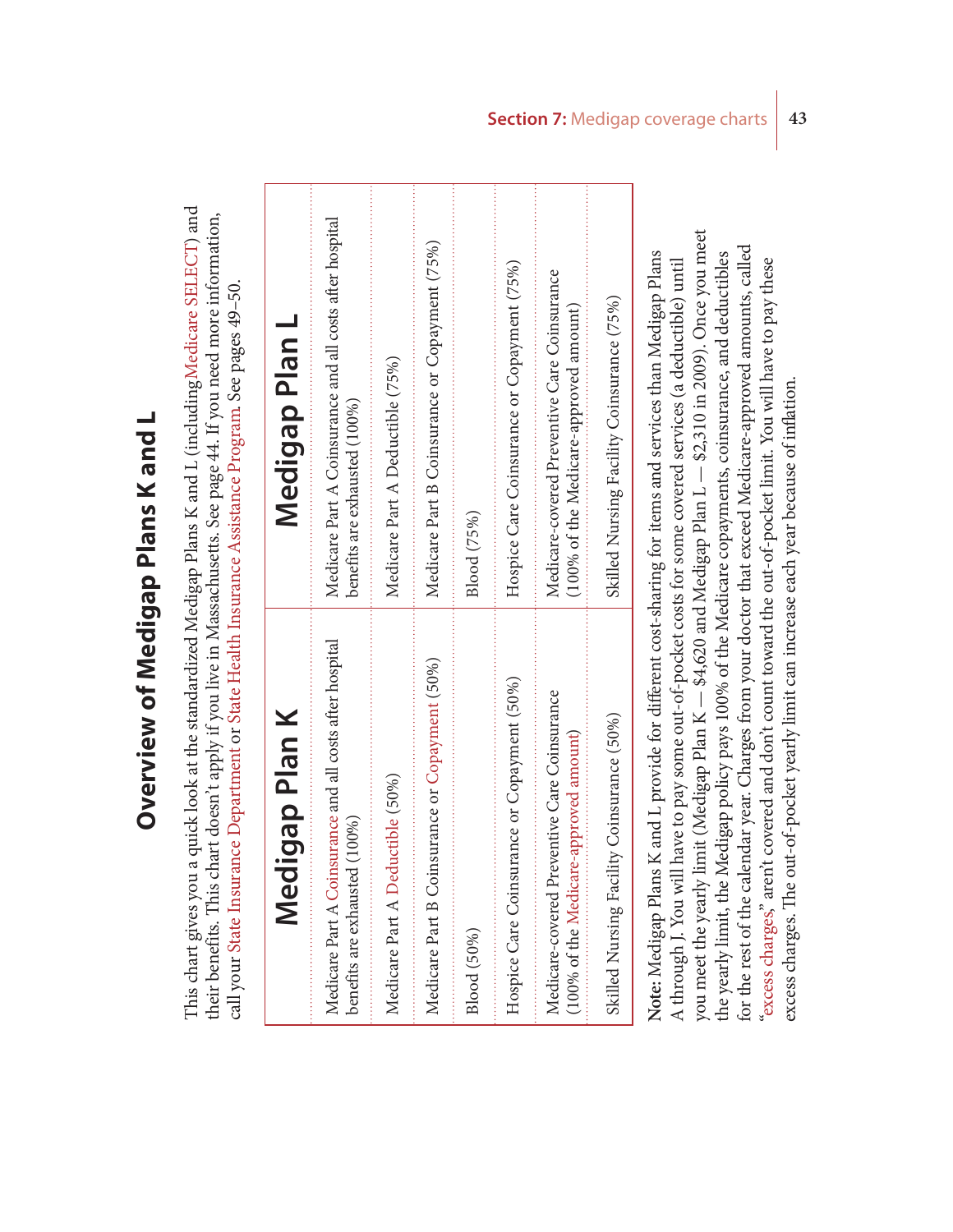### 44 **Section 7:** Medigap coverage charts

#### **Massachusetts—Chart of standardized Medigap policies**

#### **Basic bene# ts included in Medigap policies available in Massachusetts**

- **Inpatient Hospital Care:** Covers the Medicare Part A coinsurance plus coverage for 365 additional days after Medicare coverage ends
- **Medical Costs:** Covers the Medicare Part B coinsurance (generally 20% of the Medicare-approved amount)

| <b>Medigap Benefits</b>                                                                                                       | <b>Core</b><br>Plan          | <b>Supplement 1 Plan</b>     |
|-------------------------------------------------------------------------------------------------------------------------------|------------------------------|------------------------------|
| <b>Basic Benefits</b>                                                                                                         |                              |                              |
| Medicare Part A: Inpatient<br><b>Hospital Deductible</b>                                                                      |                              |                              |
| Medicare Part A: Skilled Nursing<br><b>Facility Coinsurance</b>                                                               |                              |                              |
| Medicare Part B: Deductible                                                                                                   |                              |                              |
| <b>Foreign Travel Emergency</b>                                                                                               |                              |                              |
| <b>Inpatient Days in Mental</b><br><b>Health Hospitals</b>                                                                    | 60 days per<br>calendar year | 120 days per<br>benefit year |
| <b>State-Mandated Benefits</b><br>(Annual Pap tests and<br>mammograms. Check your plan<br>for other state-mandated benefits.) |                              |                              |

• Blood: Covers the first 3 pints of blood each year

For more information on these Medigap policies, call your State Insurance Department. See pages 49–50. You can also visit www.medicare.gov, and select "Compare Health Plans and Medigap Policies in Your Area."

Note: The check marks in this chart mean the benefit is covered.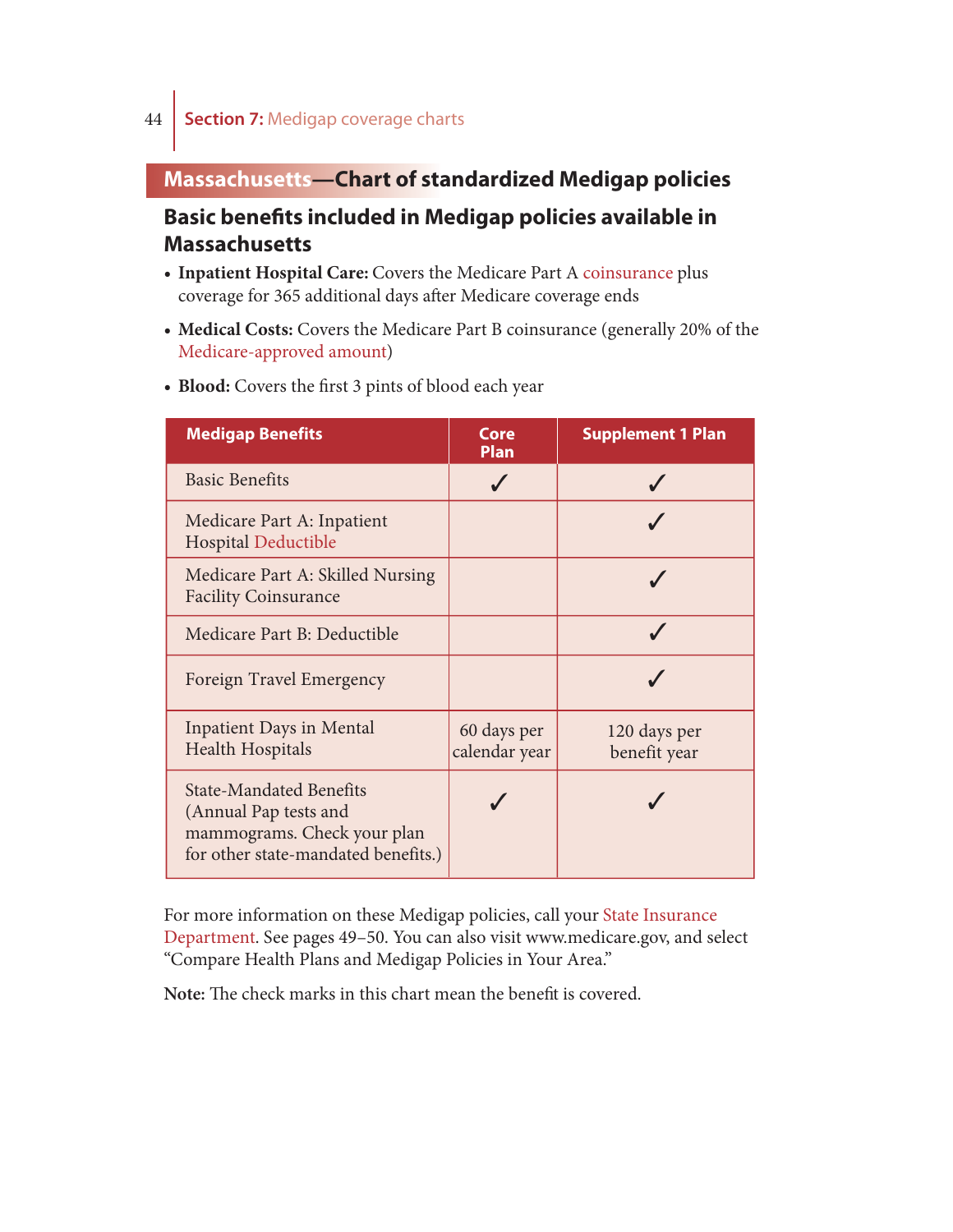#### **Minnesota—Chart of standardized Medigap policies**

Medigap Plans K and L are also available in Minnesota. See page 43. These plans are known as **"50% and 75% Coverage Plans" in Minnesota. In addition, there are two basic plans. See below.** 

#### **Basic bene# ts included in Medigap policies available in Minnesota**

- **Inpatient Hospital Care:** Covers the Medicare Part A coinsurance
- **Medical Costs:** Covers the Medicare Part B coinsurance (generally 20% of the Medicare-approved amount)
- Blood: Covers the first 3 pints of blood each year

| <b>Medigap Benefits</b>                                                                                                                           | <b>Basic Plan</b>                  | <b>Extended</b><br><b>Basic Plan</b> | <b>Optional Riders</b>                                                                         |
|---------------------------------------------------------------------------------------------------------------------------------------------------|------------------------------------|--------------------------------------|------------------------------------------------------------------------------------------------|
| <b>Basic Benefits</b>                                                                                                                             | $\checkmark$                       | J                                    | • Medicare Part A:                                                                             |
| Medicare Part A: Inpatient<br><b>Hospital Deductible</b>                                                                                          |                                    | ✓                                    | <b>Inpatient Hospital</b><br>Deductible                                                        |
| Medicare Part A: Skilled<br>Nursing Facility (SNF) Coinsurance                                                                                    | (Provides 100 days of<br>SNF care) | (Provides 120 days of<br>SNF care)   | • Medicare Part B:<br>Deductible                                                               |
| Medicare Part B: Deductible                                                                                                                       |                                    |                                      | • Usual and                                                                                    |
| Foreign Travel Emergency                                                                                                                          | 80%                                | 80%*                                 | <b>Customary Fees</b>                                                                          |
| <b>Outpatient Mental Health</b>                                                                                                                   | 50%                                | 50%                                  | • Non-Medicare<br>Preventive Care                                                              |
| <b>Usual and Customary Fees</b>                                                                                                                   |                                    | 80%*                                 | • At-home recovery                                                                             |
| Medicare-covered Preventive Care                                                                                                                  | $\checkmark$                       | $\checkmark$                         | Insurance companies                                                                            |
| At-home Recovery                                                                                                                                  |                                    | $\checkmark$                         | are allowed to offer                                                                           |
| Physical Therapy                                                                                                                                  | 20%                                | 20%                                  | five additional riders                                                                         |
| Coverage while in a<br>Foreign Country                                                                                                            |                                    | $80\%$ *                             | that can be added to a<br>Basic Plan. You may                                                  |
| <b>State-Mandated Benefits</b><br>(Diabetic equipment<br>and supplies, routine cancer<br>screening, reconstructive surgery,<br>and immunizations) |                                    |                                      | choose any one or all<br>of the riders to design<br>a Medigap policy that<br>meets your needs. |

**\* Pays 100% a# er you spend \$1,000 in out-of-pocket costs for a calendar year.** 

Note: The check marks in this chart mean the benefit is covered.

Important: The Basic and Extended Basic benefits are available when you enroll in Part B, regardless of age or health problems. If you return to work and drop Part B to elect your employer's health plan, you will get another 6-month Medigap open enrollment period after you retire from that employer when you can elect Part B again.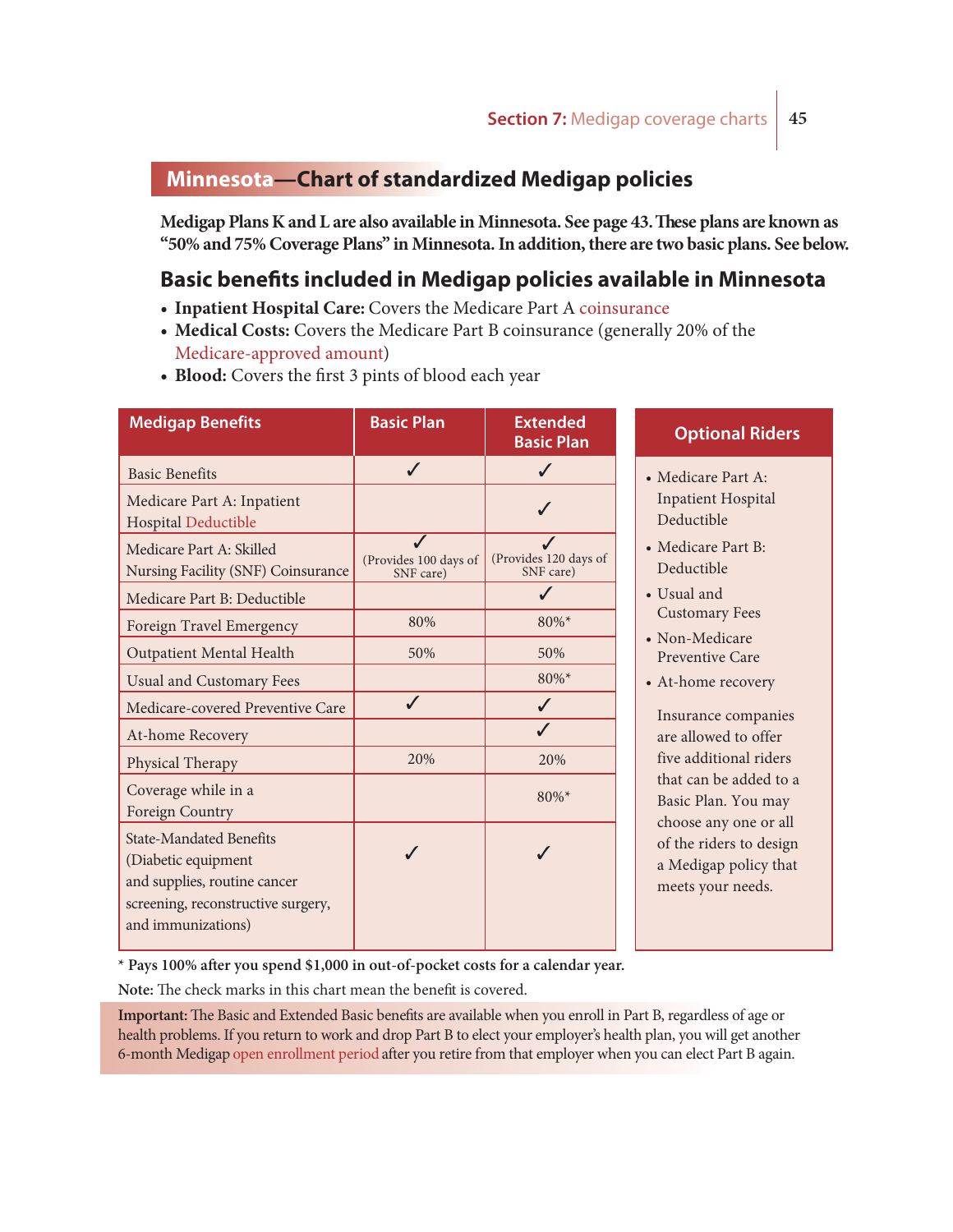#### **Wisconsin—Chart of standardized Medigap policies**

**Medigap Plans K and L are also available in Wisconsin. See page 43. These plans are known as "50% and 25% Cost-sharing Plans" in Wisconsin. In addition, there is a Basic Plan. See below.** 

#### **Basic benefits included in Medigap policies available in Wisconsin**

- **Inpatient Hospital Care:** Covers the Medicare Part A coinsurance
- **Medical Costs:** Covers the Medicare Part B coinsurance (generally 20% of the Medicare-approved amount)

| <b>Medigap Benefits</b>                                            | <b>Basic Plan</b>                                  | <b>Optional Riders</b>                                                            |  |  |
|--------------------------------------------------------------------|----------------------------------------------------|-----------------------------------------------------------------------------------|--|--|
| <b>Basic Benefits</b>                                              | J                                                  | • Medicare Part A Deductible                                                      |  |  |
| Medicare Part A:<br><b>Skilled Nursing Facility</b><br>Coinsurance | J                                                  | • Additional Home Health<br>Care (365 visits including<br>those paid by Medicare) |  |  |
| <b>Inpatient Mental</b><br><b>Health Coverage</b>                  | 175 days per lifetime in<br>addition to Medicare   | • Medicare Part B Deductible<br>• Medicare Part B Excess<br>Charges               |  |  |
| Home Health Care                                                   | 40 visits in addition to<br>those paid by Medicare | • Foreign Travel<br>Insurance companies are                                       |  |  |
| <b>Outpatient Mental Health</b>                                    |                                                    | allowed to offer additional<br>riders to a Medigap policy.                        |  |  |

• **Blood:** Covers the first 3 pints of blood each year

For more information on these Medigap policies, call your State Insurance Department. See pages 49–50. You can also visit www.medicare.gov, and select "Compare Health Plans and Medigap Policies in Your Area."

**Note:** The check marks in this chart mean the benefit is covered.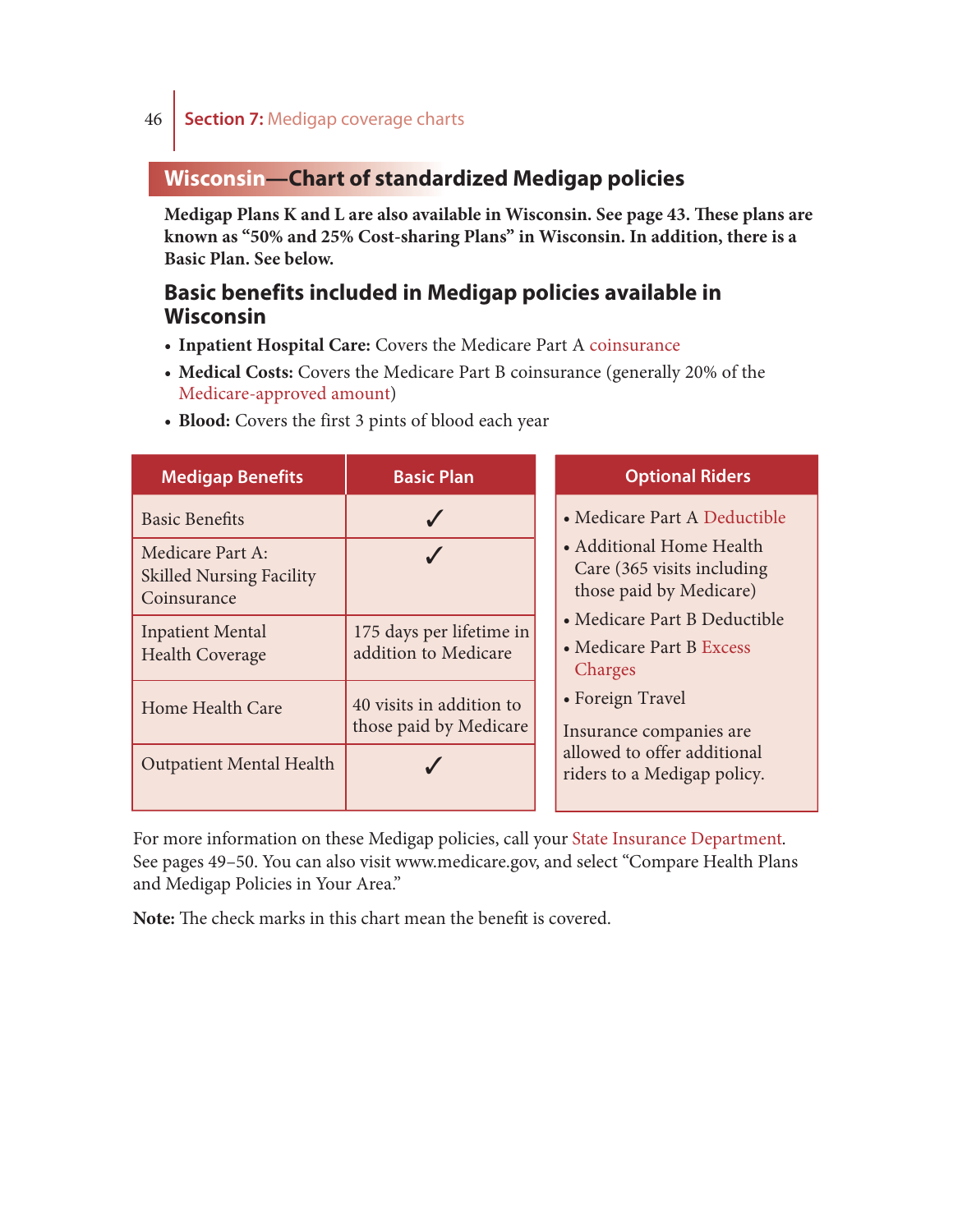#### **SECTION**

**For more information**<br> **88 <b>B**<br> **88 PM Where to get more information**<br>
On pages 49–50, you will find telephone numbers for<br>
State Health Insurance Assistance Program and State<br>
Department. On pages 49–50, you will find telephone numbers for your State Health Insurance Assistance Program and State Insurance Department.

- Call your State Health Insurance Assistance Program for help with any of the following:
	- Buying a Medigap (also called "Medicare Supplement" Insurance") policy or long-term care insurance
	- Dealing with payment denials or appeals
	- Medicare rights and protections
	- Choosing a Medicare plan
	- Deciding whether to suspend your Medigap policy
	- Questions about Medicare bills
- Call your State Insurance Department if you have questions about the Medigap policies sold in your area or any insurance-related problems.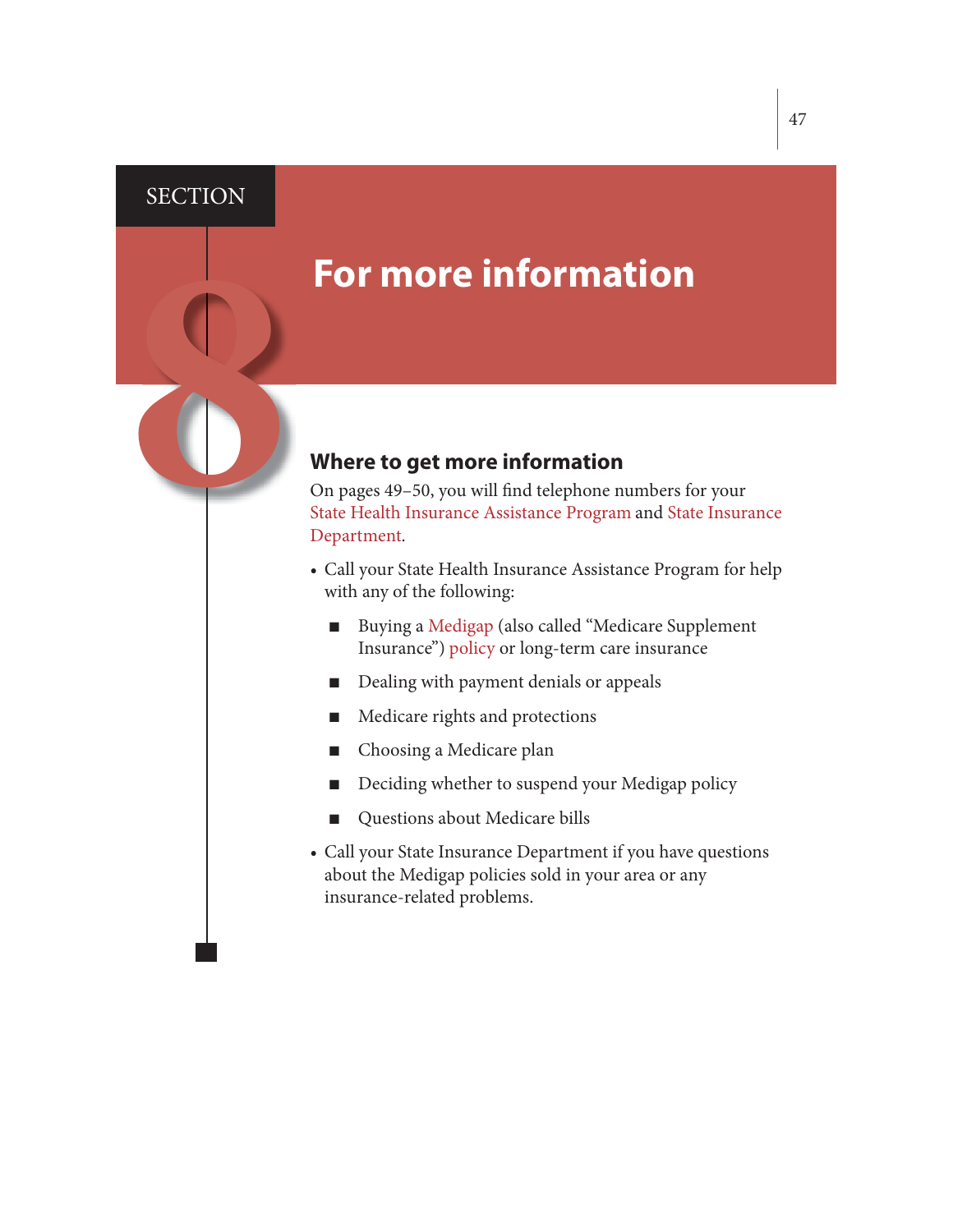#### **How to get help with Medicare and Medigap questions**

If you have questions about Medicare, Medigap, or need updated telephone numbers for the contacts listed on pages 49–50, you can do the following:

#### **Visit www.medicare.gov:**

- For Medigap policies in your area, select "Compare Health Plans and Medigap Policies in Your Area."
- For updated telephone numbers, select "Find Helpful Phone Numbers and Websites."

#### **Call 1-800-MEDICARE (1-800-633-4227):**

• Customer service representatives are available 24 hours a day, 7 days a week. TTY users should call 1-877-486-2048.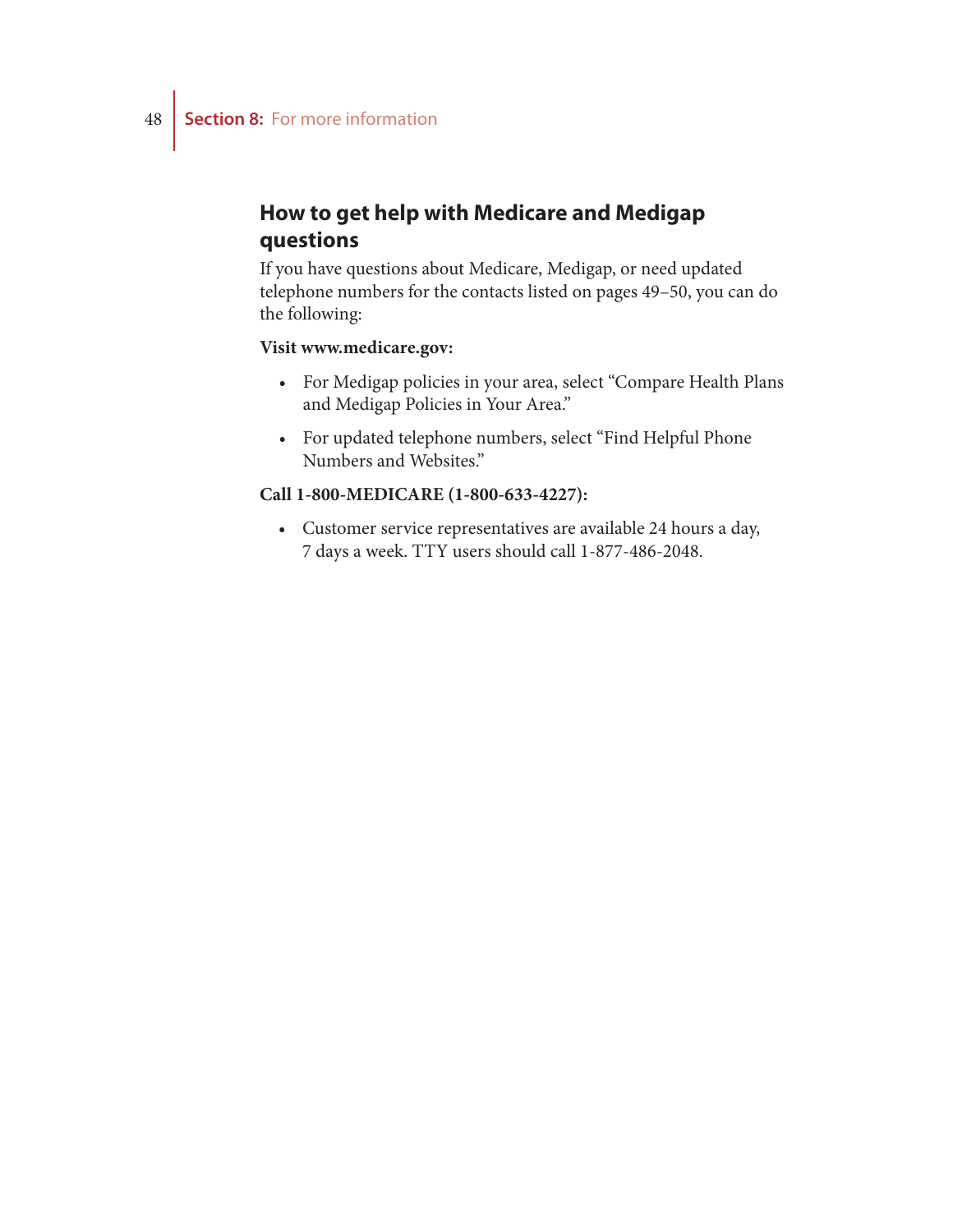This page has been intentionally left blank. The printed version contains phone number information. For the the most recent phone number information, please visit the Helpful Contacts section of our web site at www.medicare.gov/contacts/home.asp on the web. Thank you.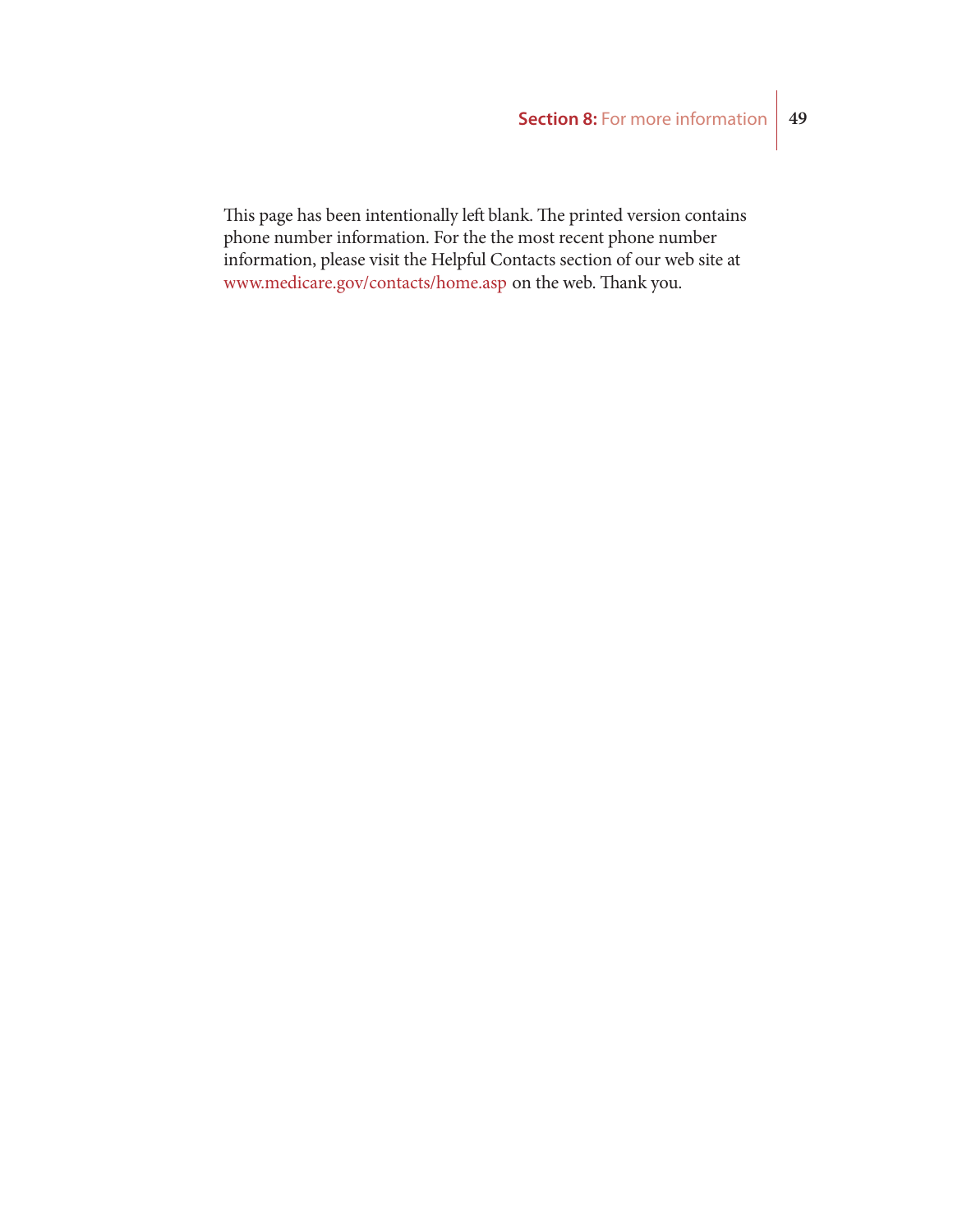## 50 **Section 8:** For more information

This page has been intentionally left blank. The printed version contains phone number information. For the the most recent phone number information, please visit the Helpful Contacts section of our web site at www.medicare.gov/contacts/home.asp on the web. Thank you.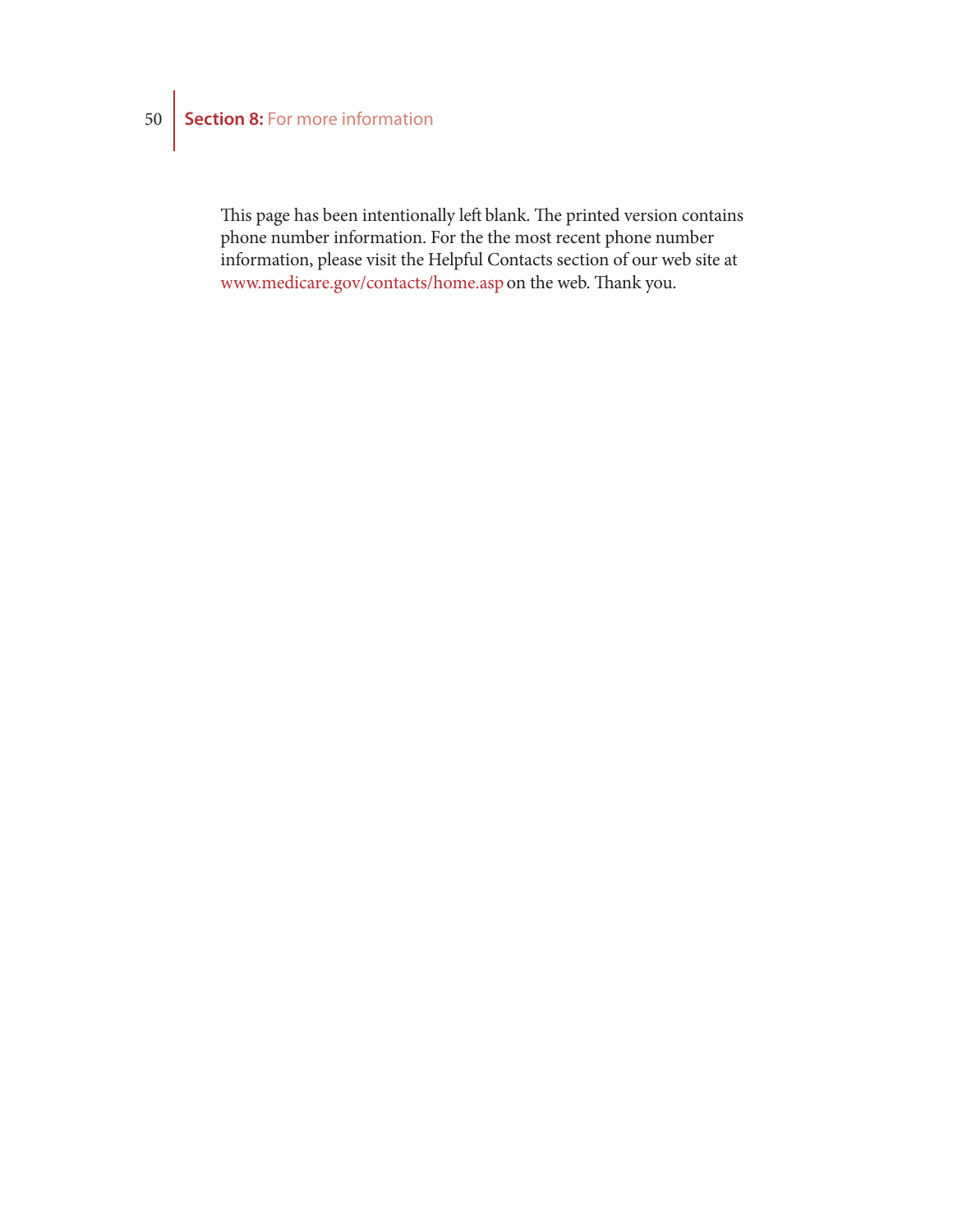#### **SECTION**

**Definitions**<br> **Benefit Period**—The way that Original Medicare<br>
measures your use of hospital and skilled nursing<br>
facility (SNF) services. A benefit period begins th<br>
day you go to a hospital or skilled nursing facility.<br> measures your use of hospital and skilled nursing facility (SNF) services. A benefit period begins the day you go to a hospital or skilled nursing facility. The benefit period ends when you haven't received any inpatient hospital care (or skilled care in a SNF) for 60 days in a row. If you go into a hospital or a skilled nursing facility after one benefit period has ended, a new benefit period begins.

> **Coinsurance**—An amount you may be required to pay as your share of the costs for services, after you pay any plan deductibles. Coinsurance is usually a percentage (for example, 20%).

> **Copayment**—An amount you may be required to pay as your share of the cost for a medical service or supply, like a doctor's visit or a prescription. A copayment is usually a set amount, rather than a percentage. For example, you might pay \$10 or \$20 for a doctor's visit or prescription.

**Deductible—The amount you must pay for health** care or prescriptions, before Original Medicare, your prescription drug plan, or other insurance begins to pay.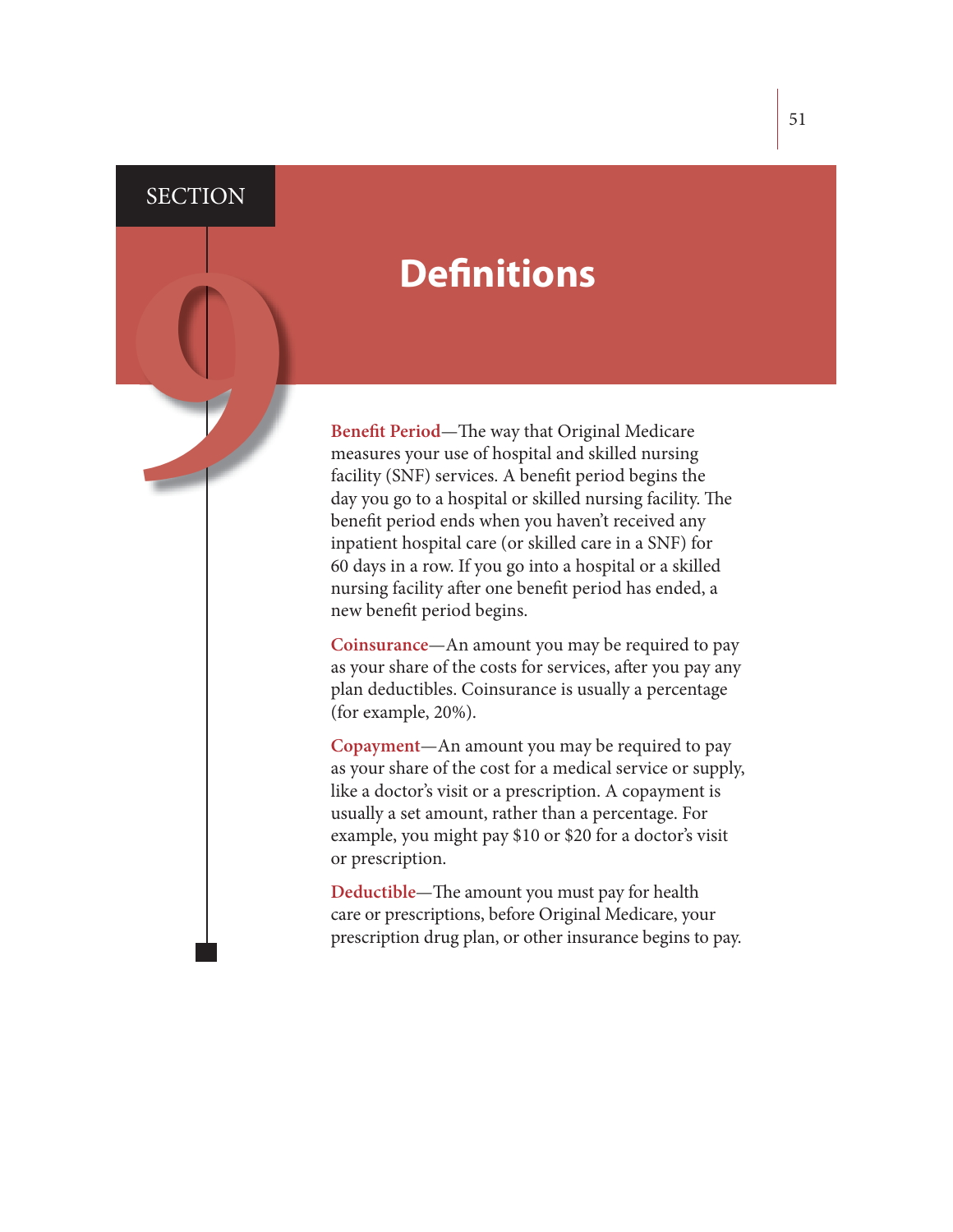#### 52 **Section 9: Definitions**

**Excess Charges**—If you have Original Medicare, and the amount a doctor or other health care provider is legally permitted to charge is higher than the Medicare-approved amount, the difference is called the excess charge.

**Guaranteed Issue Rights (also called "Medigap Protections")**—Rights you have in certain situations when insurance companies are required by law to sell or offer you a Medigap policy. In these situations, an insurance company can't deny you a Medigap policy, or place conditions on a Medigap policy, such as exclusions for pre-existing conditions, and can't charge you more for a Medigap policy because of past or present health problems. See pages 21–24.

**Guaranteed Renewable**—An insurance policy that can't be terminated by the insurance company unless you make untrue statements to the insurance company, commit fraud, or don't pay your premiums. All Medigap policies issued since 1992 are guaranteed renewable.

**Health Maintenance Organization (HMO) Plan**—A type of Medicare Advantage Plan (Part C) available in some areas of the country. In most HMOs, you can only go to doctors, specialists, or hospitals on the plan's list except in an emergency. Most HMOs also require you to get a referral from your primary care doctor.

**Lifetime Reserve Days**—In Original Medicare, these are additional days that Medicare will pay for when you are in a hospital for more than 90 days. You have a total of 60 reserve days that can be used during your lifetime. For each lifetime reserve day, Medicare pays all covered costs except for a daily coinsurance (\$534 in 2009).

**Medicaid**—A joint Federal and state program that helps with medical costs for some people with limited incomes and resources. Medicaid programs vary from state to state, but most health care costs are covered if you qualify for both Medicare and Medicaid.

**Medical Savings Account (MSA) Plan**— MSA Plans combine a high deductible Medicare Advantage Plan and a bank account. The plan deposits money from Medicare into the account. You can use the money in this account to pay for your health care costs, but only Medicare-covered expenses count toward your deductible. The amount deposited is usually less than your deductible amount so you generally will have to pay out-of-pocket before your coverage begins.

**Medical Underwriting—The process that an** insurance company uses to decide, based on your medical history, whether or not to take your application for insurance, whether or not to add a waiting period for pre-existing conditions (if your state law allows it), and how much to charge you for that insurance.

**Medicare Advantage Plan (Part C)**—A type of Medicare health plan offered by a private company that contracts with Medicare to provide you with all your Medicare Part A and Part B benefits. Medicare Advantage Plans include Health Maintenance Organizations, Preferred Provider Organizations, Private Fee-for-Service Plans, Special Needs Plans, and Medicare Medical Savings Account Plans. If you are enrolled in a Medicare Advantage Plan, Medicare services are covered through the plan and aren't paid for under Original Medicare. Most Medicare Advantage Plans offer prescription drug coverage.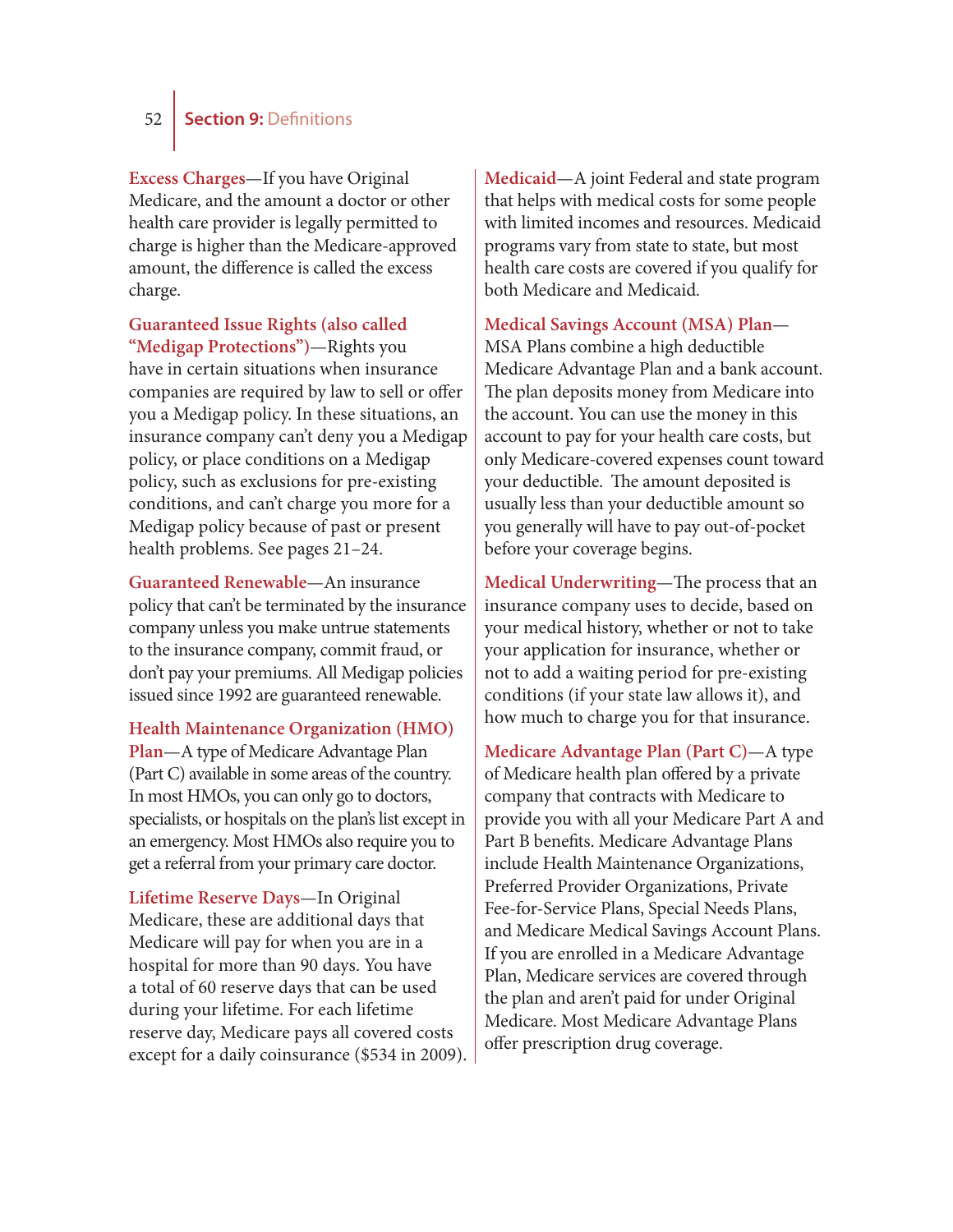**Medicare-approved Amount**—In Original Medicare, this is the amount a doctor or supplier that accepts assignment can be paid. It includes what Medicare pays and any deductible, coinsurance, or copayment that you pay. It may be less than the actual amount a doctor or supplier charges.

**Medicare Cost Plan**—A type of Medicare health plan. In a Medicare Cost Plan, if you get services outside of the plan's network without a referral, your Medicare-covered services will be paid for under Original Medicare. Your Cost Plan pays for emergency services, or urgently needed services.

#### **Medicare Prescription Drug Plan (Part D)**—

A stand-alone drug plan that adds prescription drug coverage to Original Medicare, some Medicare Cost Plans, some Medicare Private-Fee-for-Service Plans, and Medicare Medical Savings Account Plans. If you have a Medigap policy without prescription drug coverage, you can also add a Medicare Prescription Drug Plan. These plans are offered by insurance companies and other private companies approved by Medicare. Medicare Advantage Plans may also offer prescription drug coverage that follows the same rules as Medicare Prescription Drug Plans.

**Medicare SELECT**—A type of Medigap policy that may require you to use hospitals and, in some cases, doctors within its network to be eligible for full benefits.

**Open Enrollment Period (Medigap)**—A

one-time-only, 6-month period when Federal law allows you to buy any Medigap policy you want that is sold in your state. It starts in the first month that you are covered under Medicare Part B **and** you are age 65 or older. During this period, you can't be denied a Medigap policy or charged more due to past or present health problems. Some states may have additional open enrollment rights under state law. See pages 14–16.

**Original Medicare**—Original Medicare is fee-for-service coverage under which the government pays your health care providers directly for your Part A and/or Part B benefits.

**Pre-existing Condition**—A health problem you had before the date that a new insurance policy starts.

#### **Preferred Provider Organization (PPO)**

**Plan**—A type of Medicare Advantage Plan (Part C) available in some areas of the country in which you pay less if you use doctors, hospitals, and other health care providers that belong to the plan's network. You can use doctors, hospitals, and providers outside of the network for an additional cost.

**Premium—The periodic payment to Medicare,** an insurance company, or a health care plan for health care or prescription drug coverage.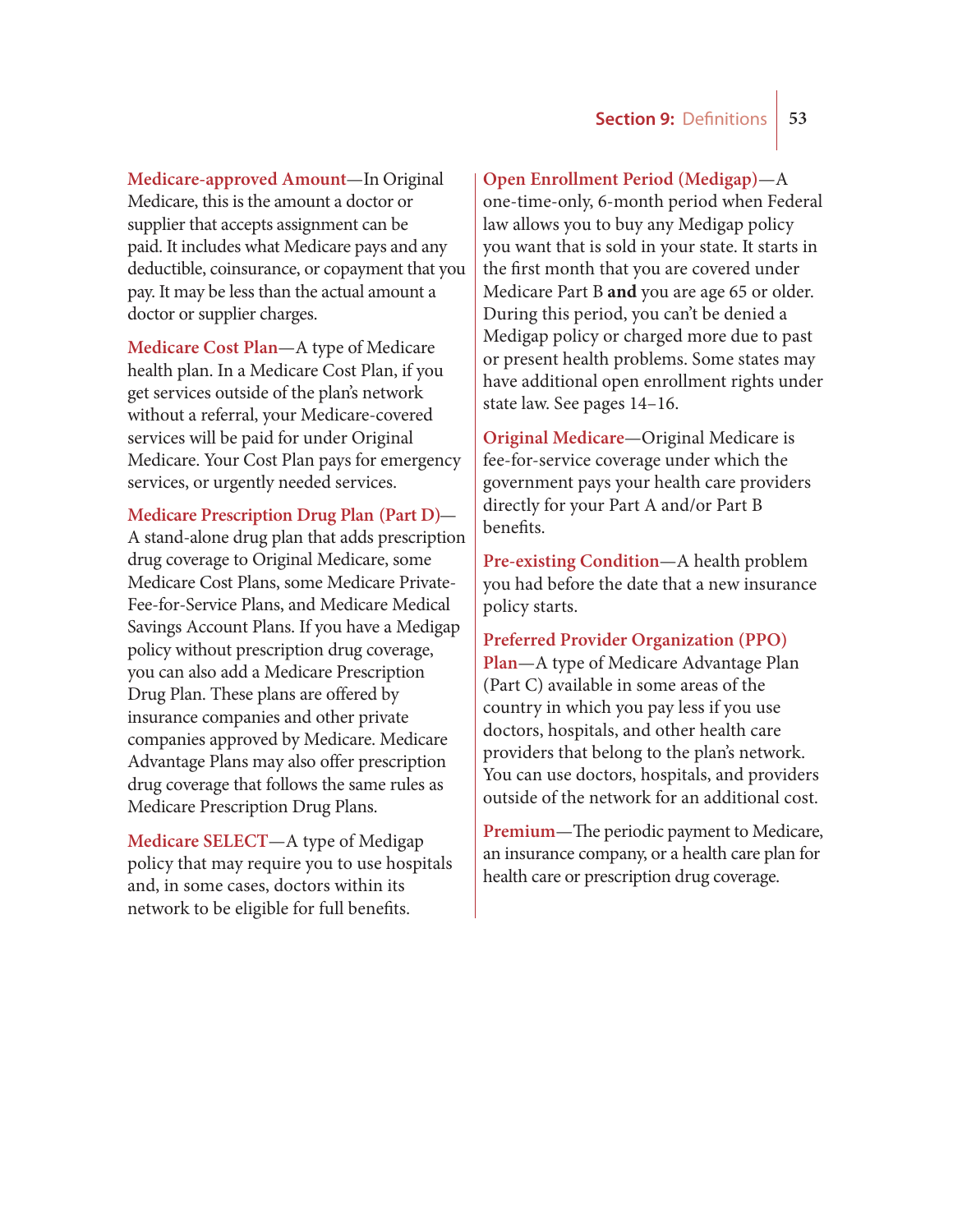#### 54 **Section 9: Definitions**

**Private Fee-for-Service (PFFS) Plan**—A

type of Medicare Advantage Plan (Part C) in which you can generally go to any doctor or hospital you could go to if you had Original Medicare, if the doctor or hospital agrees to treat you. The plan determines how much it will pay doctors and hospitals, and how much you must pay when you receive care. A Private Fee-for-Service Plan is very different than Original Medicare, and you must follow the plan rules carefully when you go for health care services. When you're in a Private Fee-for-Service Plan, you may pay more, or less, for Medicare-covered benefits than in Original Medicare.

**Special Needs Plans**—A special type of Medicare Advantage Plan (Part C) that provides more focused and specialized health care for specific groups of people, such as those who have both Medicare and Medicaid, who reside in a nursing home, or have certain chronic medical conditions.

**State Health Insurance Assistance Program (SHIP)**—A state program that gets money from the Federal government to give free local health insurance counseling to people with Medicare.

**State Insurance Department**—A state agency that regulates insurance and can provide information about Medigap policies and other private insurance.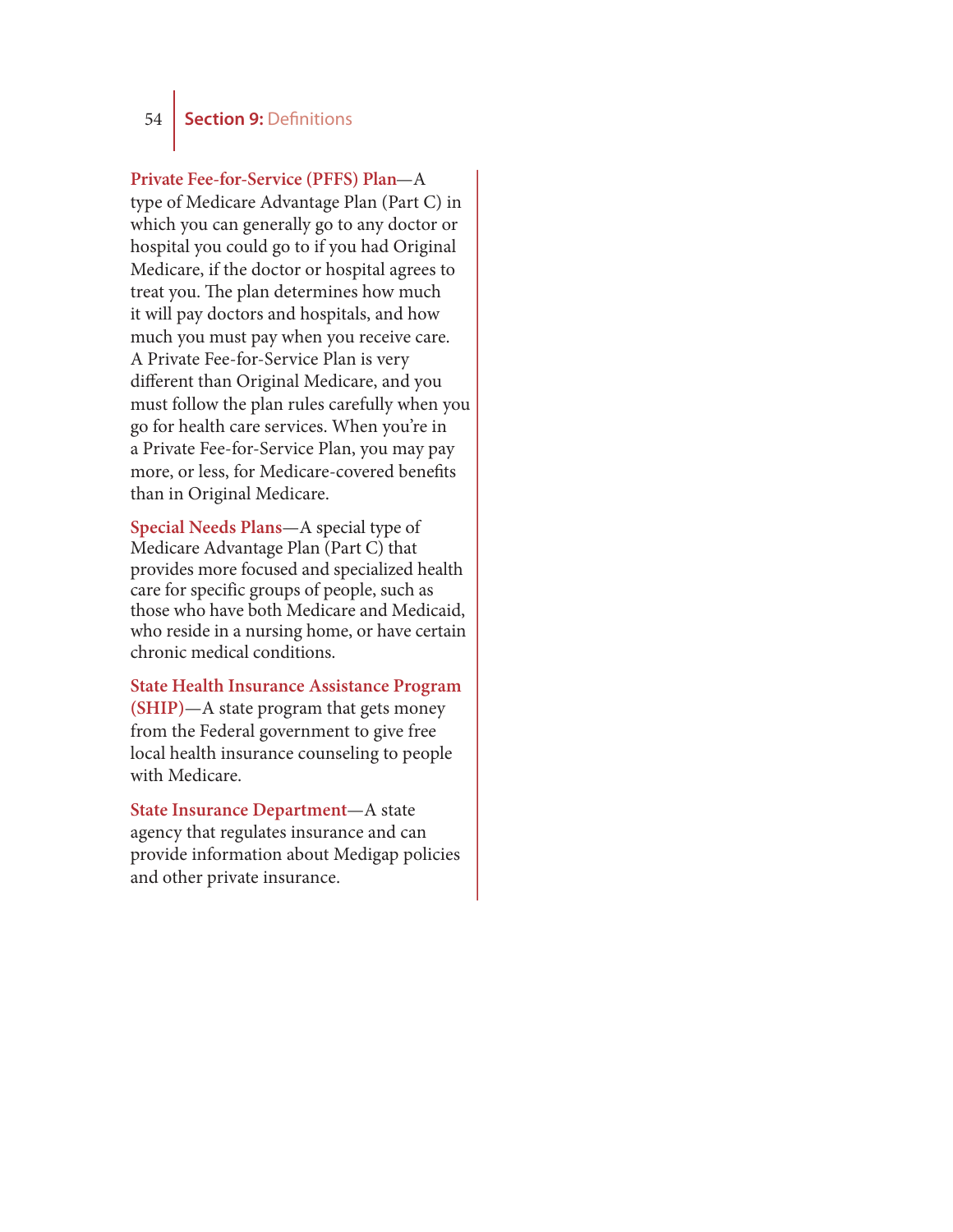### SECTION

## **List of topics**

### $\overline{A}$

| B                                                         |
|-----------------------------------------------------------|
|                                                           |
|                                                           |
| $\epsilon$                                                |
|                                                           |
|                                                           |
| COBRA (Consolidated Omnibus Budget Reconciliation Act) 22 |
|                                                           |
|                                                           |
|                                                           |
|                                                           |
|                                                           |
| D                                                         |
|                                                           |
|                                                           |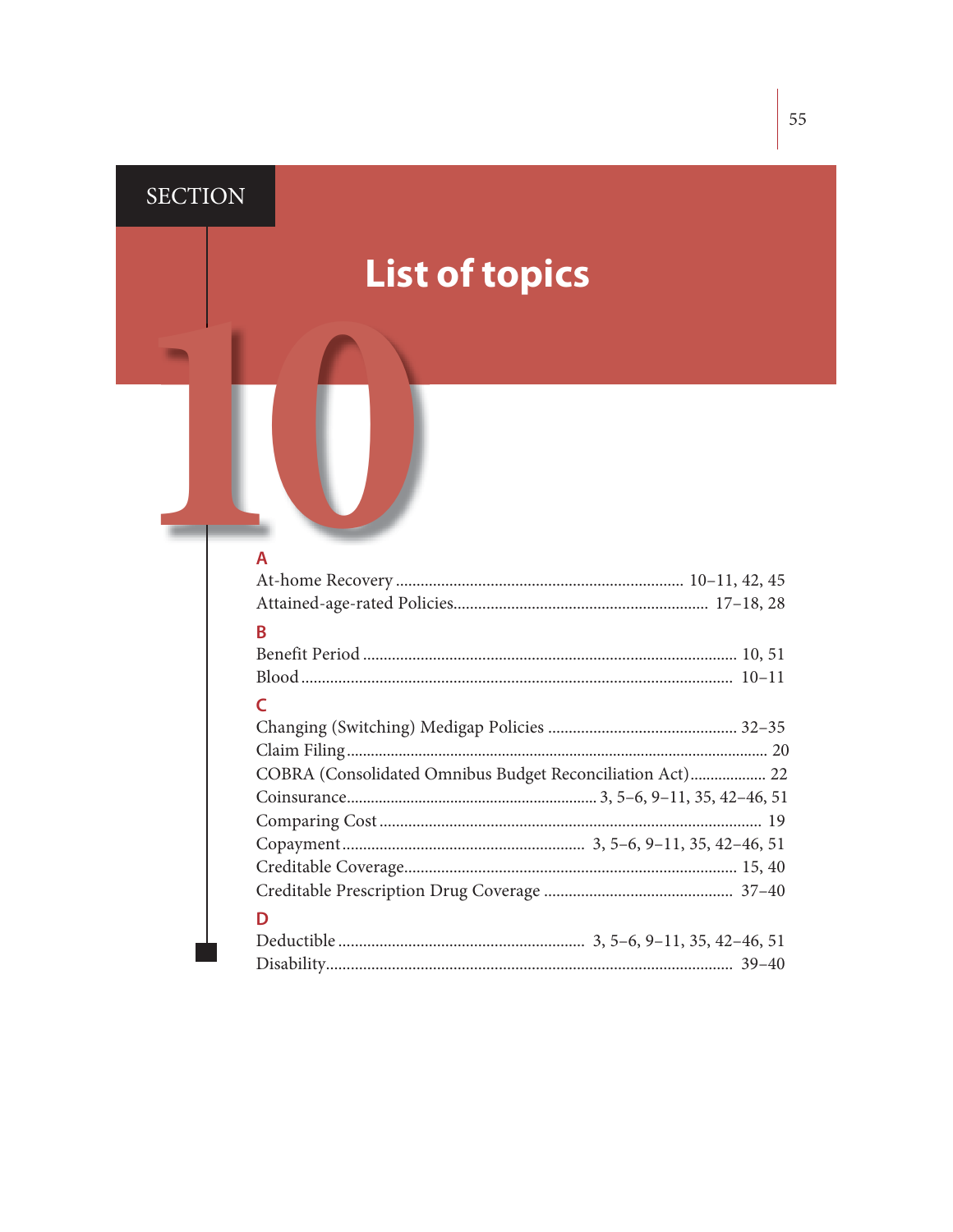#### **E**

| F                                                                  |
|--------------------------------------------------------------------|
|                                                                    |
|                                                                    |
|                                                                    |
| G                                                                  |
|                                                                    |
|                                                                    |
| н                                                                  |
| Health Maintenance Organization (HMO) Plan  4-6, 9, 12, 29, 38, 52 |
|                                                                    |
|                                                                    |
|                                                                    |
|                                                                    |
|                                                                    |
|                                                                    |
| L                                                                  |
|                                                                    |
|                                                                    |
| M                                                                  |
|                                                                    |
|                                                                    |
|                                                                    |
| Medicare Advantage Plan 4-6, 12-13, 22-23, 29, 35, 38, 52          |
|                                                                    |
|                                                                    |
| Medicare Part A (Hospital Insurance) 4-5, 10-11, 13, 20, 40, 42-46 |
| Medicare Part B (Medical Insurance)  4-5, 10-11, 13, 20, 40, 42-46 |
| Medicare Prescription Drug Plan 5-7, 12-13, 36-38, 53              |
|                                                                    |
|                                                                    |
|                                                                    |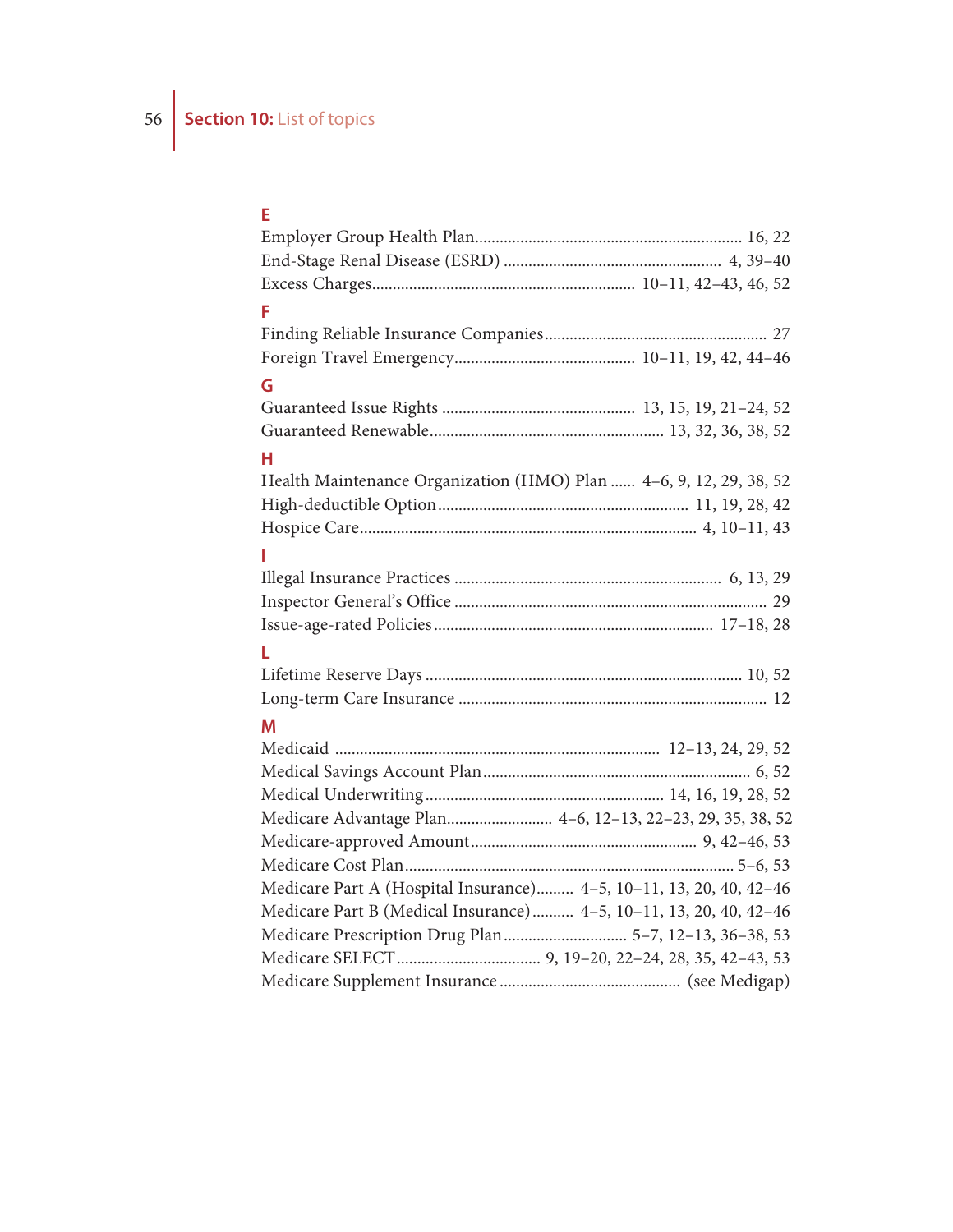#### **M (continued)**

| Medigap                                                            |
|--------------------------------------------------------------------|
|                                                                    |
|                                                                    |
|                                                                    |
|                                                                    |
|                                                                    |
|                                                                    |
| Medigap Benefits Chart                                             |
|                                                                    |
|                                                                    |
|                                                                    |
|                                                                    |
| Medigap Policies and Medicare Prescription Drug Coverage  36-38    |
|                                                                    |
|                                                                    |
| N                                                                  |
|                                                                    |
| $\overline{O}$                                                     |
| Open Enrollment Period (Medigap) 14-16, 21, 28, 30, 32, 35, 40, 53 |
|                                                                    |
| P                                                                  |
| PACE (Programs of All-Inclusive Care for the Elderly) 5, 23-24     |
|                                                                    |
| Preferred Provider Organization (PPO) Plan 4-6, 9, 12, 29, 53      |
|                                                                    |
|                                                                    |
|                                                                    |
|                                                                    |
|                                                                    |
| R                                                                  |
|                                                                    |
|                                                                    |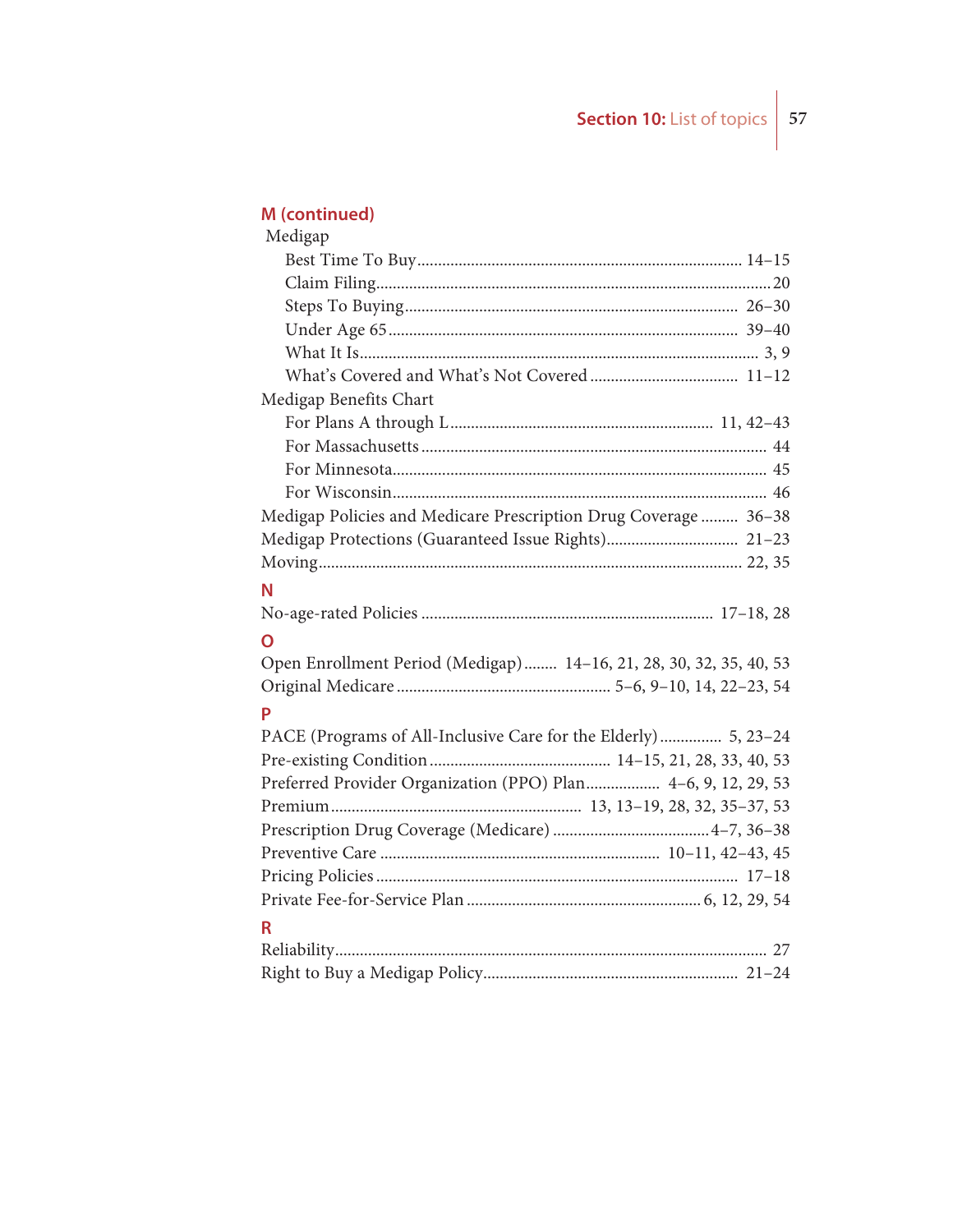58 **Section 10:** List of topics

### **S**

| State Health Insurance Assistance Program 6, 11, 24, 26-28, 42-43, 49-50, 54 |
|------------------------------------------------------------------------------|
| State Insurance Department 11, 24, 26-27, 29, 42-44, 46, 49-50, 54           |
|                                                                              |
| т                                                                            |
|                                                                              |
| U                                                                            |
|                                                                              |
| $\mathbf v$                                                                  |
|                                                                              |
| W                                                                            |
|                                                                              |
|                                                                              |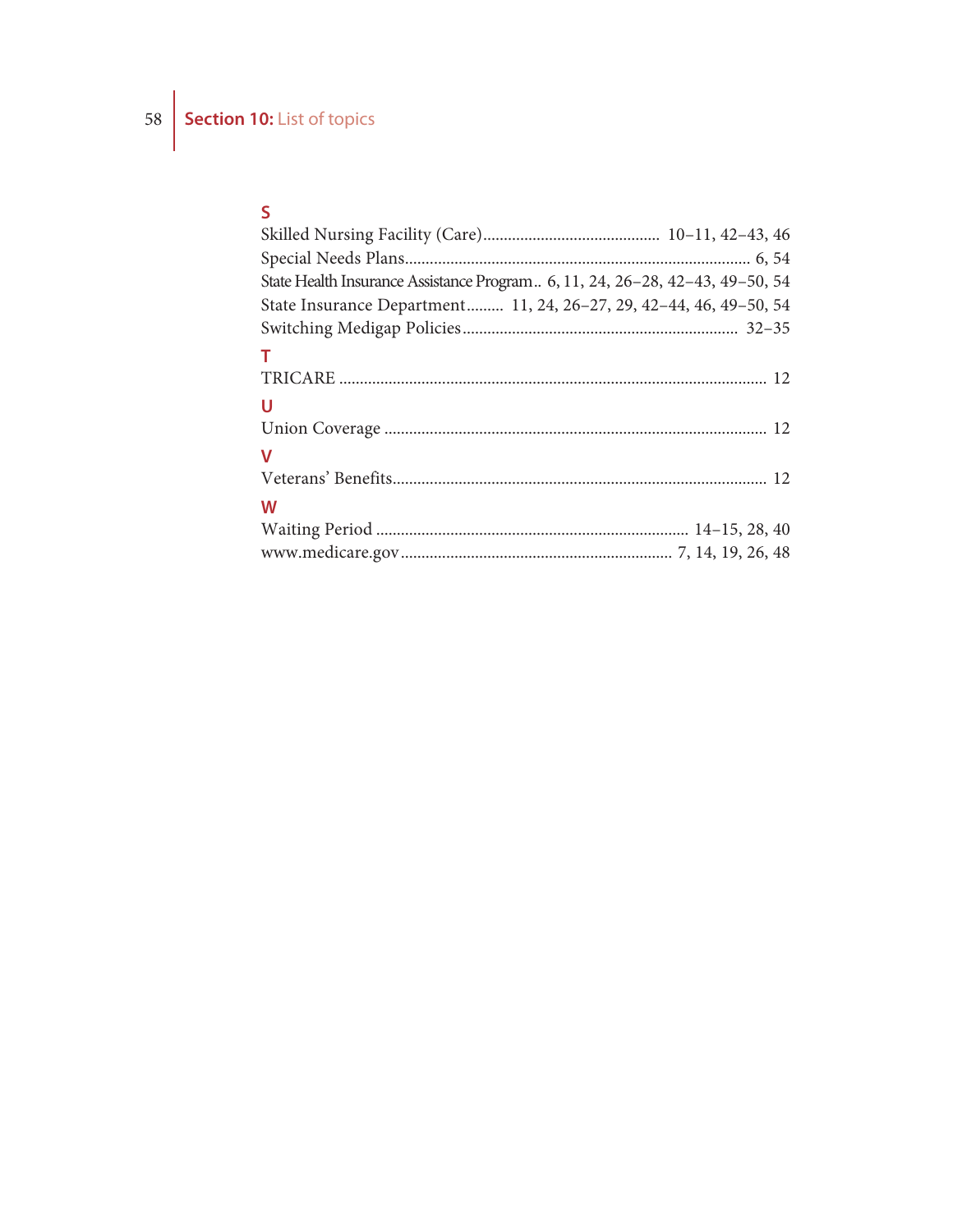<u> 1989 - Johann Barbara, martxa alemaniar a</u>

<u> 1989 - Johann Barn, mars ann an t-Amhain Aonaich an t-Aonaich an t-Aonaich an t-Aonaich an t-Aonaich an t-Aon</u>

<u> 1989 - Johann Barn, mars ann an t-Amhain Aonaich an t-Aonaich an t-Aonaich ann an t-Aonaich ann an t-Aonaich</u>

<u> 1980 - Johann Barbara, martxa alemaniar a</u>

<u> 1989 - Johann Barn, mars ann an t-Amhain Aonaich an t-Aonaich an t-Aonaich ann an t-Aonaich ann an t-Aonaich</u>



Use this page to write down important notes or phone numbers.

**Notes**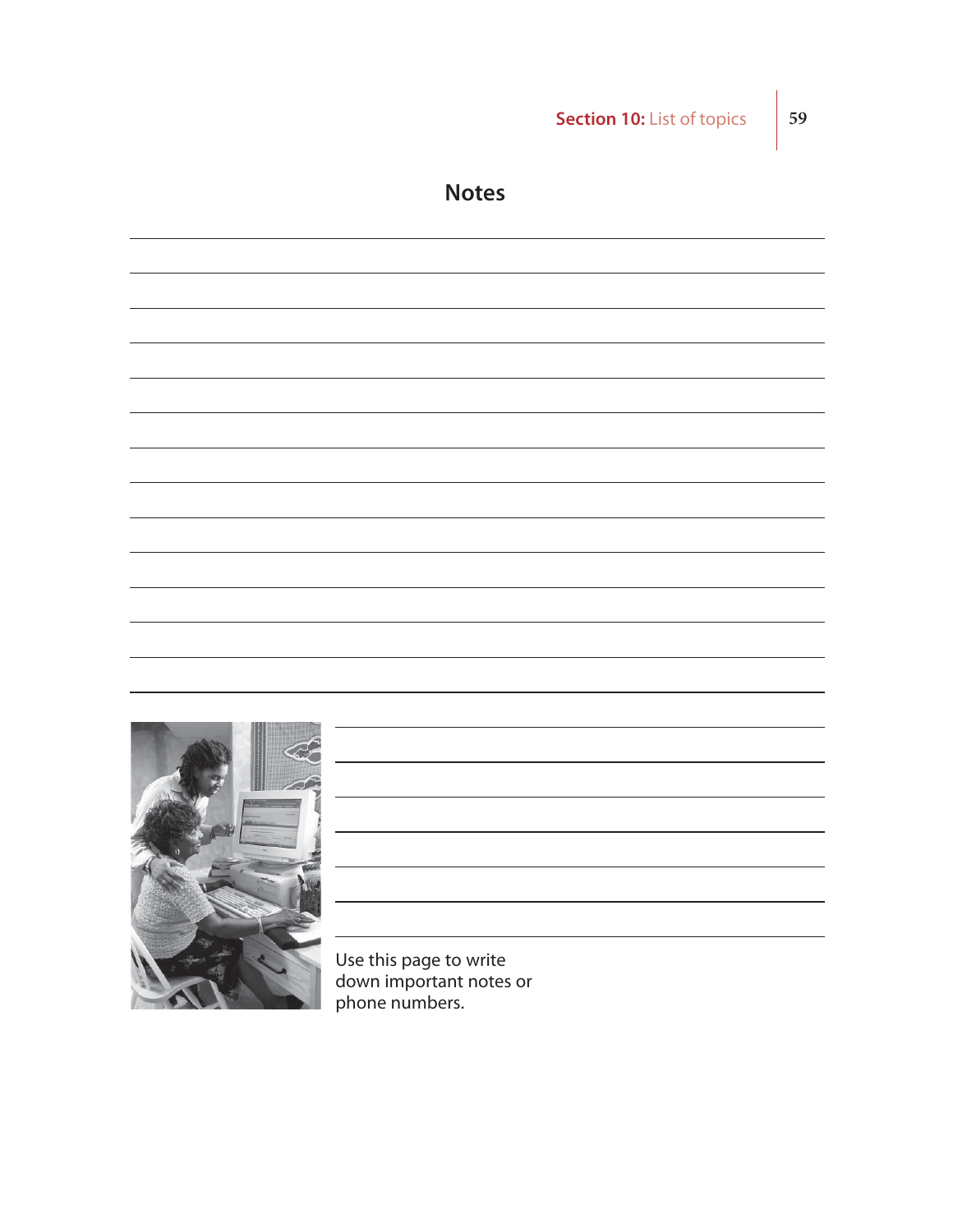60 **Section 10:** List of topics

# **Notes**<u> 1989 - Johann Stoff, deutscher Stoff, der Stoff, der Stoff, der Stoff, der Stoff, der Stoff, der Stoff, der S</u> <u> 1989 - Johann Stoff, deutscher Stoff, der Stoff, der Stoff, der Stoff, der Stoff, der Stoff, der Stoff, der S</u>  $\overline{\phantom{0}}$ ,我们也不能在这里的时候,我们也不能在这里的时候,我们也不能会在这里的时候,我们也不能会在这里的时候,我们也不能会在这里的时候,我们也不能会在这里的时候,我们也  $\overline{\phantom{0}}$ ,我们也不能在这里的时候,我们也不能在这里的时候,我们也不能会在这里的时候,我们也不能会在这里的时候,我们也不能会在这里的时候,我们也不能会在这里的时候,我们也  $\overline{\phantom{a}}$ <u> 1989 - Johann Harry Harry Harry Harry Harry Harry Harry Harry Harry Harry Harry Harry Harry Harry Harry Harry</u>  $\overline{a}$ <u> 1989 - Johann Stoff, deutscher Stoff, der Stoff, der Stoff, der Stoff, der Stoff, der Stoff, der Stoff, der S</u>  $\overline{\phantom{0}}$  $\overline{\phantom{0}}$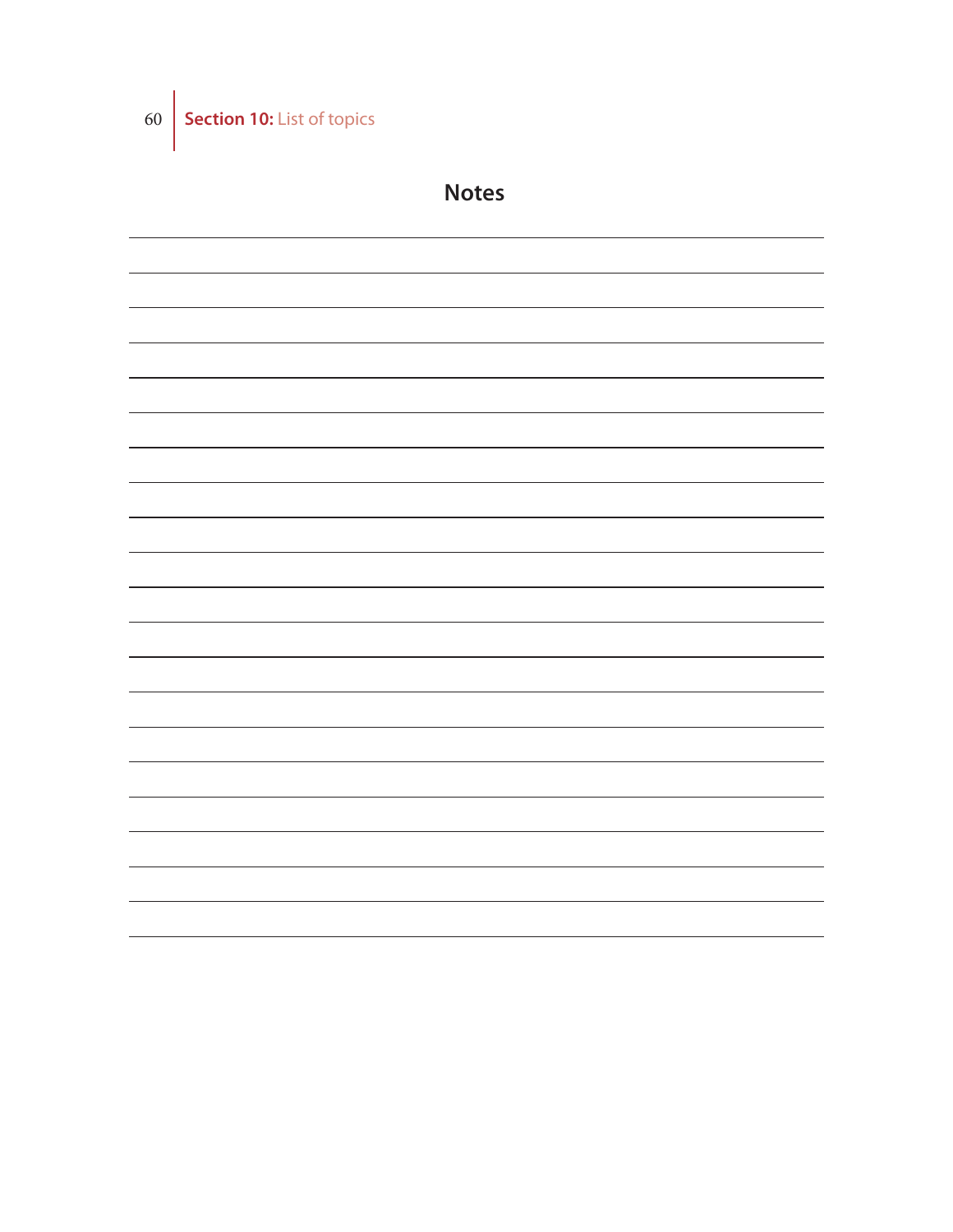#### **Important Information about this Guide**

The information, telephone numbers, and web addresses in this guide were correct at the time of printing. Changes may occur after printing. To get the most up-to-date information and Medicare telephone numbers, visit www.medicare.gov or call 1-800-MEDICARE (1-800-633-4227). TTY users should call 1-877-486-2048.

The "2009 Choosing a Medigap Policy: A Guide to Health Insurance for People with Medicare" isn't a legal document. Official Medicare Program legal guidance is contained in the relevant statutes, regulations, and rulings.